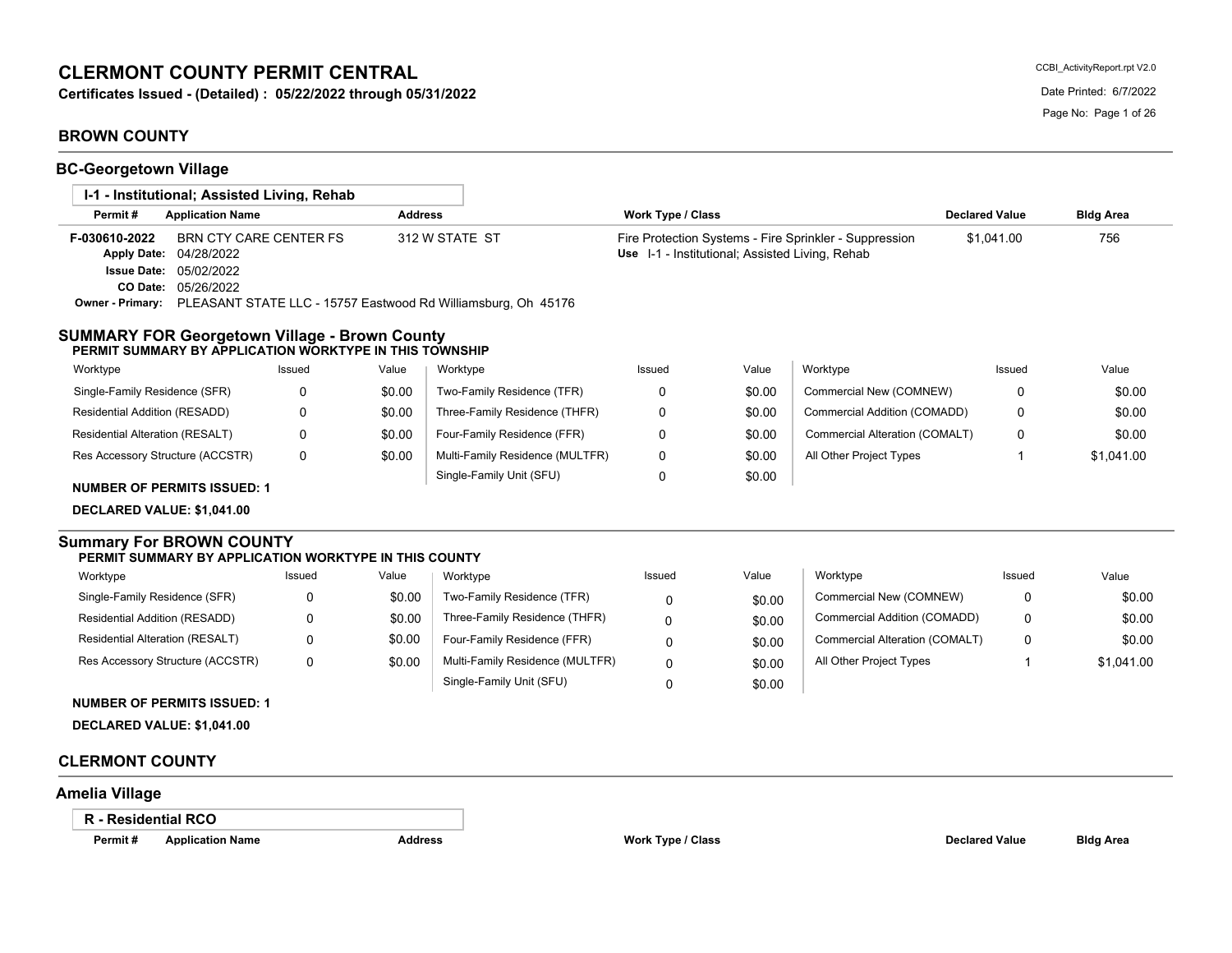| B-021057-2021<br><b>Apply Date:</b><br><b>Owner - Primary:</b>                            | DR HORTON<br>04/22/2021<br><b>Issue Date: 04/26/2021</b><br>CO Date: 05/31/2022<br>BRIAN D & REBECCA N KALEMBA - 74 Glen Mary Dr Amelia, Oh 45102                            | 74 GLEN MARY DR                                                                           | Residential - Single Family Residence<br>Use R - Residential RCO | \$123,180.00 | 3,457 |
|-------------------------------------------------------------------------------------------|------------------------------------------------------------------------------------------------------------------------------------------------------------------------------|-------------------------------------------------------------------------------------------|------------------------------------------------------------------|--------------|-------|
| B-021141-2021<br><b>Issue Date:</b><br>CO Date:<br><b>Owner - Primary:</b>                | DR HORTON<br>Apply Date: 04/26/2021<br>04/27/2021<br>05/31/2022                                                                                                              | 50 GOLDFISH LN<br>KATELYNN M NICHOLS & DEREK T SINCLAIR - 50 Goldfish Ln Amelia, Oh 45102 | Residential - Single Family Residence<br>Use R - Residential RCO | \$98,100.00  | 3,912 |
| B-021649-2021                                                                             | DR HORTON<br>Apply Date: 05/14/2021<br><b>Issue Date: 05/17/2021</b><br>CO Date: 05/31/2022<br><b>Owner - Primary:</b> PRANAY BHARDWAJ - 62 Glen Mary Dr Amelia, Oh 45102    | 62 GLEN MARY DR                                                                           | Residential - Single Family Residence<br>Use R - Residential RCO | \$123,180.00 | 3,457 |
| B-021650-2021<br><b>Apply Date:</b><br>CO Date:<br><b>Owner - Primary:</b>                | DR HORTON<br>05/14/2021<br><b>Issue Date: 05/17/2021</b><br>05/31/2022<br>CAMERON & LACEY KAELA BEIN - 60 Glen Mary Dr Amelia, Oh 45102                                      | 60 GLEN MARY DR                                                                           | Residential - Single Family Residence<br>Use R - Residential RCO | \$141,360.00 | 3,903 |
| B-021651-2021<br><b>Apply Date:</b><br><b>Issue Date:</b><br>CO Date:<br>Owner - Primary: | DR HORTON<br>05/14/2021<br>05/17/2021<br>05/31/2022<br>STEPHEN E & CYNTHIA S COLLINS - 58 Glen Mary Dr Amelia, Oh 45102                                                      | 58 GLEN MARY DR                                                                           | Residential - Single Family Residence<br>Use R - Residential RCO | \$89,880.00  | 3,621 |
| B-021652-2021<br>CO Date:<br><b>Owner - Primary:</b>                                      | DR HORTON<br>Apply Date: 05/14/2021<br><b>Issue Date: 05/18/2021</b><br>05/31/2022<br>JASON J & AMANDA E ST CLAIR - 66 Glen Mary Dr Amelia, Oh 45102                         | 66 GLEN MARY DR                                                                           | Residential - Single Family Residence<br>Use R - Residential RCO | \$141,360.00 | 3,903 |
| B-021654-2021<br>CO Date:<br>Owner - Primary:                                             | DR HORTON<br>Apply Date: 05/14/2021<br><b>Issue Date: 05/17/2021</b><br>05/31/2022<br>CHARLES LEE PIEPER - 64 Glen Mary Dr Amelia, Oh 45102                                  | 64 GLEN MARY DR                                                                           | Residential - Single Family Residence<br>Use R - Residential RCO | \$98,100.00  | 3,816 |
| B-021656-2021<br><b>Apply Date:</b><br><b>Issue Date:</b><br>Owner - Primary:             | DR HORTON<br>05/14/2021<br>05/17/2021<br>CO Date: 05/31/2022<br>GREGORY T & JOAN SHEARER - 70 Glen Mary Dr Amelia, Oh 45102                                                  | 70 GLEN MARY DR                                                                           | Residential - Single Family Residence<br>Use R - Residential RCO | \$109,080.00 | 3,125 |
| B-021657-2021                                                                             | DR HORTON<br>Apply Date: 05/14/2021<br><b>Issue Date: 05/17/2021</b><br>CO Date: 05/31/2022<br>Owner - Primary: EVELYN F & MARK S OSTOICH - 68 Glen Mary Dr Amelia, Oh 45102 | 68 GLEN MARY DR                                                                           | Residential - Single Family Residence<br>Use R - Residential RCO | \$123,180.00 | 3,457 |

Page No: Page 2 of 26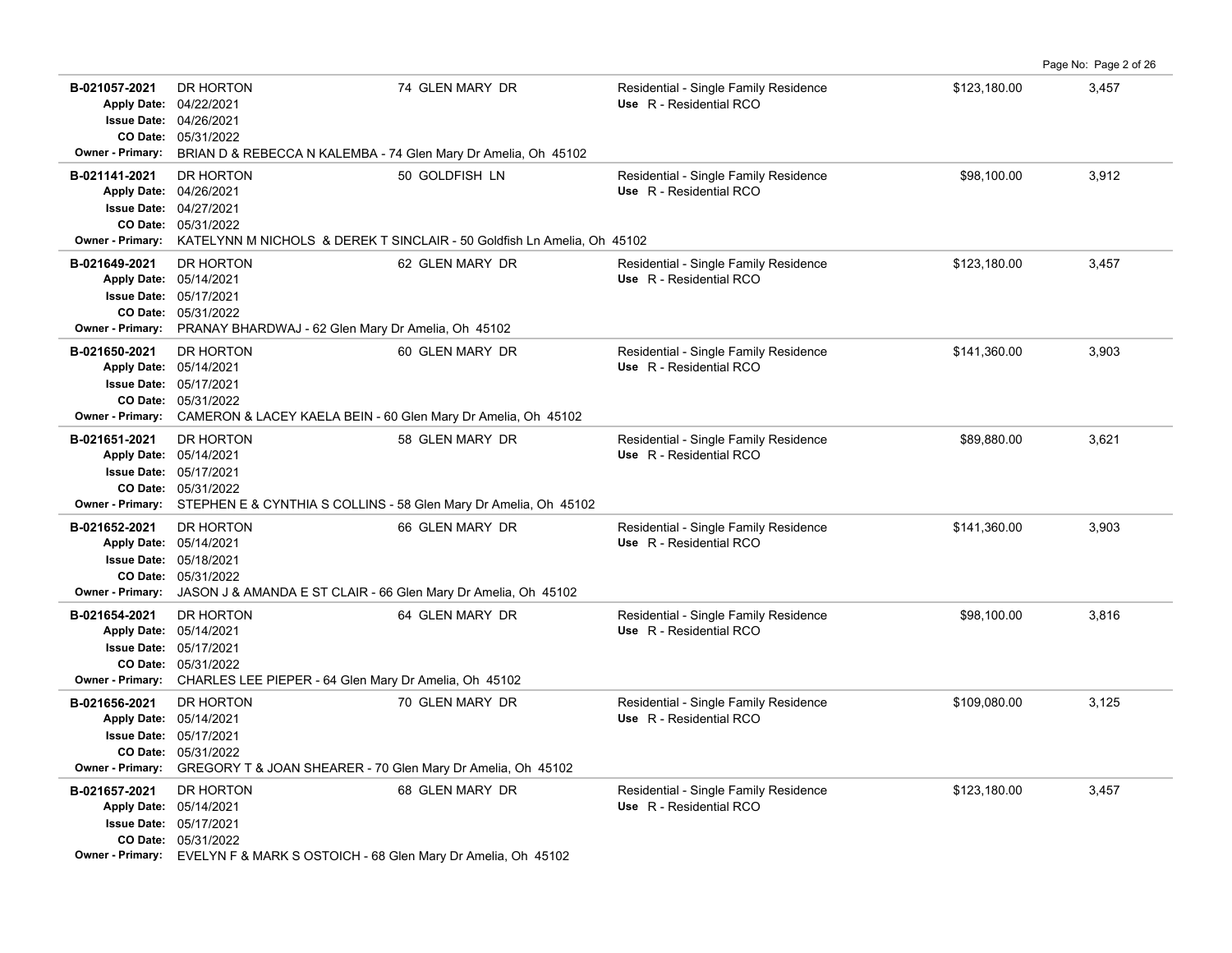| B-023064-2021<br><b>Apply Date:</b><br><b>Owner - Primary:</b>                            | <b>DR HORTON</b><br>07/09/2021<br><b>Issue Date: 07/14/2021</b><br>CO Date: 05/31/2022                                                                                             | 56 GOLDFISH LN<br>ANGIE BERNERTDR HORTON - 8180 Corporate Park Dr, Ste 100 Cincinnati, Oh 45242                  | Residential - Single Family Residence<br>Use R - Residential RCO | \$89.880.00  | 3,493 |
|-------------------------------------------------------------------------------------------|------------------------------------------------------------------------------------------------------------------------------------------------------------------------------------|------------------------------------------------------------------------------------------------------------------|------------------------------------------------------------------|--------------|-------|
| B-023065-2021<br><b>Issue Date:</b><br>CO Date:<br><b>Owner - Primary:</b>                | DR HORTON<br>Apply Date: 07/09/2021<br>07/14/2021<br>05/31/2022                                                                                                                    | 54 GOLDFISH LN<br>ANGIE BERNERTDR HORTON - 8180 Corporate Park Dr, Ste 100 Cincinnati, Oh 45242                  | Residential - Single Family Residence<br>Use R - Residential RCO | \$123,180.00 | 3,337 |
| B-023066-2021                                                                             | DR HORTON<br>Apply Date: 07/09/2021<br><b>Issue Date: 07/14/2021</b><br>CO Date: 05/31/2022                                                                                        | 52 GOLDFISH LN<br>Owner - Primary: ANGIE BERNERTDR HORTON - 8180 Corporate Park Dr, Ste 100 Cincinnati, Oh 45242 | Residential - Single Family Residence<br>Use R - Residential RCO | \$141,360.00 | 3,783 |
| B-023795-2021<br><b>Apply Date:</b><br><b>Owner - Primary:</b>                            | DR HORTON<br>08/04/2021<br><b>Issue Date: 08/09/2021</b><br>CO Date: 05/31/2022<br>MATTHEW L & TRACI ANN BIAGINI - 60 Goldfish Ln Amelia, Oh 45102                                 | 60 GOLDFISH LN                                                                                                   | Residential - Single Family Residence<br>Use R - Residential RCO | \$141,360.00 | 4,123 |
| B-023796-2021<br><b>Apply Date:</b><br><b>Issue Date:</b><br>CO Date:<br>Owner - Primary: | <b>DR HORTON</b><br>08/04/2021<br>08/05/2021<br>05/31/2022<br>SAVANNAH JEWEL BAURICHTER - 58 Goldfish Ln Amelia, Oh 45102                                                          | 58 GOLDFISH LN                                                                                                   | Residential - Single Family Residence<br>Use R - Residential RCO | \$123,180.00 | 3,677 |
| B-023805-2021<br>CO Date:<br><b>Owner - Primary:</b>                                      | DR HORTON<br>Apply Date: 08/04/2021<br><b>Issue Date: 08/07/2021</b><br>05/31/2022                                                                                                 | 59 GOLDFISH LN<br>ANGIE BERNERTDR HORTON - 8180 Corporate Park Dr, Ste 100 Cincinnati, Oh 45242                  | Residential - Single Family Residence<br>Use R - Residential RCO | \$109,080.00 | 1,818 |
| B-023846-2021<br>CO Date:<br><b>Owner - Primary:</b>                                      | DR HORTON<br>Apply Date: 08/05/2021<br><b>Issue Date: 08/07/2021</b><br>05/31/2022                                                                                                 | 62 GOLDFISH LN<br>MARTIN & JOSEPH B IV SMITH ROCHELLE - 62 Goldfish Ln Amelia, Oh 45102                          | Residential - Single Family Residence<br>Use R - Residential RCO | \$123,180.00 | 2,053 |
| B-023848-2021<br><b>Apply Date:</b><br><b>Issue Date:</b><br><b>Owner - Primary:</b>      | DR HORTON<br>08/05/2021<br>08/07/2021<br>CO Date: 05/31/2022                                                                                                                       | 57 GOLDFISH LN<br>ANGIE BERNERTDR HORTON - 8180 Corporate Park Dr, Ste 100 Cincinnati, Oh 45242                  | Residential - Single Family Residence<br>Use R - Residential RCO | \$123,180.00 | 2,053 |
| B-026580-2021                                                                             | DR HORTON<br>Apply Date: 11/20/2021<br><b>Issue Date: 11/29/2021</b><br>CO Date: 05/31/2022<br>Owner - Primary: DR HORTON CINCINNATI - 8180 Corporate Park Dr Cincinnati, Oh 45242 | 54 GLEN MARY DR                                                                                                  | Residential - Single Family Residence<br>Use R - Residential RCO | \$123,180.00 | 3,337 |

Page No: Page 3 of 26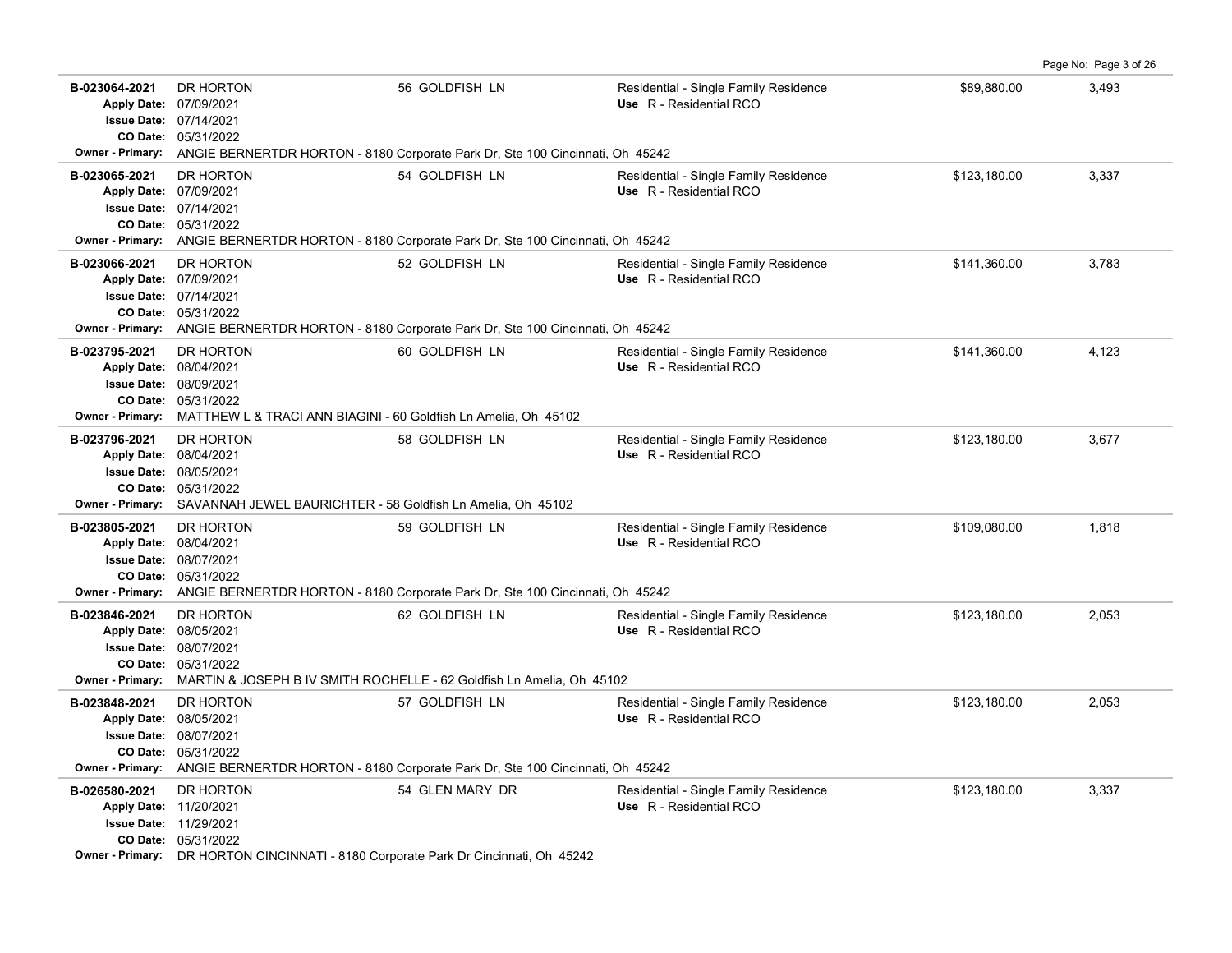## **SUMMARY FOR Amelia Village**

**PERMIT SUMMARY BY APPLICATION WORKTYPE IN THIS TOWNSHIP**

| Worktype                               | Issued | Value          | Worktype                        | Issued | Value  | Worktype                       | Issued | Value  |
|----------------------------------------|--------|----------------|---------------------------------|--------|--------|--------------------------------|--------|--------|
| Single-Family Residence (SFR)          | 18     | \$2.145.000.00 | Two-Family Residence (TFR)      |        | \$0.00 | Commercial New (COMNEW)        |        | \$0.00 |
| Residential Addition (RESADD)          |        | \$0.00         | Three-Family Residence (THFR)   |        | \$0.00 | Commercial Addition (COMADD)   | 0      | \$0.00 |
| <b>Residential Alteration (RESALT)</b> |        | \$0.00         | Four-Family Residence (FFR)     |        | \$0.00 | Commercial Alteration (COMALT) | 0      | \$0.00 |
| Res Accessory Structure (ACCSTR)       | 0      | \$0.00         | Multi-Family Residence (MULTFR) |        | \$0.00 | All Other Project Types        |        | \$0.00 |
| <b>NUMBER OF PERMITS ISSUED: 18</b>    |        |                | Single-Family Unit (SFU)        |        | \$0.00 |                                |        |        |

**DECLARED VALUE: \$2,145,000.00**

# **Batavia Township**

| N/A           |                               |                                                                             |                                |                       |                  |
|---------------|-------------------------------|-----------------------------------------------------------------------------|--------------------------------|-----------------------|------------------|
| Permit#       | <b>Application Name</b>       | <b>Address</b>                                                              | Work Type / Class              | <b>Declared Value</b> | <b>Bldg Area</b> |
| B-005995-2019 | <b>FRONTAGE</b>               | 2022 CRISTATA CT                                                            | Residential - Site Development | \$1,000.00            |                  |
|               | Apply Date: 06/21/2019        |                                                                             | Use N/A                        |                       |                  |
|               | <b>Issue Date: 06/24/2019</b> |                                                                             |                                |                       |                  |
|               | <b>CO Date: 05/23/2022</b>    |                                                                             |                                |                       |                  |
|               |                               | <b>Owner - Primary:</b> BRANDON D GABLE - 2022 Cristata Ct Amelia, Oh 45102 |                                |                       |                  |

| <b>R</b> - Residential RCO |                         |                                                                        |                                       |                       |                  |
|----------------------------|-------------------------|------------------------------------------------------------------------|---------------------------------------|-----------------------|------------------|
| Permit#                    | <b>Application Name</b> | <b>Address</b>                                                         | Work Type / Class                     | <b>Declared Value</b> | <b>Bldg Area</b> |
| B-005122-2019              | DREES HOMES             | 1199 TWIN GATE RN                                                      | Residential - Single Family Residence | \$259,600.00          | 4,488            |
| <b>Apply Date:</b>         | 05/18/2019              |                                                                        | Use R - Residential RCO               |                       |                  |
| <b>Issue Date:</b>         | 05/20/2019              |                                                                        |                                       |                       |                  |
| CO Date:                   | 05/25/2022              |                                                                        |                                       |                       |                  |
| <b>Owner - Primary:</b>    |                         | THE DREES COMPANY - 211 Grandview Dr Ft Mitchell, Ky 41017             |                                       |                       |                  |
| B-023760-2021              | <b>FISCHER SFH</b>      | 4799 ROSES RUN                                                         | Residential - Single Family Residence | \$350,548.00          | 5,875            |
| <b>Apply Date:</b>         | 08/03/2021              |                                                                        | Use R - Residential RCO               |                       |                  |
| <b>Issue Date:</b>         | 08/06/2021              |                                                                        |                                       |                       |                  |
| <b>CO Date:</b>            | 05/24/2022              |                                                                        |                                       |                       |                  |
| <b>Owner - Primary:</b>    |                         | GARY R & BARBARA A CO TRUSTEES JUMP - 4799 Roses Run Batavia, Oh 45103 |                                       |                       |                  |
| B-023794-2021              | <b>FISCHER SFH</b>      | 4763 TRIFECTA CT                                                       | Residential - Single Family Residence | \$429,634.00          | 6,367            |
| <b>Apply Date:</b>         | 08/04/2021              |                                                                        | Use R - Residential RCO               |                       |                  |
| <b>Issue Date:</b>         | 08/05/2021              |                                                                        |                                       |                       |                  |
| CO Date:                   | 05/24/2022              |                                                                        |                                       |                       |                  |
| <b>Owner - Primary:</b>    |                         | DOUGLAS & JERRI MARTIN - 4763 Trifecta Ct Batavia, Oh 45103            |                                       |                       |                  |
| B-024876-2021              | <b>FISCHER SFH</b>      | 4792 ROSES RN                                                          | Residential - Single Family Residence | \$285,353.00          | 5,114            |
| <b>Apply Date:</b>         | 09/20/2021              |                                                                        | Use R - Residential RCO               |                       |                  |
| <b>Issue Date:</b>         | 09/21/2021              |                                                                        |                                       |                       |                  |
| <b>CO Date:</b>            | 05/23/2022              |                                                                        |                                       |                       |                  |
| <b>Owner - Primary:</b>    |                         | JOHN R & BLANCHE M ANDERSON - 4792 Roses Run Batavia, Oh 45103         |                                       |                       |                  |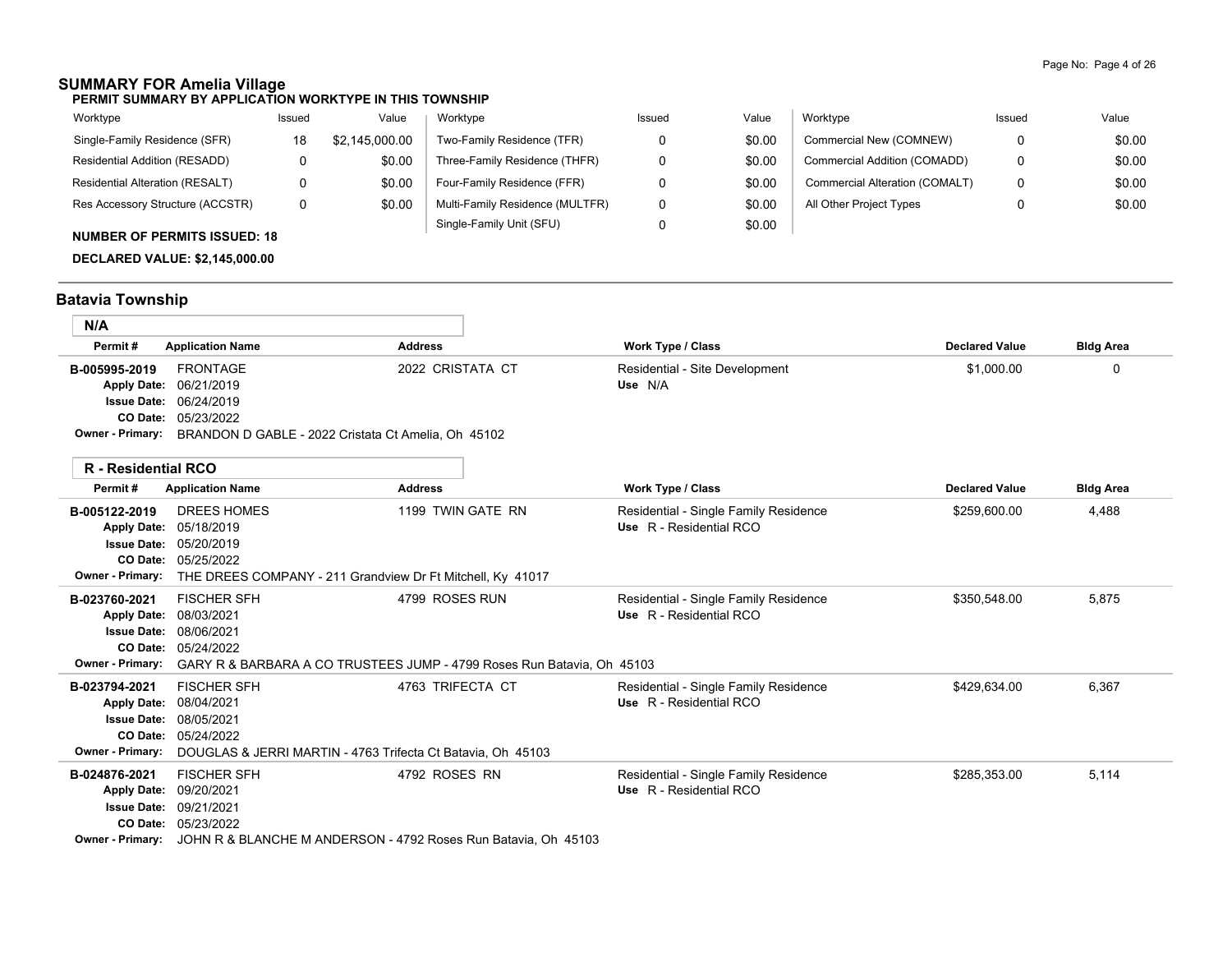**B-026069-2021** BR W/BATH, BRKT RM, PORCH 4224 PEACE HAVEN Residential - Addition the state of the state state of the state of the state of the state of the state of the state of the state of the state of the state of the 05/24/2022 **CO Date:** 11/05/2021 **Issue Date:** Apply Date: 10/28/2021 **Apply Date: Use** R - Residential RCO **Owner - Primary:** MICHAEL S & RACHEL F BRADEN - 4224 Peacehaven Ln Batavia, Oh 45103 **B-029504-2022** \$15,000.00 378 05/24/2022 **CO Date:** 04/21/2022 **Issue Date:** 04/06/2022 **Apply Date: Use** R - Residential RCO DECK 1361 TIBURON DR Residential - Addition **Owner - Primary:** TIFFANY CRUM - 1361 Tiburon Dr Batavia, Oh 45103 **B-029563-2022** \$10,000.00 400 DECK 1596 ROSEBUSH CT Residential - Addition 05/31/2022 **CO Date:** 04/20/2022 **Issue Date:** 04/08/2022 **Apply Date: Use** R - Residential RCO **Owner - Primary:** STEPHANIE & JACOB BARLOW - 1596 Rosebush Ct Amelia, Oh 45102 **B-029723-2022** \$55,000.00 0 SOLAR PANELS 1337 TIBURON DR Residential - Solar Panels 05/24/2022 **CO Date:** 04/13/2022 **Issue Date:** Apply Date: 04/13/2022 **Apply Date: Use** R - Residential RCO **Owner - Primary:** ANGEL ACOSTA & DORCA FIGUEROA - 1337 Tiburon Dr Batavia, Oh 45103 B-030179-2022 ROOF REPLACEMENT 294 AMELIA OLIVE BRANCH RD Residential - Roof Replacement \$5,445.50 \$5,445.50 05/26/2022 **CO Date:** 04/21/2022 **Issue Date:** Apply Date: 04/21/2022 **Apply Date: Use** R - Residential RCO **Owner - Primary:** WANDA BOGGS - 294 Amelia-Olive Branch Rd Amelia, Oh 45102 **B-030201-2022** \$5,000.00 0 SOLAR PANELS 18 AMELIA PARK DR Residential - Solar Panels 05/23/2022 **CO Date:** 04/25/2022 **Issue Date:** Apply Date: 04/22/2022 **Apply Date: Use** R - Residential RCO **Owner - Primary:** SHAWN BELFY - 18 Amelia Park Dr Amelia, Oh 45102 **B-030633-2022** \$8,900.00 0 SOLAR PANELS 393 LUCY RUN RD Residential - Solar Panels 05/23/2022 **CO Date:** 05/02/2022 **Issue Date:** Apply Date: 04/28/2022 **Apply Date: Use** R - Residential RCO **Owner - Primary:** NICHOLAS R DARNELL - 393 Lucy Run Rd Amelia, Oh 45102 **B-031389-2022** ELECTRIC UPGRADE 520 CHAPEL RD Residential - Electric Service Upgrade \$750.00 \$750.00 05/31/2022 **CO Date:** 05/11/2022 **Issue Date:** Apply Date: 05/11/2022 **Apply Date: Use** R - Residential RCO **Owner - Primary:** DAVID J TRUSTEE TAYLOR - 520 Chapel Rd Amelia, Oh 45102 **U - Utility & Miscellaneous Permit # Application Name Address Work Type / Class Declared Value Bldg Area**

Page No: Page 5 of 26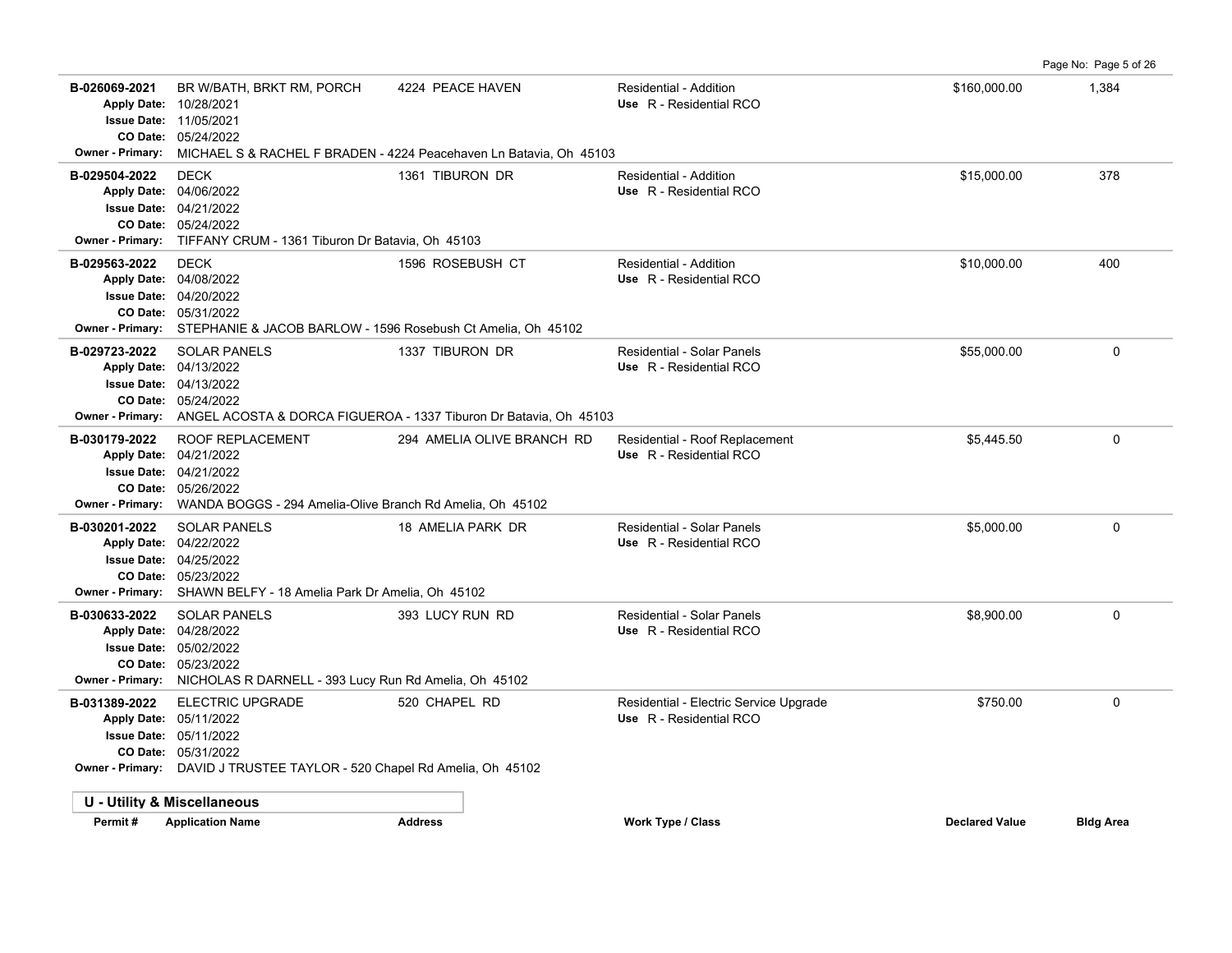Page No: Page 6 of 26

| B-011803-2020           | GARAGE DETACHED                                                 | 6058 FILAGER RD | Residential - Accessory Structure | \$22,000.00 | 768 |
|-------------------------|-----------------------------------------------------------------|-----------------|-----------------------------------|-------------|-----|
|                         | <b>Apply Date: 03/16/2020</b>                                   |                 | Use U - Utility & Miscellaneous   |             |     |
|                         | <b>Issue Date: 03/16/2020</b>                                   |                 |                                   |             |     |
|                         | <b>CO Date: 05/23/2022</b>                                      |                 |                                   |             |     |
| <b>Owner - Primary:</b> | HENRY P JR & SANDRA M PRYOR - 6058 Filager Rd Batavia, Oh 45103 |                 |                                   |             |     |

#### **SUMMARY FOR Batavia Township**

#### **PERMIT SUMMARY BY APPLICATION WORKTYPE IN THIS TOWNSHIP**

| Worktype                               | Issued | Value          | Worktype                        | Issued | Value  | Worktype                       | Issued | Value       |
|----------------------------------------|--------|----------------|---------------------------------|--------|--------|--------------------------------|--------|-------------|
| Single-Family Residence (SFR)          |        | \$1.325.135.00 | Two-Family Residence (TFR)      |        | \$0.00 | Commercial New (COMNEW)        |        | \$0.00      |
| Residential Addition (RESADD)          |        | \$185,000.00   | Three-Family Residence (THFR)   |        | \$0.00 | Commercial Addition (COMADD)   |        | \$0.00      |
| <b>Residential Alteration (RESALT)</b> | 5      | \$75,095.50    | Four-Family Residence (FFR)     |        | \$0.00 | Commercial Alteration (COMALT) |        | \$0.00      |
| Res Accessory Structure (ACCSTR)       |        | \$22,000.00    | Multi-Family Residence (MULTFR) |        | \$0.00 | All Other Project Types        |        | \$75,345.50 |
| <b>NUMBER OF PERMITS ISSUED: 14</b>    |        |                | Single-Family Unit (SFU)        |        | \$0.00 |                                |        |             |

**DECLARED VALUE: \$1,608,230.50**

# **Batavia Village**

| <b>B</b> - Business     |                                                             |                |                          |                       |                  |
|-------------------------|-------------------------------------------------------------|----------------|--------------------------|-----------------------|------------------|
| Permit#                 | <b>Application Name</b>                                     | <b>Address</b> | <b>Work Type / Class</b> | <b>Declared Value</b> | <b>Bldg Area</b> |
| B-025582-2021           | <b>CORCORAN EAST</b>                                        | 179 MAIN ST    | Commercial - Alteration  | \$46,500.00           | 3,500            |
|                         | <b>Apply Date: 10/12/2021</b>                               |                | Use B - Business         |                       |                  |
|                         | <b>Issue Date: 11/20/2021</b>                               |                |                          |                       |                  |
|                         | <b>CO Date: 05/23/2022</b>                                  |                |                          |                       |                  |
| <b>Owner - Primary:</b> | HUBER HOMES MANAGEMENT LLC - 388 Chapel Rd Amelia, Oh 45102 |                |                          |                       |                  |

|               | R - Residential RCO           |                                                                                                                                                                                                                                                                                                                                                                                               |                          |                       |                  |
|---------------|-------------------------------|-----------------------------------------------------------------------------------------------------------------------------------------------------------------------------------------------------------------------------------------------------------------------------------------------------------------------------------------------------------------------------------------------|--------------------------|-----------------------|------------------|
| Permit#       | <b>Application Name</b>       | <b>Address</b>                                                                                                                                                                                                                                                                                                                                                                                | <b>Work Type / Class</b> | <b>Declared Value</b> | <b>Bldg Area</b> |
| B-031051-2022 | <b>DECK</b>                   | 2217 STREAMSIDE DR                                                                                                                                                                                                                                                                                                                                                                            | Residential - Addition   | \$8.400.00            | 224              |
|               | Apply Date: 05/05/2022        |                                                                                                                                                                                                                                                                                                                                                                                               | Use R - Residential RCO  |                       |                  |
|               | <b>Issue Date: 05/09/2022</b> |                                                                                                                                                                                                                                                                                                                                                                                               |                          |                       |                  |
|               | CO Date: 05/27/2022           |                                                                                                                                                                                                                                                                                                                                                                                               |                          |                       |                  |
|               |                               | $\bullet$ . $\bullet$ . $\bullet$ . $\bullet$ . $\bullet$ . $\bullet$ . $\bullet$ . $\bullet$ . $\bullet$ . $\bullet$ . $\bullet$ . $\bullet$ . $\bullet$ . $\bullet$ . $\bullet$ . $\bullet$ . $\bullet$ . $\bullet$ . $\bullet$ . $\bullet$ . $\bullet$ . $\bullet$ . $\bullet$ . $\bullet$ . $\bullet$ . $\bullet$ . $\bullet$ . $\bullet$ . $\bullet$ . $\bullet$ . $\bullet$ . $\bullet$ |                          |                       |                  |

**Owner - Primary:** KEVIN & TERA LYNN WEISBRODT - 2217 Streamside Dr Batavia, Oh 45103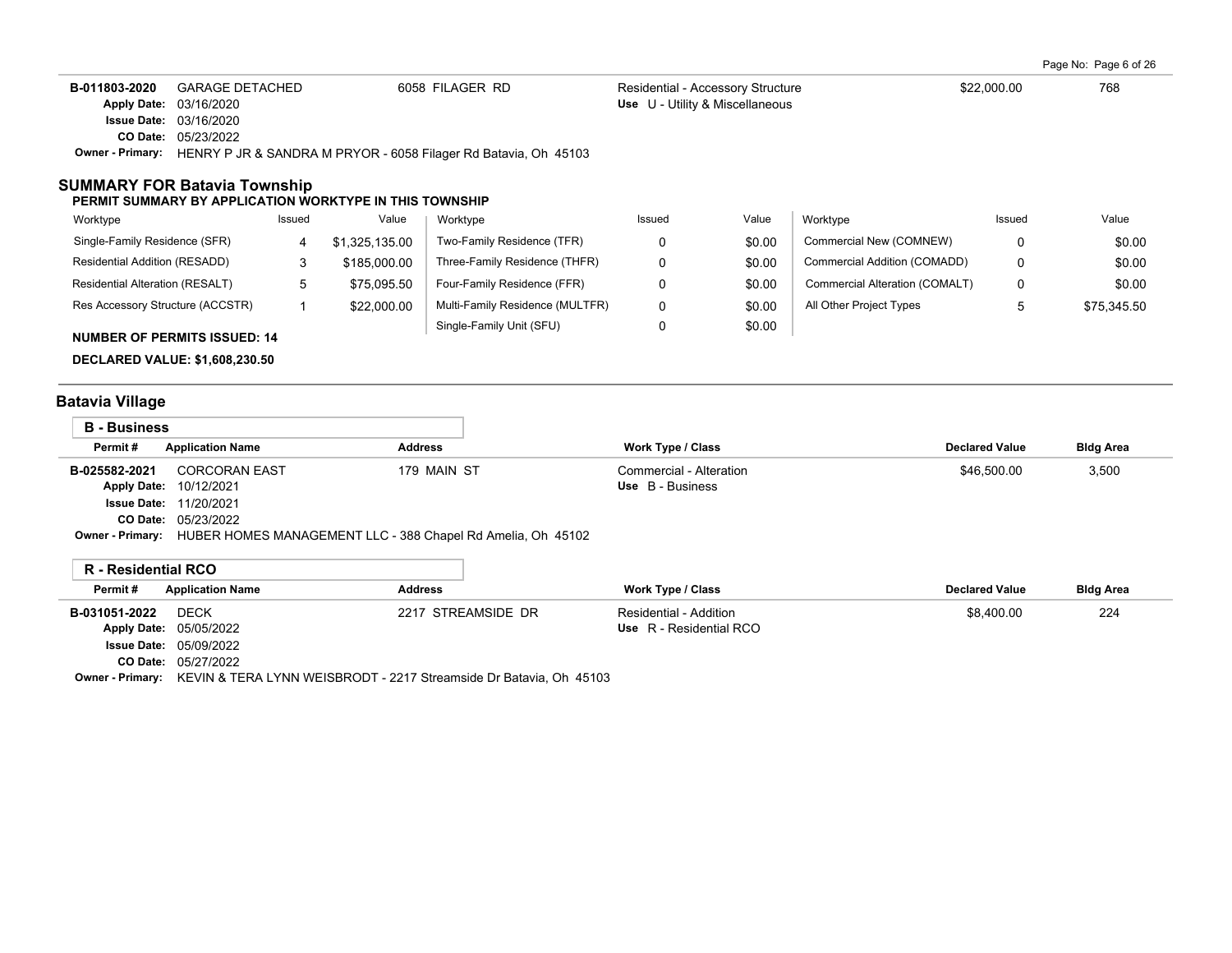# **SUMMARY FOR Batavia Village**

| Worktype                         | Issued | Value      | Worktype                        | Issued | Value  | Worktvpe                       | Issued | Value       |
|----------------------------------|--------|------------|---------------------------------|--------|--------|--------------------------------|--------|-------------|
| Single-Family Residence (SFR)    | 0      | \$0.00     | Two-Family Residence (TFR)      |        | \$0.00 | Commercial New (COMNEW)        |        | \$0.00      |
| Residential Addition (RESADD)    |        | \$8,400.00 | Three-Family Residence (THFR)   |        | \$0.00 | Commercial Addition (COMADD)   |        | \$0.00      |
| Residential Alteration (RESALT)  |        | \$0.00     | Four-Family Residence (FFR)     |        | \$0.00 | Commercial Alteration (COMALT) |        | \$46,500.00 |
| Res Accessory Structure (ACCSTR) | 0      | \$0.00     | Multi-Family Residence (MULTFR) |        | \$0.00 | All Other Project Types        |        | \$0.00      |
|                                  |        |            | Single-Family Unit (SFU)        |        | \$0.00 |                                |        |             |

## **NUMBER OF PERMITS ISSUED: 2**

**DECLARED VALUE: \$54,900.00**

# **Chilo Village**

| <b>B</b> - Business     |                                                            |                |                          |                       |                  |
|-------------------------|------------------------------------------------------------|----------------|--------------------------|-----------------------|------------------|
| Permit#                 | <b>Application Name</b>                                    | <b>Address</b> | <b>Work Type / Class</b> | <b>Declared Value</b> | <b>Bldg Area</b> |
| B-022706-2021           | 52 PICKUP CARRYOUT                                         | 2836 US 52     | Commercial - Alteration  | \$0.00                |                  |
|                         | Apply Date: 06/22/2021                                     |                | Use B - Business         |                       |                  |
|                         | <b>Issue Date: 05/11/2022</b>                              |                |                          |                       |                  |
|                         | <b>CO Date: 05/25/2022</b>                                 |                |                          |                       |                  |
| <b>Owner - Primary:</b> | BURCAL PROPERTIES LLC - 2884 Sugartree Rd Bethel, Oh 45106 |                |                          |                       |                  |

#### **SUMMARY FOR Chilo Village**

#### **PERMIT SUMMARY BY APPLICATION WORKTYPE IN THIS TOWNSHIP**

| Worktype                         | Issued | Value  | Worktype                        | Issued | Value  | Worktype                       | Issued | Value  |
|----------------------------------|--------|--------|---------------------------------|--------|--------|--------------------------------|--------|--------|
| Single-Family Residence (SFR)    |        | \$0.00 | Two-Family Residence (TFR)      |        | \$0.00 | Commercial New (COMNEW)        |        | \$0.00 |
| Residential Addition (RESADD)    |        | \$0.00 | Three-Family Residence (THFR)   |        | \$0.00 | Commercial Addition (COMADD)   |        | \$0.00 |
| Residential Alteration (RESALT)  |        | \$0.00 | Four-Family Residence (FFR)     |        | \$0.00 | Commercial Alteration (COMALT) |        | \$0.00 |
| Res Accessory Structure (ACCSTR) |        | \$0.00 | Multi-Family Residence (MULTFR) |        | \$0.00 | All Other Project Types        |        | \$0.00 |
|                                  |        |        | Single-Family Unit (SFU)        |        | \$0.00 |                                |        |        |

#### **NUMBER OF PERMITS ISSUED: 1**

**DECLARED VALUE: \$0.00**

# **Franklin Township**

| R - Residential RCO |                                                                        |                |                                |                       |                  |
|---------------------|------------------------------------------------------------------------|----------------|--------------------------------|-----------------------|------------------|
| Permit#             | <b>Application Name</b>                                                | <b>Address</b> | <b>Work Type / Class</b>       | <b>Declared Value</b> | <b>Bldg Area</b> |
| B-030208-2022       | HVAC REPLACEMENT                                                       | 1610 SWOPE RD  | Residential - HVAC Replacement | \$9.055.00            |                  |
|                     | Apply Date: 04/22/2022                                                 |                | Use R - Residential RCO        |                       |                  |
|                     | <b>Issue Date: 04/22/2022</b>                                          |                |                                |                       |                  |
|                     | <b>CO Date: 05/23/2022</b>                                             |                |                                |                       |                  |
|                     | <b>Owner - Primary:</b> REBECCA MARSH - 1610 Swope Rd Bethel, Oh 45106 |                |                                |                       |                  |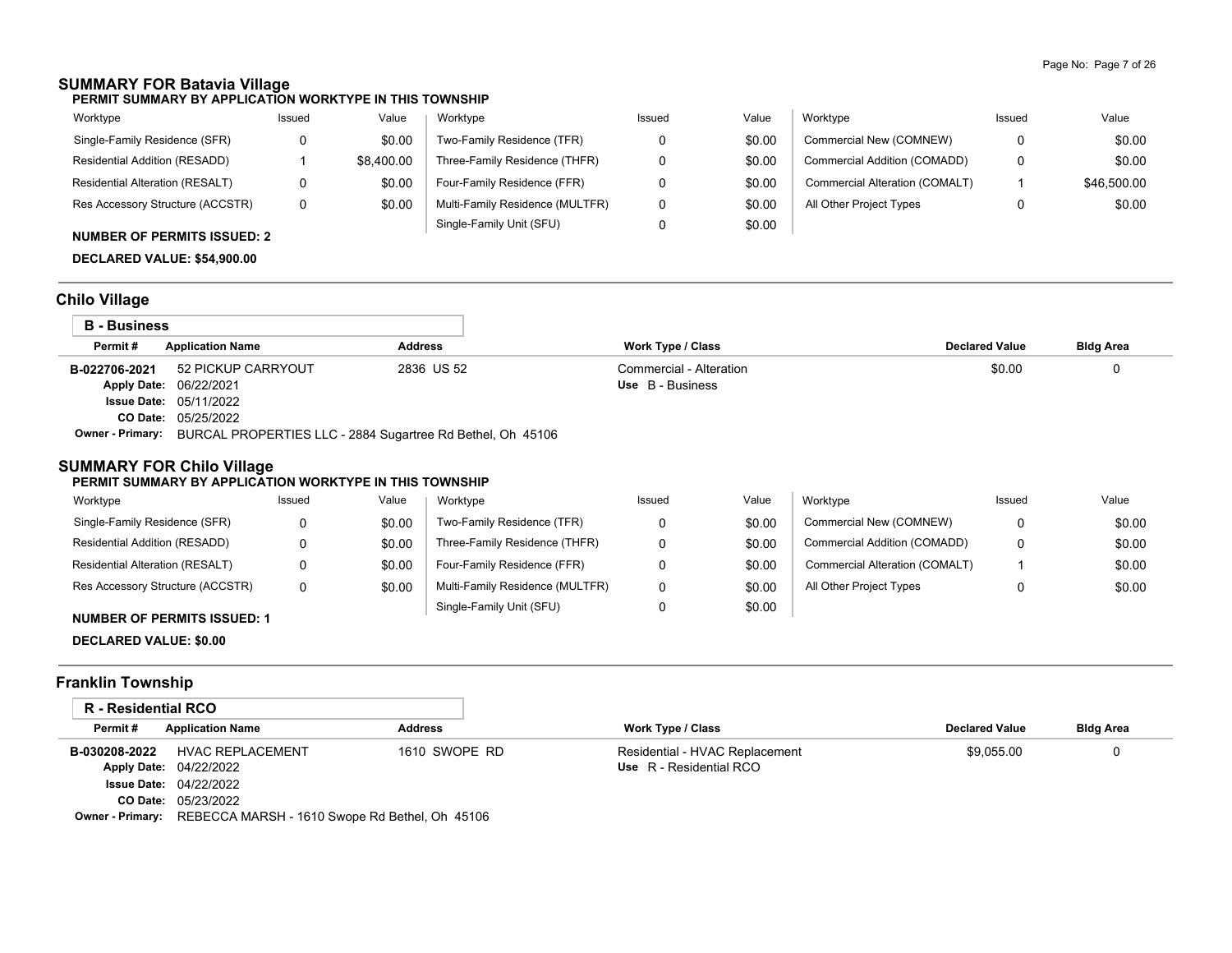## **SUMMARY FOR Franklin Township**

**PERMIT SUMMARY BY APPLICATION WORKTYPE IN THIS TOWNSHIP**

| Worktype                               | Issued | Value      | Worktype                        | Issued | Value  | Worktype                       | Issued | Value      |
|----------------------------------------|--------|------------|---------------------------------|--------|--------|--------------------------------|--------|------------|
| Single-Family Residence (SFR)          |        | \$0.00     | Two-Family Residence (TFR)      |        | \$0.00 | Commercial New (COMNEW)        |        | \$0.00     |
| Residential Addition (RESADD)          |        | \$0.00     | Three-Family Residence (THFR)   |        | \$0.00 | Commercial Addition (COMADD)   | 0      | \$0.00     |
| <b>Residential Alteration (RESALT)</b> |        | \$9.055.00 | Four-Family Residence (FFR)     |        | \$0.00 | Commercial Alteration (COMALT) | 0      | \$0.00     |
| Res Accessory Structure (ACCSTR)       | 0      | \$0.00     | Multi-Family Residence (MULTFR) |        | \$0.00 | All Other Project Types        |        | \$9,055.00 |
| <b>NUMBER OF PERMITS ISSUED: 1</b>     |        |            | Single-Family Unit (SFU)        |        | \$0.00 |                                |        |            |

**DECLARED VALUE: \$9,055.00**

# **Goshen Township**

| <b>R</b> - Residential RCO               |                                                                                                                                                                         |                                                                                               |                                                                   |                       |                  |
|------------------------------------------|-------------------------------------------------------------------------------------------------------------------------------------------------------------------------|-----------------------------------------------------------------------------------------------|-------------------------------------------------------------------|-----------------------|------------------|
| Permit#                                  | <b>Application Name</b>                                                                                                                                                 | <b>Address</b>                                                                                | <b>Work Type / Class</b>                                          | <b>Declared Value</b> | <b>Bldg Area</b> |
| B-026892-2021<br>Owner - Primary:        | <b>HVAC REPLACEMENT</b><br>Apply Date: 12/06/2021<br><b>Issue Date: 12/06/2021</b><br>CO Date: 05/23/2022<br>LINDA FAY TUTTLE - 1359 Fay Rd Loveland, Oh 45140          | 1359 FAY RD                                                                                   | Residential - HVAC Replacement<br>Use R - Residential RCO         | \$11,885.00           | $\mathbf 0$      |
| B-027700-2022<br><b>Owner - Primary:</b> | <b>SOLAR PANELS</b><br>Apply Date: 01/21/2022<br><b>Issue Date: 05/10/2022</b><br>CO Date: 05/26/2022<br>CAROLYN ANN & MALCOLM FRY - 6484 Smith Rd Loveland, Oh 45140   | 6484 SMITH RD                                                                                 | Residential - Solar Panels<br>Use R - Residential RCO             | \$76,282.00           | $\mathbf 0$      |
| B-031674-2022<br><b>Owner - Primary:</b> | <b>HVAC REPLACEMENT</b><br>Apply Date: 05/16/2022<br><b>Issue Date: 05/16/2022</b><br>CO Date: 05/24/2022<br>RONALD E NIEDERLEHNER - 5219 Woodtop Dr Loveland, Oh 45140 | 5219 WOODTOP DR                                                                               | Residential - HVAC Replacement<br>Use R - Residential RCO         | \$7,586.00            | 0                |
| B-031740-2022<br><b>Owner - Primary:</b> | POOL INGROUND<br>Apply Date: 05/17/2022<br><b>Issue Date: 05/17/2022</b><br>CO Date: 05/26/2022                                                                         | 1222 SILVERCREEK CIR<br>KENNETH & MELISSA L SIMONE - 1222 Silvercreek Cir Loveland, Oh 45140  | Residential - Alteration<br>Use R - Residential RCO               | \$70,000.00           | 0                |
| B-032140-2022<br><b>Owner - Primary:</b> | ELECTRIC REPAIR<br>Apply Date: 05/24/2022<br><b>Issue Date: 05/24/2022</b><br>CO Date: 05/31/2022                                                                       | 1 VALLEY LN<br>JAMES L PEACE EXCHNG ACCMMDTR CAMELA JACOBS - Po Box 36 Newtonsville, Oh 45158 | Residential - Electric Service Upgrade<br>Use R - Residential RCO | \$500.00              | 0                |
| B-032141-2022<br><b>Owner - Primary:</b> | <b>ELECTRIC REPAIR</b><br>Apply Date: 05/24/2022<br><b>Issue Date: 05/24/2022</b><br>CO Date: 05/31/2022                                                                | 2 VALLEY LN<br>JAMES L PEACE EXCHNG ACCMMDTR CAMELA JACOBS - Po Box 36 Newtonsville, Oh 45158 | Residential - Electric Service Upgrade<br>Use R - Residential RCO | \$100.00              | 0                |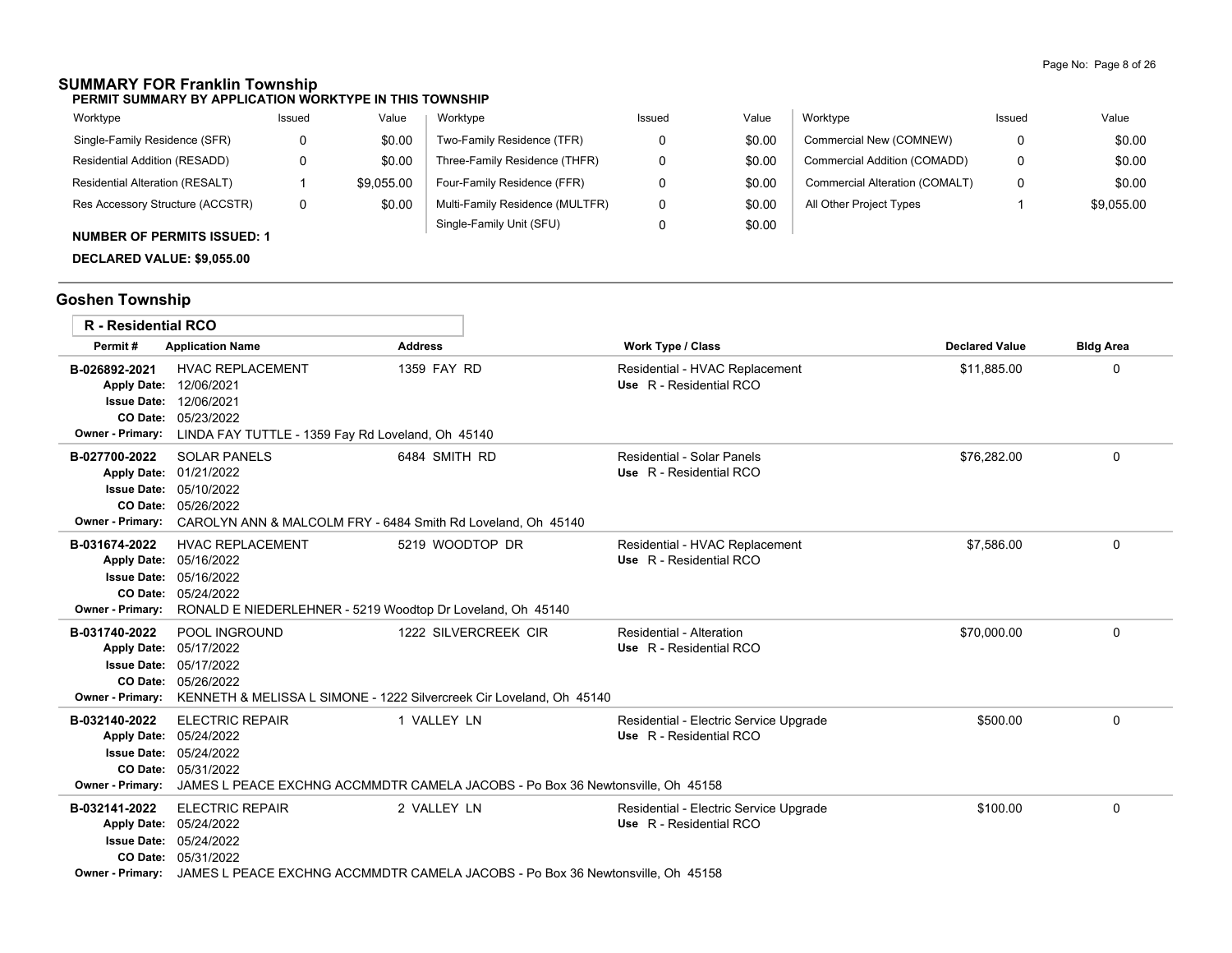| B-032199-2022<br><b>Apply Date:</b>                                                                            | <b>ELECTRIC REPAIR</b><br>05/25/2022<br><b>Issue Date: 05/25/2022</b><br>CO Date: 05/27/2022 | Owner - Primary: GAIL ROHNE - 6061 Sr 132 Goshen, Oh 45122                             | 6061 SR 132    |                                                                                                                    | Use R - Residential RCO | Residential - Electric Service Upgrade |                                                      | \$100.00              | $\Omega$    |
|----------------------------------------------------------------------------------------------------------------|----------------------------------------------------------------------------------------------|----------------------------------------------------------------------------------------|----------------|--------------------------------------------------------------------------------------------------------------------|-------------------------|----------------------------------------|------------------------------------------------------|-----------------------|-------------|
|                                                                                                                |                                                                                              | R-3 - Residential; Multi-family, Congregate Care                                       |                |                                                                                                                    |                         |                                        |                                                      |                       |             |
| Permit#                                                                                                        | <b>Application Name</b>                                                                      |                                                                                        | <b>Address</b> |                                                                                                                    | Work Type / Class       |                                        |                                                      | <b>Declared Value</b> | Bidg Area   |
| B-025779-2021<br>Apply Date: 10/19/2021<br><b>Issue Date: 11/03/2021</b><br><b>Owner - Primary:</b>            | CO Date: 05/23/2022                                                                          | CAPITAL CUSTOM HOMES PARENT 6969 GREENSTONE TR                                         |                | . CAPITAL CUSTOM HOMES ENCLAVE LLC - 5991 Meijer Dr, Ste 14 Milford, Oh 45150                                      |                         | Residential - Two Family Structure     | Use R-3 - Residential; Multi-family, Congregate Care | \$475,000.00          | 7,264       |
| B-026223-2021<br>Apply Date: 11/03/2021<br><b>Issue Date: 11/03/2021</b><br><b>Owner - Primary:</b>            | CO Date: 05/23/2022                                                                          | CAPITAL CUSTOM HOMES UNIT A                                                            |                | 6969 GREENSTONE TR<br>CAPITAL CUSTOM HOMES ENCLAVE LLC - 5991 Meijer Dr, Ste 14 Milford, Oh 45150                  |                         | Residential - Single Family Unit       | Use R-3 - Residential; Multi-family, Congregate Care | \$0.00                | 3.632       |
| B-026224-2021<br>Apply Date: 11/03/2021<br><b>Issue Date: 11/03/2021</b><br><b>SUMMARY FOR Goshen Township</b> | CO Date: 05/23/2022                                                                          | CAPITAL CUSTOM HOMES UNIT B<br>PERMIT SUMMARY BY APPLICATION WORKTYPE IN THIS TOWNSHIP |                | 6969 GREENSTONE TR<br>Owner - Primary: CAPITAL CUSTOM HOMES ENCLAVE LLC - 5991 Meijer Dr, Ste 14 Milford, Oh 45150 |                         | Residential - Single Family Unit       | Use R-3 - Residential; Multi-family, Congregate Care | \$0.00                | 3,632       |
| Worktype                                                                                                       |                                                                                              | Issued                                                                                 | Value          | Worktype                                                                                                           | Issued                  | Value                                  | Worktype                                             | Issued                | Value       |
| Single-Family Residence (SFR)                                                                                  |                                                                                              | 0                                                                                      | \$0.00         | Two-Family Residence (TFR)                                                                                         | $\mathbf{1}$            | \$475,000.00                           | Commercial New (COMNEW)                              | 0                     | \$0.00      |
| Residential Addition (RESADD)                                                                                  |                                                                                              | 0                                                                                      | \$0.00         | Three-Family Residence (THFR)                                                                                      | $\Omega$                | \$0.00                                 | Commercial Addition (COMADD)                         | 0                     | \$0.00      |
| Residential Alteration (RESALT)                                                                                |                                                                                              | 7                                                                                      | \$166,453.00   | Four-Family Residence (FFR)                                                                                        | 0                       | \$0.00                                 | Commercial Alteration (COMALT)                       | 0                     | \$0.00      |
| Res Accessory Structure (ACCSTR)                                                                               |                                                                                              | 0                                                                                      | \$0.00         | Multi-Family Residence (MULTFR)<br>Single-Family Unit (SFU)                                                        | 0<br>$\overline{2}$     | \$0.00<br>\$0.00                       | All Other Project Types                              | 3                     | \$95,753.00 |
| <b>NUMBER OF PERMITS ISSUED: 10</b><br>DECLARED VALUE: \$641,453.00                                            |                                                                                              |                                                                                        |                |                                                                                                                    |                         |                                        |                                                      |                       |             |
| <b>Jackson Township</b>                                                                                        |                                                                                              |                                                                                        |                |                                                                                                                    |                         |                                        |                                                      |                       |             |
| <b>R</b> - Residential RCO                                                                                     |                                                                                              |                                                                                        |                |                                                                                                                    |                         |                                        |                                                      |                       |             |

| Permit#       | <b>Application Name</b>                                                                | <b>Address</b> | Work Type / Class                                     | <b>Declared Value</b> | <b>Bldg Area</b> |
|---------------|----------------------------------------------------------------------------------------|----------------|-------------------------------------------------------|-----------------------|------------------|
| B-023020-2021 | SOLAR PANELS<br>Apply Date: 07/07/2021                                                 | 204 BRYANT LN  | Residential - Solar Panels<br>Use R - Residential RCO | \$35.580.00           |                  |
|               | <b>Issue Date: 07/08/2021</b>                                                          |                |                                                       |                       |                  |
| CO Date:      | 05/23/2022                                                                             |                |                                                       |                       |                  |
|               | Owner - Primary: STEPHEN A & AMANDA A ALEXANDER - 204 Bryant Ln Williamsburg, Oh 45176 |                |                                                       |                       |                  |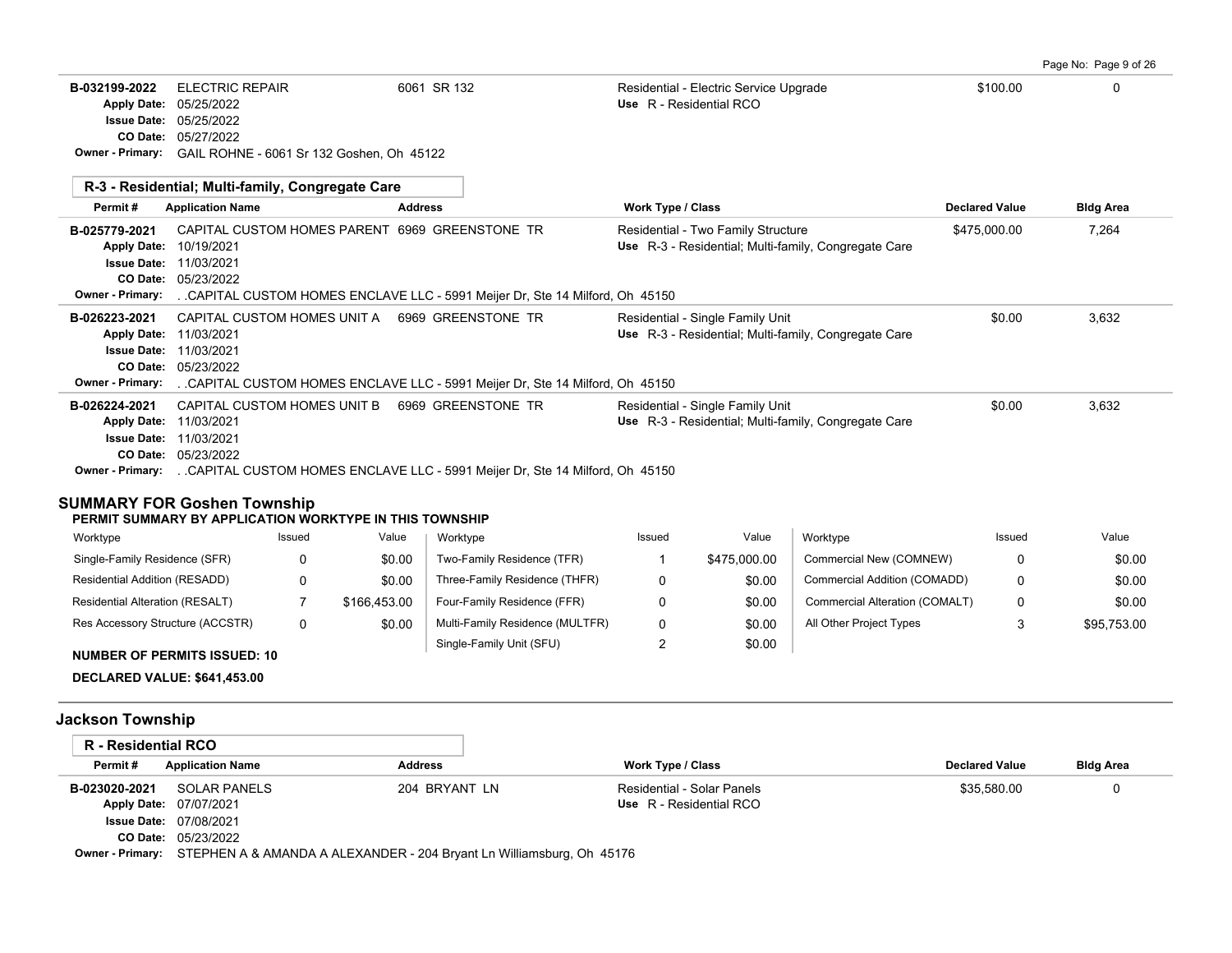## **SUMMARY FOR Jackson Township**

**PERMIT SUMMARY BY APPLICATION WORKTYPE IN THIS TOWNSHIP**

| Worktype                         | Issued | Value       | Worktype                        | Issued | Value  | Worktype                       | Issued | Value       |
|----------------------------------|--------|-------------|---------------------------------|--------|--------|--------------------------------|--------|-------------|
| Single-Family Residence (SFR)    |        | \$0.00      | Two-Family Residence (TFR)      |        | \$0.00 | Commercial New (COMNEW)        | 0      | \$0.00      |
| Residential Addition (RESADD)    |        | \$0.00      | Three-Family Residence (THFR)   |        | \$0.00 | Commercial Addition (COMADD)   | 0      | \$0.00      |
| Residential Alteration (RESALT)  |        | \$35,580.00 | Four-Family Residence (FFR)     |        | \$0.00 | Commercial Alteration (COMALT) | 0      | \$0.00      |
| Res Accessory Structure (ACCSTR) | 0      | \$0.00      | Multi-Family Residence (MULTFR) |        | \$0.00 | All Other Project Types        |        | \$35,580.00 |
|                                  |        |             | Single-Family Unit (SFU)        |        | \$0.00 |                                |        |             |

#### **NUMBER OF PERMITS ISSUED: 1**

**DECLARED VALUE: \$35,580.00**

# **Miami Township**

| <b>R</b> - Residential RCO               |                                                                                                                                                                                          |                                                                                                   |                                                                  |                       |                  |
|------------------------------------------|------------------------------------------------------------------------------------------------------------------------------------------------------------------------------------------|---------------------------------------------------------------------------------------------------|------------------------------------------------------------------|-----------------------|------------------|
| Permit#                                  | <b>Application Name</b>                                                                                                                                                                  | <b>Address</b>                                                                                    | <b>Work Type / Class</b>                                         | <b>Declared Value</b> | <b>Bldg Area</b> |
| B-018481-2021<br>Owner - Primary:        | <b>ROBERT LUCKE HOMES</b><br>Apply Date: 01/11/2021<br><b>Issue Date: 01/12/2021</b><br>CO Date: 05/24/2022<br>LUCKE LAND LLC - 8825 Chapel Square Dr, Suite B Cincinnati, Oh 45249      | 1130 GLEN ECHO LN                                                                                 | Residential - Single Family Residence<br>Use R - Residential RCO | \$1,100,000.00        | 5,804            |
| B-022132-2021<br>Owner - Primary:        | <b>HVAC REPLACEMENT</b><br>Apply Date: 06/01/2021<br><b>Issue Date: 06/01/2021</b><br>CO Date: 05/24/2022<br>THOMAS ROTHWELL & MICHELE TISSOT - 5714 Whistling Wind Ln Milford, Oh 45150 | 5714 WHISTLING WIND LN                                                                            | Residential - HVAC Replacement<br>Use R - Residential RCO        | \$4,712.00            | 0                |
| B-028775-2022<br><b>Owner - Primary:</b> | <b>DECK</b><br>Apply Date: 03/10/2022<br><b>Issue Date: 03/11/2022</b><br>CO Date: 05/26/2022<br>JUDITH S COTE - 797 Long Leaf Dr Milford, Oh 45150                                      | 797 LONGLEAF DR                                                                                   | Residential - Addition<br>Use R - Residential RCO                | \$28,000.00           | 238              |
| B-029555-2022<br><b>Owner - Primary:</b> | <b>SOLAR PANELS</b><br>Apply Date: 04/08/2022<br><b>Issue Date: 04/11/2022</b><br>CO Date: 05/24/2022<br>JAY E & MARGARET E LINNE - 759 Cedar Dr Loveland, Oh 45140                      | 759 CEDAR DR                                                                                      | Residential - Solar Panels<br>Use R - Residential RCO            | \$10.826.40           | 0                |
| B-030139-2022<br><b>Owner - Primary:</b> | <b>HVAC REPLACEMENT</b><br>Apply Date: 04/21/2022<br><b>Issue Date: 04/21/2022</b><br>CO Date: 05/26/2022                                                                                | 6687 SANDY SHORES DR<br>GEORGE I & JUYAL MALINI NADAKAV - 6687 Sandy Shores Dr Loveland, Oh 45140 | Residential - HVAC Replacement<br>Use R - Residential RCO        | \$9,000.00            | 0                |
| B-030204-2022<br><b>Owner - Primary:</b> | <b>HVAC REPLACEMENT</b><br>Apply Date: 04/22/2022<br><b>Issue Date: 04/22/2022</b><br>CO Date: 05/31/2022<br>FREDERICK & ROSEMARY HARRIS - 807 Hickory Hill Ct Loveland, Oh 45140        | 807 HICKORY HILL CT                                                                               | Residential - HVAC Replacement<br>Use R - Residential RCO        | \$4.768.00            | 0                |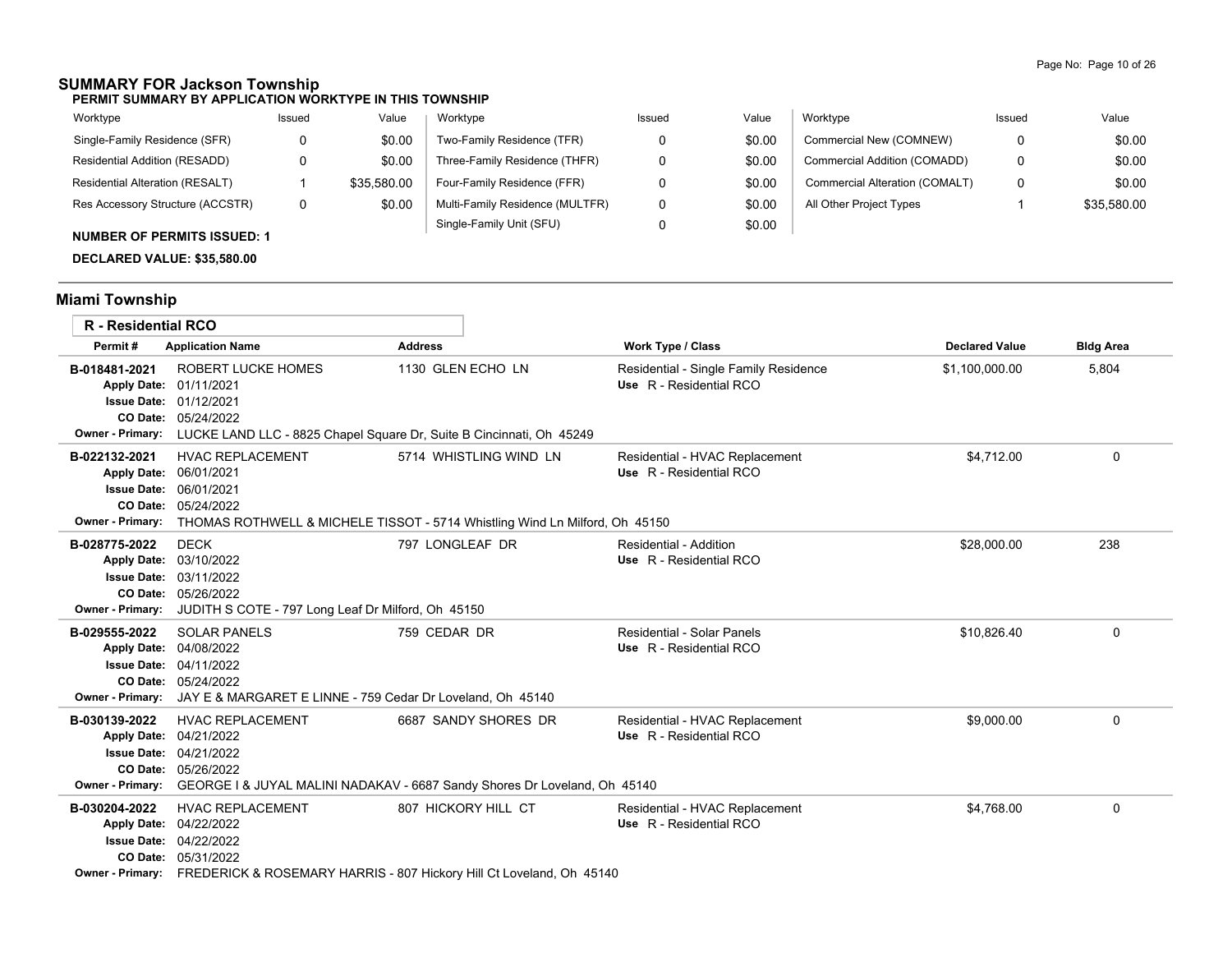**B-030363-2022** \$5,162.95 0 ELECTRIC REPAIR 706 MAPLE RIDGE RD Residential - Alteration 05/23/2022 **CO Date:** 04/25/2022 **Issue Date:** Apply Date: 04/25/2022 **Apply Date: Use** R - Residential RCO **Owner - Primary:** DANIEL L CHILTON - 706 Maple Ridge Dr Milford, Oh 45150 **B-030368-2022** \$10,000.00 216 05/27/2022 **CO Date:** 05/03/2022 **Issue Date:** 04/25/2022 **Apply Date: Use** R - Residential RCO DECK 6761 BARCLAY LN Residential - Addition **Owner - Primary:** GARY P & MARY E COX - 5761 Barclay Ln Milford, Oh 45150 **B-030543-2022** \$9,000.00 0 HVAC REPLACEMENT 5704 WILDFLOWER CT Residential - HVAC Replacement 05/25/2022 **CO Date:** 04/27/2022 **Issue Date:** 04/27/2022 **Apply Date: Use** R - Residential RCO **Owner - Primary:** RUTH E LIEBER - 5704 Wildflower Ct Milford, Oh 45150 B-031017-2022 ROOF REPLACEMENT 5779 HIGH VIEW DR Residential - Roof Replacement \$11,928.60 \$11,928.60 05/23/2022 **CO Date:** 05/04/2022 **Issue Date:** Apply Date: 05/04/2022 **Apply Date: Use** R - Residential RCO **Owner - Primary:** YOLANDA L HUGHES - 5779 High View Dr Milford, Oh 45150 **B-031946-2022** \$12,420.00 0 HVAC REPLACEMENT 1243 DAY CIR Residential - HVAC Replacement 05/31/2022 **CO Date:** 05/26/2022 **Issue Date:** Apply Date: 05/20/2022 **Apply Date: Use** R - Residential RCO **Owner - Primary:** ROBIN A MEANS - 1243 E Day Cir Milford, Oh 45150 B-032000-2022 ELECTRIC UPGRADE 1193 MELLIE AVE Residential - Electric Service Upgrade \$1,750.00 \$1,750.00 05/25/2022 **CO Date:** 05/20/2022 **Issue Date:** 05/20/2022 **Apply Date: Use** R - Residential RCO **Owner - Primary:** JAMES R & ERIN A NORMAN - 1195 Mellie Ave Milford, Oh 45150 **B-032084-2022** ROOF REPLACEMENT 1114 HAYWARD CIR Residential - Roof Replacement \$18,000.00 \$18,000.00 0 05/26/2022 **CO Date:** 05/23/2022 **Issue Date:** Apply Date: 05/23/2022 **Apply Date: Use** R - Residential RCO **Owner - Primary:** CHRISTIAN & SEQUOIA TOWNER - 1114 Hayward Cir Milford, Oh 45150 **B-032165-2022** ELECTRIC REPAIR 1014 HEISERMAN RD Residential - Electric Service Upgrade \$300.00 \$300.00 0 05/25/2022 **CO Date:** 05/24/2022 **Issue Date:** 05/24/2022 **Apply Date: Use** R - Residential RCO **Owner - Primary:** THOMAS R & JUANITA RESER - 1014 Heiserman Rd Milford, Oh 45150 **R-2 - Residential; Apt, Hotel, Non-Transient Permit # Application Name Address Work Type / Class Declared Value Bldg Area**

Page No: Page 11 of 26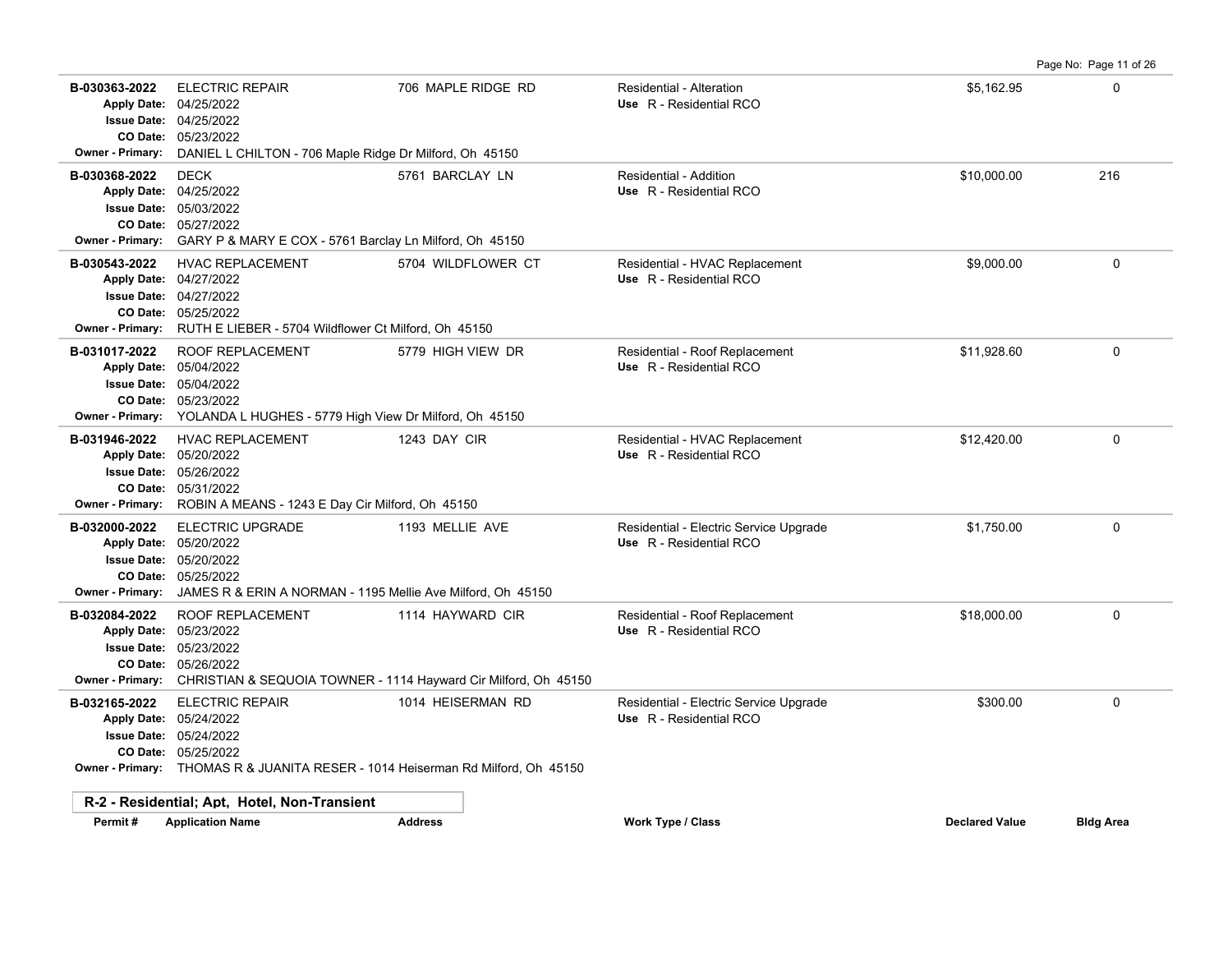**B-021867-2021** PEBBLE BROOKE BLDG 3 STAIRS 2002 STILL WATER LN Commercial - Alteration 6 14,781.00 6 14,781.00 05/23/2022 **CO Date:** 06/05/2021 **Issue Date:** Apply Date: 05/19/2021 Use R-2 - Residential; Apt, Hotel, Non-Transient **Owner - Primary:** STONE BRIDGE APT LTD PART Po Box 847 Carlsbad, Ca 92018 **B-021868-2021** PEBBLE BROOKE BLDG 4 STAIRS 1998 STILL WATER LN Commercial - Alteration 6 14,781.00 6 14,781.00 05/23/2022 **CO Date:** 06/05/2021 **Issue Date:** Apply Date: 05/19/2021 Use R-2 - Residential; Apt, Hotel, Non-Transient **Owner - Primary:** STONE BRIDGE APT LTD PART Po Box 847 Carlsbad, Ca 92018 **B-021869-2021** PEBBLE BROOKE BLDG 5 STAIRS 1284 STILL WATER LN Commercial - Alteration 6 1999, 129,562.00 0 0 1 05/23/2022 **CO Date:** 06/05/2021 **Issue Date:** Apply Date: 05/19/2021 **Apply Date: Use** R-2 - Residential; Apt, Hotel, Non-Transient **Owner - Primary:** STONE BRIDGE APT LTD PART Po Box 847 Carlsbad, Ca 92018 **B-021870-2021** PEBBLE BROOKE BLDG 6 STAIRS 1283 PEBBLE BROOKE TRL Commercial - Alteration 6 1999, 1999, 1999, 1999, 1999, 1999, 1999, 1999, 1999, 1999, 1999, 1999, 1999, 1999, 1999, 1999, 1999, 1999, 1999, 1999, 1999, 199 05/23/2022 **CO Date:** 06/05/2021 **Issue Date:** Apply Date: 05/19/2021 Use R-2 - Residential; Apt, Hotel, Non-Transient **Owner - Primary:** STONE BRIDGE APT LTD PART Po Box 847 Carlsbad, Ca 92018 **B-021871-2021** PEBBLE BROOKE BLDG 7 STAIRS 1191 BRIGHT WATER CIR Commercial - Alteration **Commercial - Alteration** 05/23/2022 **CO Date:** 06/05/2021 **Issue Date:** Apply Date: 05/19/2021 Use R-2 - Residential; Apt, Hotel, Non-Transient **Owner - Primary:** STONE BRIDGE APT LTD PART Po Box 847 Carlsbad, Ca 92018 **B-021872-2021** PEBBLE BROOKE BLDG 11 STAIRS 1280 PEBBLE BROOKE TRL Commercial - Alteration 6 69,124.00 659,124.00 05/23/2022 **CO Date:** 06/05/2021 **Issue Date:** Apply Date: 05/19/2021 **Apply Date: Use** R-2 - Residential; Apt, Hotel, Non-Transient **Owner - Primary:** STONE BRIDGE APT LTD PART Po Box 847 Carlsbad, Ca 92018 **B-021873-2021** PEBBLE BROOKE BLDG 13 STAIRS 1887 PEBBLE RIDGE Commercial - Alteration 6 14,781.00 514,781.00 05/23/2022 **CO Date:** 06/05/2021 **Issue Date:** Apply Date: 05/19/2021 **Use** R-2 - Residential; Apt, Hotel, Non-Transient **Owner - Primary:** STONE BRIDGE APT LTD PART Po Box 847 Carlsbad, Ca 92018 B-021874-2021 PEBBLE BROOKE BLDG 14 STAIRS 1891 PEBBLE RIDGE Commercial - Alteration **Commercial - Alteration** \$29,562.00 05/23/2022 **CO Date:** 06/05/2021 **Issue Date:** Apply Date: 05/19/2021 **Apply Date: Use** R-2 - Residential; Apt, Hotel, Non-Transient **Owner - Primary:** STONE BRIDGE APT LTD PART Po Box 847 Carlsbad, Ca 92018 **U - Utility & Miscellaneous Permit # Application Name Address Work Type / Class Declared Value Bldg Area**

Page No: Page 12 of 26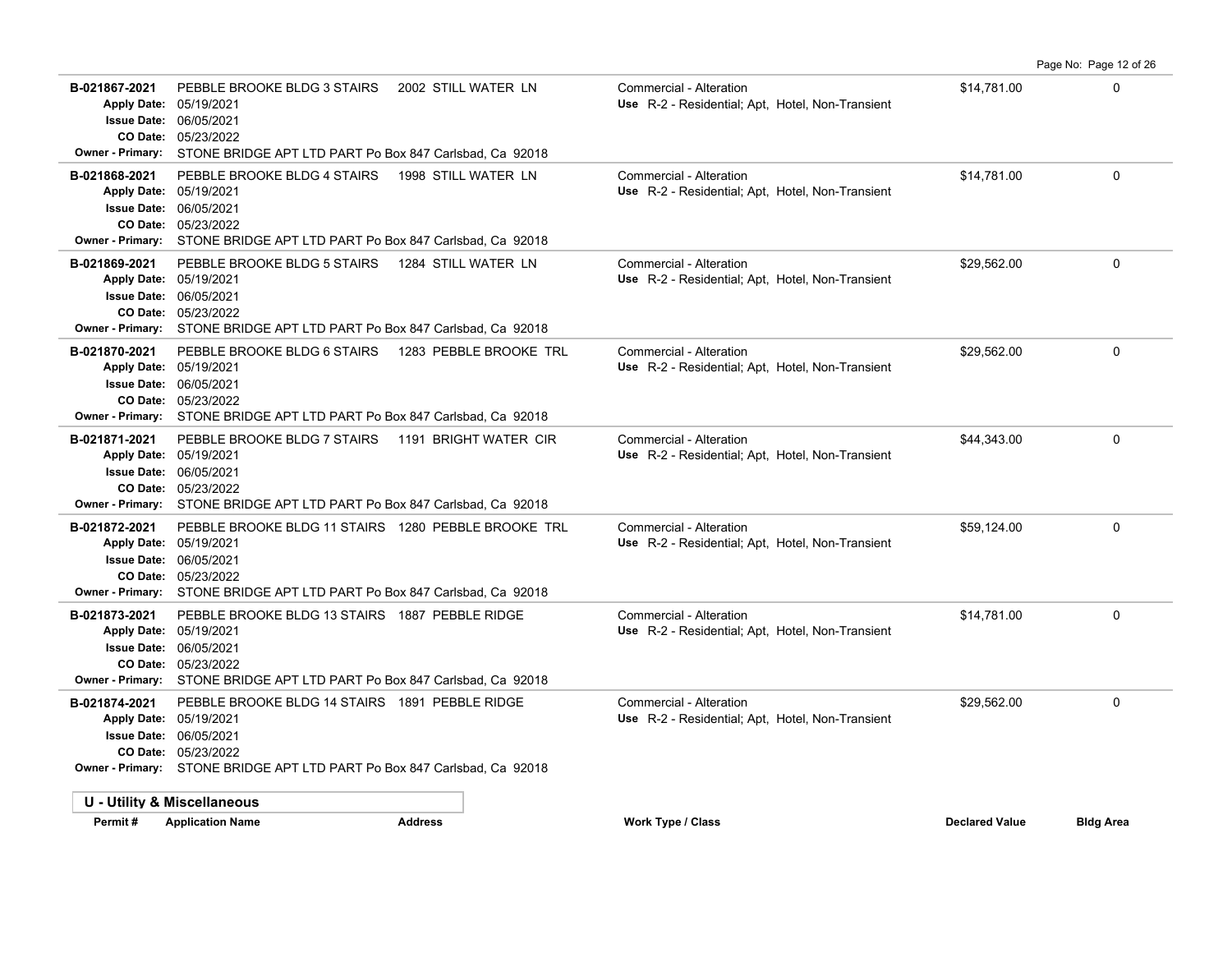|  |  |  | Page No: Page 13 of 26 |  |  |  |
|--|--|--|------------------------|--|--|--|
|--|--|--|------------------------|--|--|--|

| 09/14/2021                | 5760-UTL BARCLAY LN                                                                                                                                                                                                                                   | Commercial - Alteration<br>Use U - Utility & Miscellaneous | \$750.00                                                                                                                                                                                                                                                                                                                                                                        | 0  |
|---------------------------|-------------------------------------------------------------------------------------------------------------------------------------------------------------------------------------------------------------------------------------------------------|------------------------------------------------------------|---------------------------------------------------------------------------------------------------------------------------------------------------------------------------------------------------------------------------------------------------------------------------------------------------------------------------------------------------------------------------------|----|
|                           |                                                                                                                                                                                                                                                       |                                                            |                                                                                                                                                                                                                                                                                                                                                                                 |    |
|                           |                                                                                                                                                                                                                                                       |                                                            |                                                                                                                                                                                                                                                                                                                                                                                 |    |
| MILFORD 1ST CH GOD M-SIGN | 5687 BUCKWHEAT RD                                                                                                                                                                                                                                     | Commercial - Sign<br>Use U - Utility & Miscellaneous       | \$11.000.00                                                                                                                                                                                                                                                                                                                                                                     | 64 |
|                           |                                                                                                                                                                                                                                                       |                                                            |                                                                                                                                                                                                                                                                                                                                                                                 |    |
| SPECTRUM POWER SUPPLY     |                                                                                                                                                                                                                                                       | Use U - Utility & Miscellaneous                            | \$1,000.00                                                                                                                                                                                                                                                                                                                                                                      | 0  |
|                           | Apply Date: 05/28/2021<br><b>Issue Date:</b><br><b>CO Date: 05/23/2022</b><br>Apply Date: 01/20/2022<br><b>Issue Date: 03/10/2022</b><br>CO Date: 05/26/2022<br>Apply Date: 04/22/2022<br><b>Issue Date: 05/12/2022</b><br><b>CO Date: 05/25/2022</b> | TARTAN MDWS POND ELECTRIC                                  | <b>Owner - Primary:</b> ROBERT GERWINTARTAN MEADOWS DEVELOPMENT Po Box 43121 Cincinnati, Oh 45243<br><b>Owner - Primary:</b> CHURCH MILFORD FIRST OF GOD - 5687 Buckwheat Rd Milford, Oh 45150<br>6074B-UTL BRANCH HILL GUINEA Commercial - Alteration<br>Owner - Primary: TIME WARNER CABLE MIDWEST LLC - 7820 Crescent Executive Dr. Attn Real Estate Dpt Charlotte, Nc 28217 |    |

### **SUMMARY FOR Miami Township**

#### **PERMIT SUMMARY BY APPLICATION WORKTYPE IN THIS TOWNSHIP**

| Worktype                            | Issued | Value          | Worktype                        | Issued | Value  | Worktype                       | Issued | Value        |
|-------------------------------------|--------|----------------|---------------------------------|--------|--------|--------------------------------|--------|--------------|
| Single-Family Residence (SFR)       |        | \$1.100.000.00 | Two-Family Residence (TFR)      |        | \$0.00 | Commercial New (COMNEW)        |        | \$0.00       |
| Residential Addition (RESADD)       |        | \$38,000.00    | Three-Family Residence (THFR)   |        | \$0.00 | Commercial Addition (COMADD)   |        | \$0.00       |
| Residential Alteration (RESALT)     | 11     | \$87.867.95    | Four-Family Residence (FFR)     |        | \$0.00 | Commercial Alteration (COMALT) | 10     | \$238.246.00 |
| Res Accessory Structure (ACCSTR)    | 0      | \$0.00         | Multi-Family Residence (MULTFR) |        | \$0.00 | All Other Project Types        |        | \$91,655.00  |
| <b>NUMBER OF PERMITS ISSUED: 25</b> |        |                | Single-Family Unit (SFU)        |        | \$0.00 |                                |        |              |

**DECLARED VALUE: \$1,475,113.95**

# **Monroe Township**

| R - Residential RCO |                                                                                         |                  |                                |                       |                  |
|---------------------|-----------------------------------------------------------------------------------------|------------------|--------------------------------|-----------------------|------------------|
| Permit#             | <b>Application Name</b>                                                                 | <b>Address</b>   | <b>Work Type / Class</b>       | <b>Declared Value</b> | <b>Bldg Area</b> |
| B-027557-2022       | <b>HVAC REPLACEMENT</b>                                                                 | 1610 STARLITE LN | Residential - HVAC Replacement | \$13.575.00           |                  |
|                     | <b>Apply Date: 01/12/2022</b>                                                           |                  | Use R - Residential RCO        |                       |                  |
|                     | <b>Issue Date: 02/07/2022</b>                                                           |                  |                                |                       |                  |
|                     | <b>CO Date: 05/31/2022</b>                                                              |                  |                                |                       |                  |
|                     | <b>Owner - Primary:</b> PAUL & DIANA MCCULLEY - 1610 Starlite Ln New Richmond, Oh 45157 |                  |                                |                       |                  |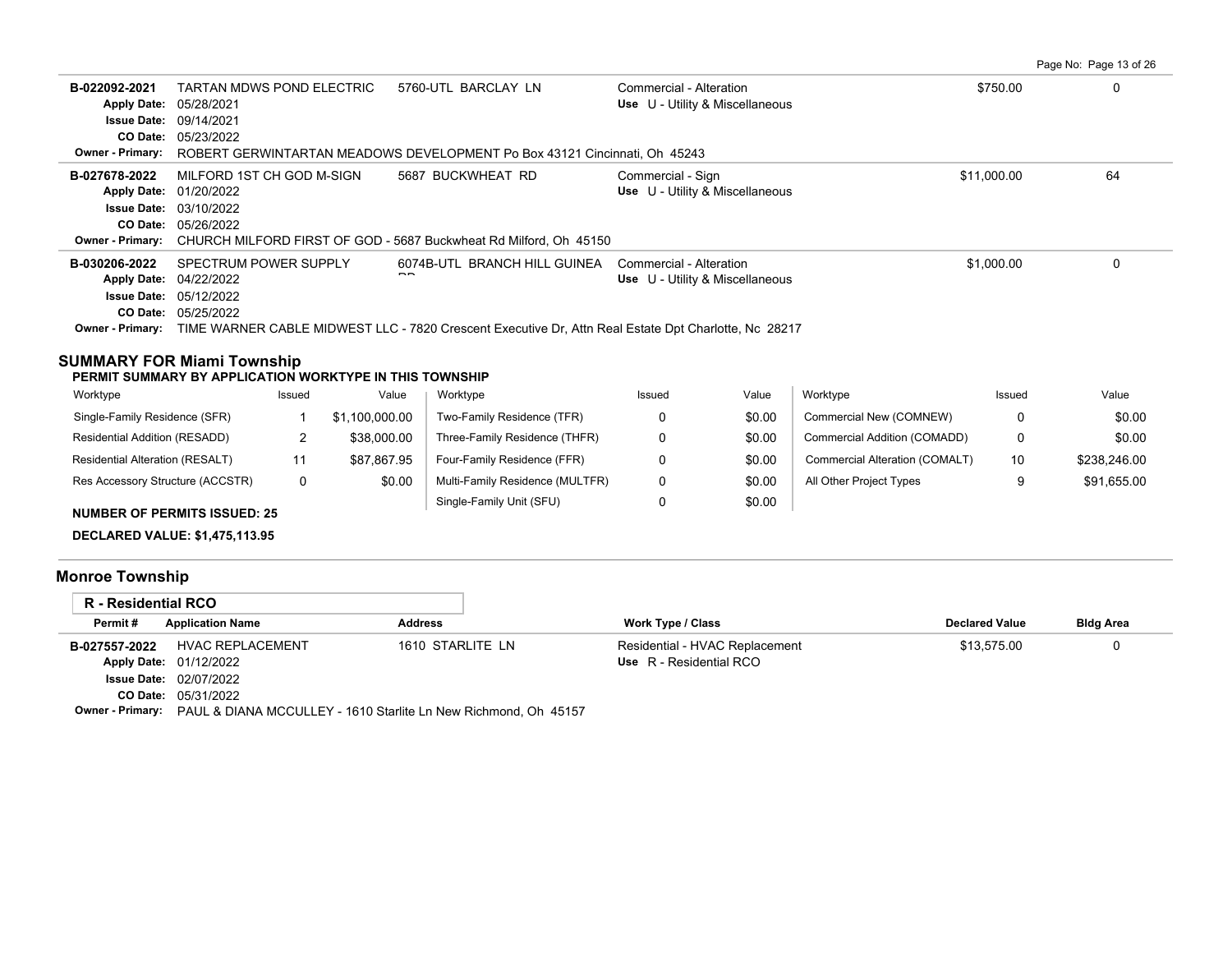## **SUMMARY FOR Monroe Township**

**PERMIT SUMMARY BY APPLICATION WORKTYPE IN THIS TOWNSHIP**

| Worktype                         | Issued | Value       | Worktype                        | Issued | Value  | Worktype                       | Issued | Value       |
|----------------------------------|--------|-------------|---------------------------------|--------|--------|--------------------------------|--------|-------------|
| Single-Family Residence (SFR)    |        | \$0.00      | Two-Family Residence (TFR)      |        | \$0.00 | Commercial New (COMNEW)        | 0      | \$0.00      |
| Residential Addition (RESADD)    |        | \$0.00      | Three-Family Residence (THFR)   |        | \$0.00 | Commercial Addition (COMADD)   | 0      | \$0.00      |
| Residential Alteration (RESALT)  |        | \$13.575.00 | Four-Family Residence (FFR)     |        | \$0.00 | Commercial Alteration (COMALT) | 0      | \$0.00      |
| Res Accessory Structure (ACCSTR) | 0      | \$0.00      | Multi-Family Residence (MULTFR) |        | \$0.00 | All Other Project Types        |        | \$13.575.00 |
|                                  |        |             | Single-Family Unit (SFU)        |        | \$0.00 |                                |        |             |

## **NUMBER OF PERMITS ISSUED: 1**

**DECLARED VALUE: \$13,575.00**

# **Ohio Township**

| R - Residential RCO     |                               |                                                                         |                          |                       |                  |  |  |  |  |
|-------------------------|-------------------------------|-------------------------------------------------------------------------|--------------------------|-----------------------|------------------|--|--|--|--|
| Permit#                 | <b>Application Name</b>       | <b>Address</b>                                                          | <b>Work Type / Class</b> | <b>Declared Value</b> | <b>Bldg Area</b> |  |  |  |  |
| B-028185-2022           | POOL INGROUND                 | 2688 SR 132                                                             | Residential - Alteration | \$50,000.00           | 0                |  |  |  |  |
|                         | Apply Date: 02/17/2022        |                                                                         | Use R - Residential RCO  |                       |                  |  |  |  |  |
|                         | <b>Issue Date: 02/17/2022</b> |                                                                         |                          |                       |                  |  |  |  |  |
|                         | <b>CO Date: 05/23/2022</b>    |                                                                         |                          |                       |                  |  |  |  |  |
| <b>Owner - Primary:</b> |                               | JOSEPH D & LAURA M NAYLOR - 2688 State Route 132 New Richmond, Oh 45157 |                          |                       |                  |  |  |  |  |

|               | U - Utility & Miscellaneous                                                                       |                            |                                        |                       |                  |  |  |  |  |
|---------------|---------------------------------------------------------------------------------------------------|----------------------------|----------------------------------------|-----------------------|------------------|--|--|--|--|
| Permit#       | <b>Application Name</b>                                                                           | Address                    | Work Type / Class                      | <b>Declared Value</b> | <b>Bldg Area</b> |  |  |  |  |
| B-031263-2022 | TENT HONEYSUCKLE RANCH                                                                            | 1297 WILSON DUNHAM HILL RD | Commercial - Alteration                | \$100.00              | 1,200            |  |  |  |  |
|               | Apply Date: 05/09/2022                                                                            |                            | <b>Use</b> U - Utility & Miscellaneous |                       |                  |  |  |  |  |
|               | <b>Issue Date: 05/21/2022</b>                                                                     |                            |                                        |                       |                  |  |  |  |  |
|               | <b>CO Date: 05/27/2022</b>                                                                        |                            |                                        |                       |                  |  |  |  |  |
|               | <b>Owner - Primary:</b> HENRY W & SUSAN M MCCUSKER - 1297 Wilson Dunham Rd New Richmond, Oh 45157 |                            |                                        |                       |                  |  |  |  |  |

## **SUMMARY FOR Ohio Township**

#### **PERMIT SUMMARY BY APPLICATION WORKTYPE IN THIS TOWNSHIP**

| Worktype                         | Issued | Value       | Worktype                        | Issued | Value  | Worktype                       | Issued | Value    |
|----------------------------------|--------|-------------|---------------------------------|--------|--------|--------------------------------|--------|----------|
| Single-Family Residence (SFR)    |        | \$0.00      | Two-Family Residence (TFR)      |        | \$0.00 | Commercial New (COMNEW)        |        | \$0.00   |
| Residential Addition (RESADD)    |        | \$0.00      | Three-Family Residence (THFR)   |        | \$0.00 | Commercial Addition (COMADD)   |        | \$0.00   |
| Residential Alteration (RESALT)  |        | \$50,000.00 | Four-Family Residence (FFR)     |        | \$0.00 | Commercial Alteration (COMALT) |        | \$100.00 |
| Res Accessory Structure (ACCSTR) | 0      | \$0.00      | Multi-Family Residence (MULTFR) |        | \$0.00 | All Other Project Types        |        | \$0.00   |
| $\blacksquare$                   |        |             | Single-Family Unit (SFU)        |        | \$0.00 |                                |        |          |

# **NUMBER OF PERMITS ISSUED: 2**

**DECLARED VALUE: \$50,100.00**

# **Pierce Township**

**B - Business**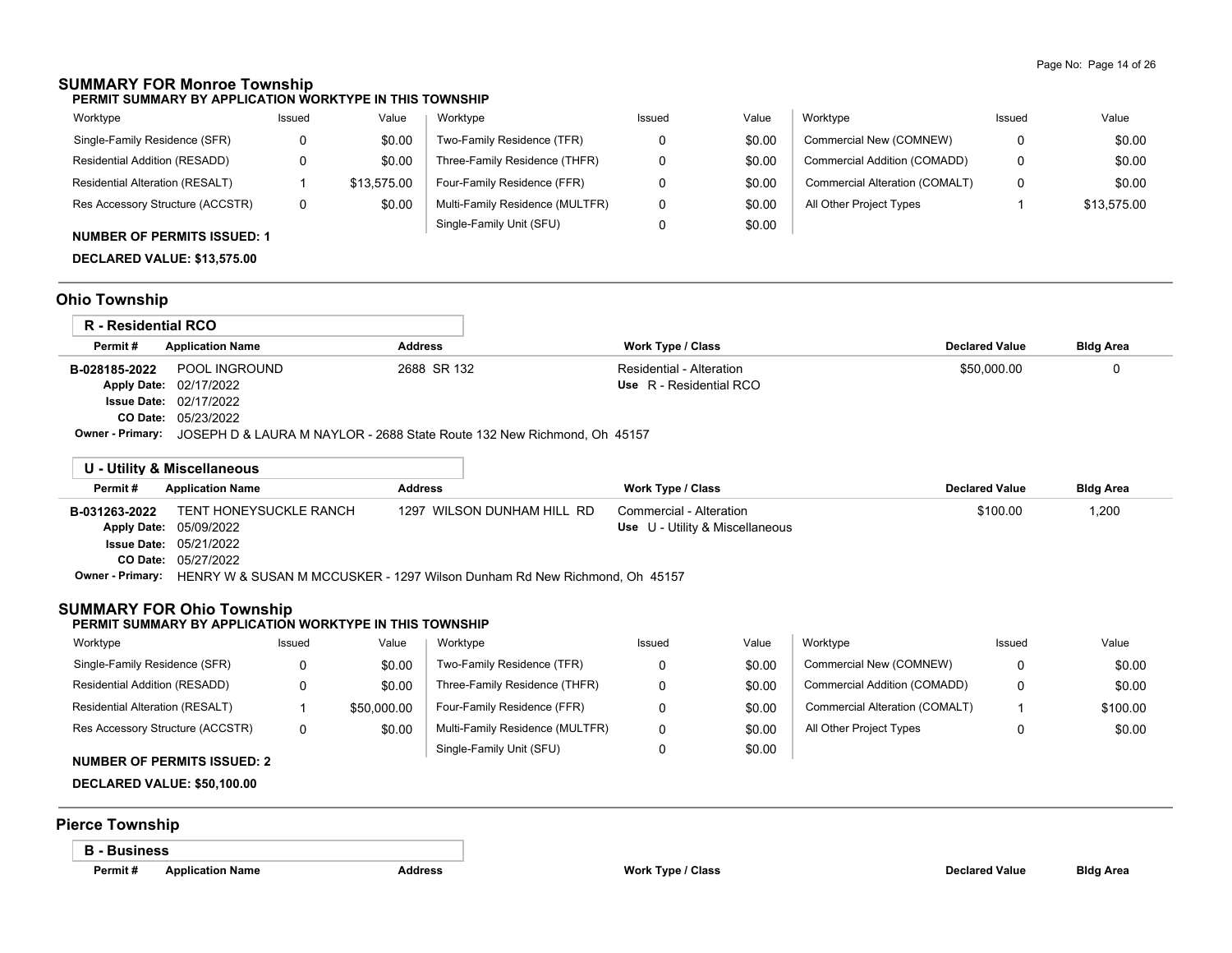| B-031386-2022                                                                                 | <b>B-YOND INK</b><br>Apply Date: 05/11/2022          |             |                | 1139 SR 125                                                                                          | Commercial - Alteration<br>Use B - Business |                                |                                | \$0.00                | $\mathbf 0$      |
|-----------------------------------------------------------------------------------------------|------------------------------------------------------|-------------|----------------|------------------------------------------------------------------------------------------------------|---------------------------------------------|--------------------------------|--------------------------------|-----------------------|------------------|
|                                                                                               | <b>Issue Date: 05/24/2022</b>                        |             |                |                                                                                                      |                                             |                                |                                |                       |                  |
|                                                                                               | CO Date: 05/31/2022                                  |             |                |                                                                                                      |                                             |                                |                                |                       |                  |
|                                                                                               |                                                      |             |                | Owner - Primary: JOHN ELLISELREGO PROPERTIES LLC - 1367 Dyer Ave Cincinnati, Oh 45230                |                                             |                                |                                |                       |                  |
| <b>R</b> - Residential RCO                                                                    |                                                      |             |                |                                                                                                      |                                             |                                |                                |                       |                  |
| Permit#                                                                                       | <b>Application Name</b>                              |             | <b>Address</b> |                                                                                                      | Work Type / Class                           |                                |                                | <b>Declared Value</b> | <b>Bldg Area</b> |
| B-024617-2021                                                                                 | POOL INGROUND                                        |             |                | 1156 SR 749                                                                                          | <b>Residential - Alteration</b>             |                                |                                | \$6,000.00            | 0                |
| Apply Date: 09/09/2021                                                                        |                                                      |             |                |                                                                                                      | Use R - Residential RCO                     |                                |                                |                       |                  |
|                                                                                               | Issue Date: 09/10/2021<br>CO Date: 05/24/2022        |             |                |                                                                                                      |                                             |                                |                                |                       |                  |
| <b>Owner - Primary:</b>                                                                       |                                                      |             |                | ROCKY & PRISCILLA YORK - 1156 Sr 749 New Richmond, Oh 45157                                          |                                             |                                |                                |                       |                  |
| B-030072-2022                                                                                 | <b>HVAC REPLACEMENT</b>                              |             |                | 535 REVERE RD                                                                                        |                                             | Residential - HVAC Replacement |                                | \$10,496.00           | $\mathbf 0$      |
|                                                                                               | Apply Date: 04/20/2022                               |             |                |                                                                                                      | Use R - Residential RCO                     |                                |                                |                       |                  |
|                                                                                               | <b>Issue Date: 04/22/2022</b>                        |             |                |                                                                                                      |                                             |                                |                                |                       |                  |
| <b>Owner - Primary:</b>                                                                       | CO Date: 05/26/2022                                  |             |                | MICHAEL J & PATRICIA E FARWICK - 535 North Revere Rd Cincinnati, Oh 45255                            |                                             |                                |                                |                       |                  |
| B-031555-2022                                                                                 | <b>ELECTRIC REPAIR</b>                               |             |                | 3642 LEWIS RD                                                                                        | <b>Residential - Alteration</b>             |                                |                                | \$0.00                | $\Omega$         |
|                                                                                               | Apply Date: 05/12/2022                               |             |                |                                                                                                      | Use R - Residential RCO                     |                                |                                |                       |                  |
|                                                                                               | <b>Issue Date: 05/12/2022</b>                        |             |                |                                                                                                      |                                             |                                |                                |                       |                  |
|                                                                                               | CO Date: 05/26/2022                                  |             |                |                                                                                                      |                                             |                                |                                |                       |                  |
| <b>Owner - Primary:</b>                                                                       |                                                      |             |                | WILLIAM M & LEILANI R PALMER - 3642 Lewis Rd Amelia, Oh 45102                                        |                                             |                                |                                |                       |                  |
| B-032328-2022                                                                                 | <b>GAS LINE NG PP</b>                                |             |                | 3905 NICKLAUS CT                                                                                     | <b>Residential - Alteration</b>             |                                |                                | \$1,600.00            | $\Omega$         |
|                                                                                               | Apply Date: 05/27/2022                               |             |                |                                                                                                      | Use R - Residential RCO                     |                                |                                |                       |                  |
|                                                                                               | <b>Issue Date: 05/27/2022</b><br>CO Date: 05/31/2022 |             |                |                                                                                                      |                                             |                                |                                |                       |                  |
|                                                                                               |                                                      |             |                | <b>Owner - Primary:</b> RAYMOND G & MCGINNIS PATRICIA M YORK - 3905 Nicklaus Ct Cincinnati, Oh 45245 |                                             |                                |                                |                       |                  |
| <b>SUMMARY FOR Pierce Township</b><br>PERMIT SUMMARY BY APPLICATION WORKTYPE IN THIS TOWNSHIP |                                                      |             |                |                                                                                                      |                                             |                                |                                |                       |                  |
| Worktype                                                                                      |                                                      | Issued      | Value          | Worktype                                                                                             | Issued                                      | Value                          | Worktype                       | Issued                | Value            |
| Single-Family Residence (SFR)                                                                 |                                                      | 0           | \$0.00         | Two-Family Residence (TFR)                                                                           | 0                                           | \$0.00                         | Commercial New (COMNEW)        | 0                     | \$0.00           |
| Residential Addition (RESADD)                                                                 |                                                      | 0           | \$0.00         | Three-Family Residence (THFR)                                                                        | 0                                           | \$0.00                         | Commercial Addition (COMADD)   | 0                     | \$0.00           |
| Residential Alteration (RESALT)                                                               |                                                      | 4           | \$18,096.00    | Four-Family Residence (FFR)                                                                          | 0                                           | \$0.00                         | Commercial Alteration (COMALT) | 1                     | \$0.00           |
| Res Accessory Structure (ACCSTR)                                                              |                                                      | $\mathbf 0$ | \$0.00         | Multi-Family Residence (MULTFR)                                                                      | 0                                           | \$0.00                         | All Other Project Types        | 1                     | \$10,496.00      |
| <b>NUMBER OF PERMITS ISSUED: 5</b>                                                            |                                                      |             |                | Single-Family Unit (SFU)                                                                             | $\Omega$                                    | \$0.00                         |                                |                       |                  |
| DECLARED VALUE: \$18,096.00                                                                   |                                                      |             |                |                                                                                                      |                                             |                                |                                |                       |                  |
|                                                                                               |                                                      |             |                |                                                                                                      |                                             |                                |                                |                       |                  |
| <b>Stonelick Township</b>                                                                     |                                                      |             |                |                                                                                                      |                                             |                                |                                |                       |                  |
| <b>R</b> - Residential RCO                                                                    |                                                      |             |                |                                                                                                      |                                             |                                |                                |                       |                  |
| Permit#                                                                                       | <b>Application Name</b>                              |             | <b>Address</b> |                                                                                                      | Work Type / Class                           |                                |                                | <b>Declared Value</b> | <b>Bldg Area</b> |
|                                                                                               |                                                      |             |                |                                                                                                      |                                             |                                |                                |                       |                  |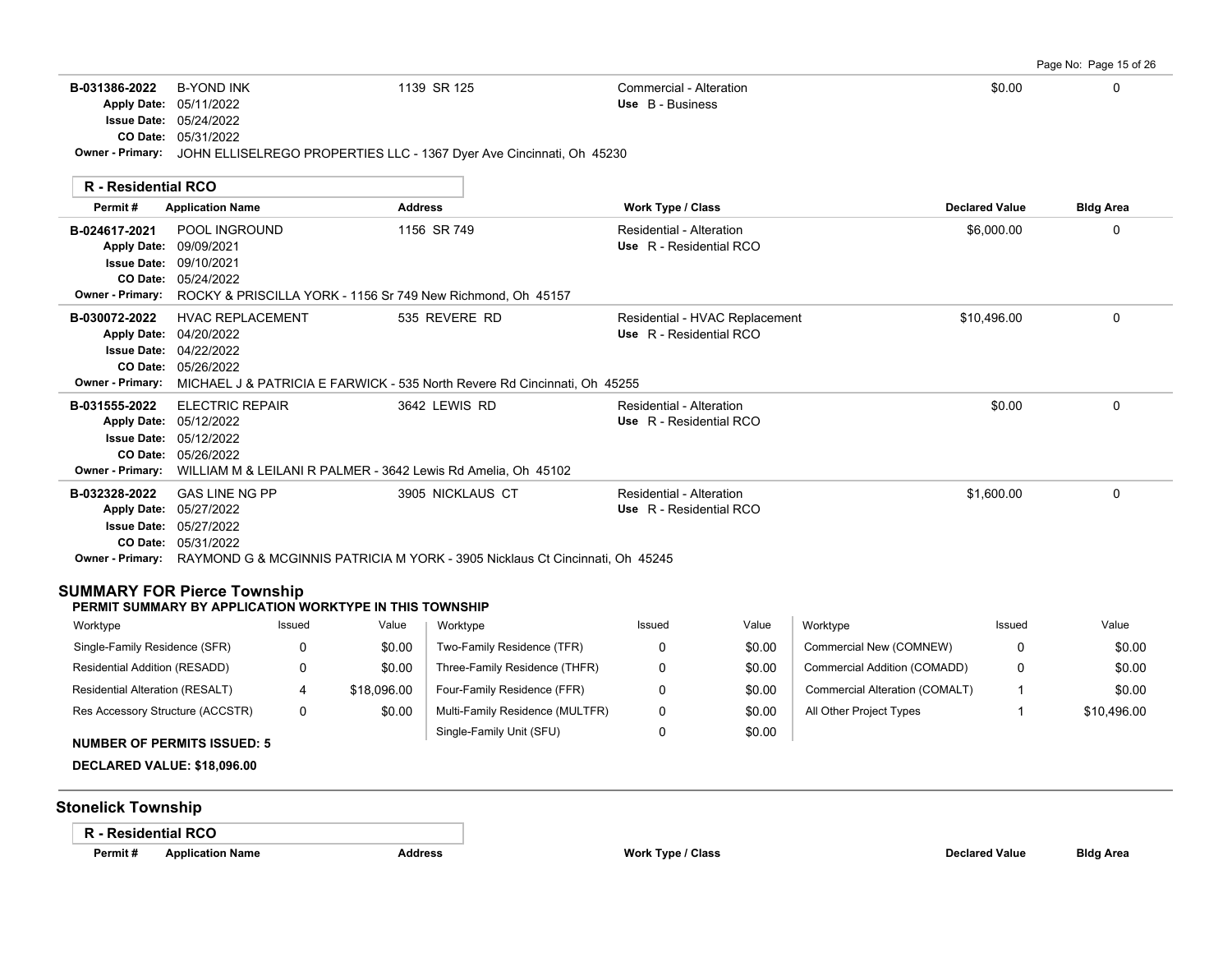Page No: Page 16 of 26 **B-023149-2021** \$6,600.00 210 BATH & CLOSET ALTER 1788 RAMBLING ROSE DR Residential - Alteration 05/23/2022 **CO Date:** 07/21/2021 **Issue Date:** Apply Date: 07/12/2021 **Apply Date: Use** R - Residential RCO **Owner - Primary:** THOMAS R & DENISE M BAUM - 1788 Rambling Rose Ln Milford, Oh 45150 **B-030138-2022** HVAC REPLACEMENT 5032 SR 222 Residential - HVAC Replacement \$8,777.00 \$8,777.00 05/24/2022 **CO Date:** 04/21/2022 **Issue Date:** 04/21/2022 **Apply Date: Use** R - Residential RCO **Owner - Primary:** JANNETTE MORGAN & JUAN RANGEL - 5032 State Route 222 Batavia, Oh 45103 **B-031182-2022** HVAC REPLACEMENT 5668 CHESTNUT VIEW LN Residential - HVAC Replacement \$10,837.00 \$10,837.00 0 0 0<br>Apply Date: 05/09/2022 05/24/2022 **CO Date:** 05/10/2022 **Issue Date:** 05/09/2022 **Apply Date: Use** R - Residential RCO Residential - HVAC Replacement **Owner - Primary:** JAY & RUTH FISHER HALLGARTH - 5668 Chestnutview Ln Milford, Oh 45150 **B-032092-2022** \$250.00 0 ELECTRIC REPAIR 59 SUTTON LN Residential - Electric Service Upgrade 05/24/2022 **CO Date:** 05/23/2022 **Issue Date:** Apply Date: 05/23/2022 **Apply Date: Use** R - Residential RCO **Owner - Primary:** THOMAS G & PATRICIA HALL - 59 Sutton Ln Goshen, Oh 45122 B-032109-2022 ELECTRIC UPGRADE 5575 BRUSHY FORK RD Residential - Electric Service Upgrade \$1,000.00 0 0 0 0 0 0 05/31/2022 **CO Date:** 05/24/2022 **Issue Date:** 05/23/2022 **Apply Date: Use** R - Residential RCO Residential - Electric Service Upgrade **Owner - Primary:** TRAVIS J RUNYON - 5575 Brushy Fork Rd Batavia, Oh 45103 **SUMMARY FOR Stonelick Township PERMIT SUMMARY BY APPLICATION WORKTYPE IN THIS TOWNSHIP**

| Worktype                               | Issued | Value       | Worktype                        | Issued | Value  | Worktype                       | Issued | Value       |
|----------------------------------------|--------|-------------|---------------------------------|--------|--------|--------------------------------|--------|-------------|
| Single-Family Residence (SFR)          |        | \$0.00      | Two-Family Residence (TFR)      |        | \$0.00 | Commercial New (COMNEW)        |        | \$0.00      |
| Residential Addition (RESADD)          |        | \$0.00      | Three-Family Residence (THFR)   |        | \$0.00 | Commercial Addition (COMADD)   |        | \$0.00      |
| <b>Residential Alteration (RESALT)</b> |        | \$27.464.00 | Four-Family Residence (FFR)     |        | \$0.00 | Commercial Alteration (COMALT) |        | \$0.00      |
| Res Accessory Structure (ACCSTR)       |        | \$0.00      | Multi-Family Residence (MULTFR) |        | \$0.00 | All Other Project Types        |        | \$19.614.00 |
|                                        |        |             | Single-Family Unit (SFU)        |        | \$0.00 |                                |        |             |

#### **NUMBER OF PERMITS ISSUED: 5**

**DECLARED VALUE: \$27,464.00**

## **Tate Township**

| R - Residential RCO     |                                                       |                |                            |                       |                  |
|-------------------------|-------------------------------------------------------|----------------|----------------------------|-----------------------|------------------|
| Permit#                 | <b>Application Name</b>                               | <b>Address</b> | Work Type / Class          | <b>Declared Value</b> | <b>Bldg Area</b> |
| B-030736-2022           | SOLAR PANELS                                          | 2215 DONALD RD | Residential - Solar Panels | \$65.427.00           |                  |
|                         | Apply Date: 04/30/2022                                |                | Use R - Residential RCO    |                       |                  |
|                         | <b>Issue Date: 05/02/2022</b>                         |                |                            |                       |                  |
|                         | <b>CO Date: 05/31/2022</b>                            |                |                            |                       |                  |
| <b>Owner - Primary:</b> | LINDSEY ANN BEHYMER - 2215 Donald Rd Bethel, Oh 45106 |                |                            |                       |                  |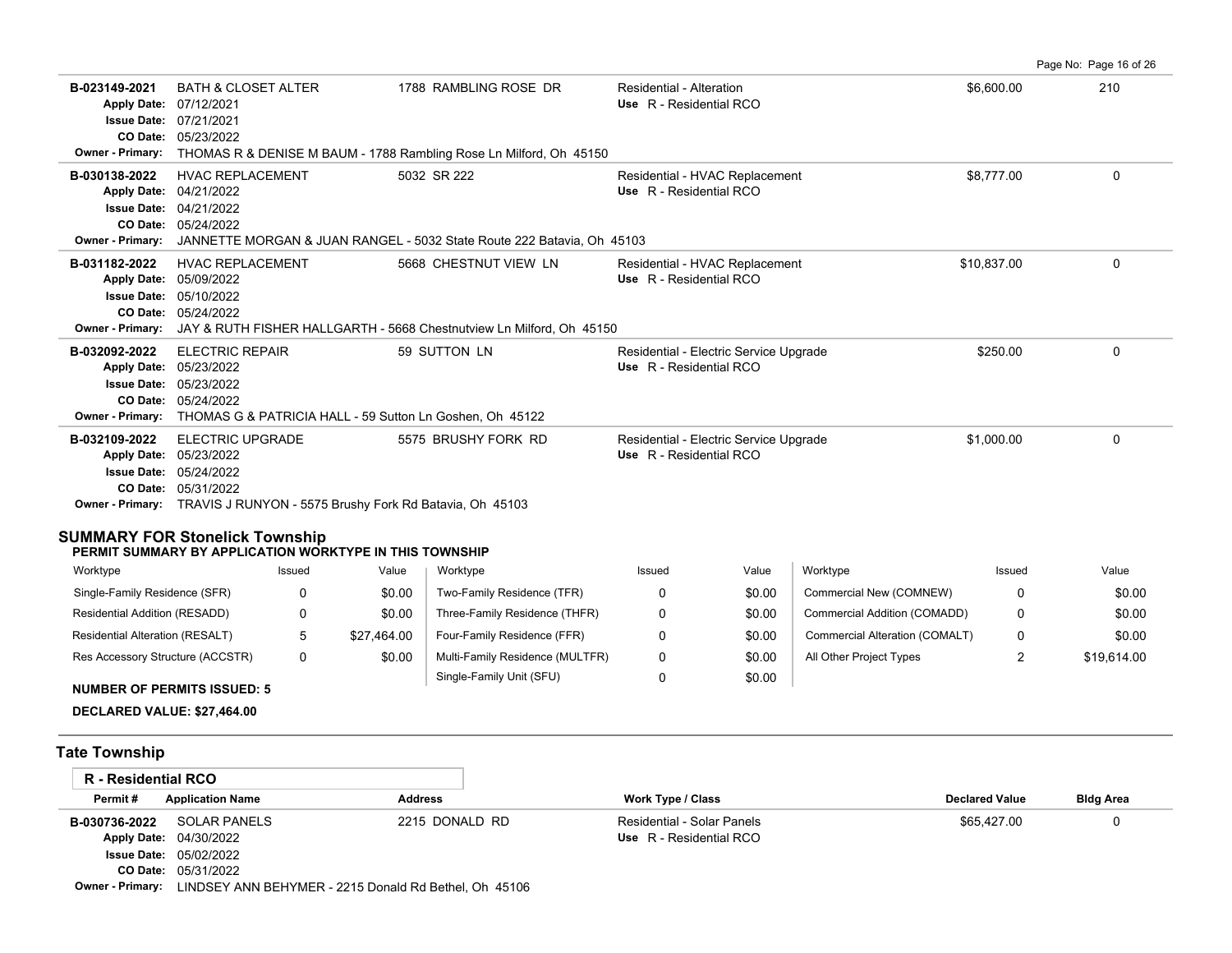# **SUMMARY FOR Tate Township**

| Worktype                           | Issued | Value       | Worktype                        | Issued | Value  | Worktype                       | Issued | Value       |
|------------------------------------|--------|-------------|---------------------------------|--------|--------|--------------------------------|--------|-------------|
| Single-Family Residence (SFR)      | 0      | \$0.00      | Two-Family Residence (TFR)      |        | \$0.00 | Commercial New (COMNEW)        |        | \$0.00      |
| Residential Addition (RESADD)      | 0      | \$0.00      | Three-Family Residence (THFR)   |        | \$0.00 | Commercial Addition (COMADD)   |        | \$0.00      |
| Residential Alteration (RESALT)    |        | \$65,427.00 | Four-Family Residence (FFR)     |        | \$0.00 | Commercial Alteration (COMALT) |        | \$0.00      |
| Res Accessory Structure (ACCSTR)   | 0      | \$0.00      | Multi-Family Residence (MULTFR) |        | \$0.00 | All Other Project Types        |        | \$65.427.00 |
| <b>NUMBER OF PERMITS ISSUED: 1</b> |        |             | Single-Family Unit (SFU)        |        | \$0.00 |                                |        |             |
|                                    |        |             |                                 |        |        |                                |        |             |

**DECLARED VALUE: \$65,427.00**

# **Union Township**

| <b>B</b> - Business |                                                                                            |                 |                         |                       |                  |
|---------------------|--------------------------------------------------------------------------------------------|-----------------|-------------------------|-----------------------|------------------|
| Permit #            | <b>Application Name</b>                                                                    | <b>Address</b>  | Work Type / Class       | <b>Declared Value</b> | <b>Bldg Area</b> |
| B-020330-2021       | CHILD FOCUS CARTER CTR                                                                     | 4286 WUEBOLD LN | Commercial - Alteration | \$12,000.00           | 1,350            |
|                     | Apply Date: 03/30/2021                                                                     |                 | Use B - Business        |                       |                  |
|                     | <b>Issue Date: 04/29/2021</b>                                                              |                 |                         |                       |                  |
|                     | <b>CO Date: 05/27/2022</b>                                                                 |                 |                         |                       |                  |
|                     | <b>Owner - Primary:</b> CHILD FOCUS INC - 555 Cincinnati Batavia Pike Cincinnati, Oh 45244 |                 |                         |                       |                  |
|                     |                                                                                            |                 |                         |                       |                  |
| N/A                 |                                                                                            |                 |                         |                       |                  |

| Permit#            | <b>Application Name</b> | <b>Address</b>                                                   | Work Type / Class                    | <b>Declared Value</b> | <b>Bldg Area</b> |
|--------------------|-------------------------|------------------------------------------------------------------|--------------------------------------|-----------------------|------------------|
| F-017010-2020      | HOLIDAY INN FA          | 4501 EASTGATE BV                                                 | Fire Protection Systems - Fire Alarm | \$6,500.00            |                  |
| <b>Apply Date:</b> | 10/27/2020              |                                                                  | Use N/A                              |                       |                  |
| <b>Issue Date:</b> | 10/30/2020              |                                                                  |                                      |                       |                  |
| CO Date:           | 05/28/2022              |                                                                  |                                      |                       |                  |
| $Q_{\text{t}}$     |                         | OUR VALLEY HOODITALITY LLO AFOR Desalviant Disas Masses Ob AFOAO |                                      |                       |                  |

**Owner - Primary:** . .OHIO VALLEY HOSPITALITY LLC - 4565 Brookview Place Mason, Oh 45040

|               | R - Residential RCO                                                                      |                    |                                                                   |                       |                  |
|---------------|------------------------------------------------------------------------------------------|--------------------|-------------------------------------------------------------------|-----------------------|------------------|
| Permit#       | <b>Application Name</b>                                                                  | <b>Address</b>     | <b>Work Type / Class</b>                                          | <b>Declared Value</b> | <b>Bldg Area</b> |
| B-018191-2020 | ELECTRIC UPGRADE<br>Apply Date: 12/21/2020                                               | 561 OLD ORCHARD DR | Residential - Electric Service Upgrade<br>Use R - Residential RCO | \$1.000.00            |                  |
|               | <b>Issue Date: 12/21/2020</b>                                                            |                    |                                                                   |                       |                  |
|               | <b>CO Date: 05/31/2022</b>                                                               |                    |                                                                   |                       |                  |
|               | <b>Owner - Primary:</b> MICHAEL J SHEEHAN - 561 Old Orchard Dr Cincinnati. Oh 45255      |                    |                                                                   |                       |                  |
| B-023428-2021 | VILLAS @ WF BLD 18 UNIT C                                                                | 3880 PORTRUSH WY   | Commercial - Single Family Unit                                   | \$0.00                | 2,010            |
|               | Apply Date: 07/23/2021                                                                   |                    | Use R - Residential RCO                                           |                       |                  |
|               | <b>Issue Date: 10/18/2021</b>                                                            |                    |                                                                   |                       |                  |
|               | CO Date: 05/24/2022                                                                      |                    |                                                                   |                       |                  |
|               | <b>Owner - Primary:</b> VILLAS AT WATERFORD GLEN LLC - Po Box 43121 Cincinnati, Oh 45243 |                    |                                                                   |                       |                  |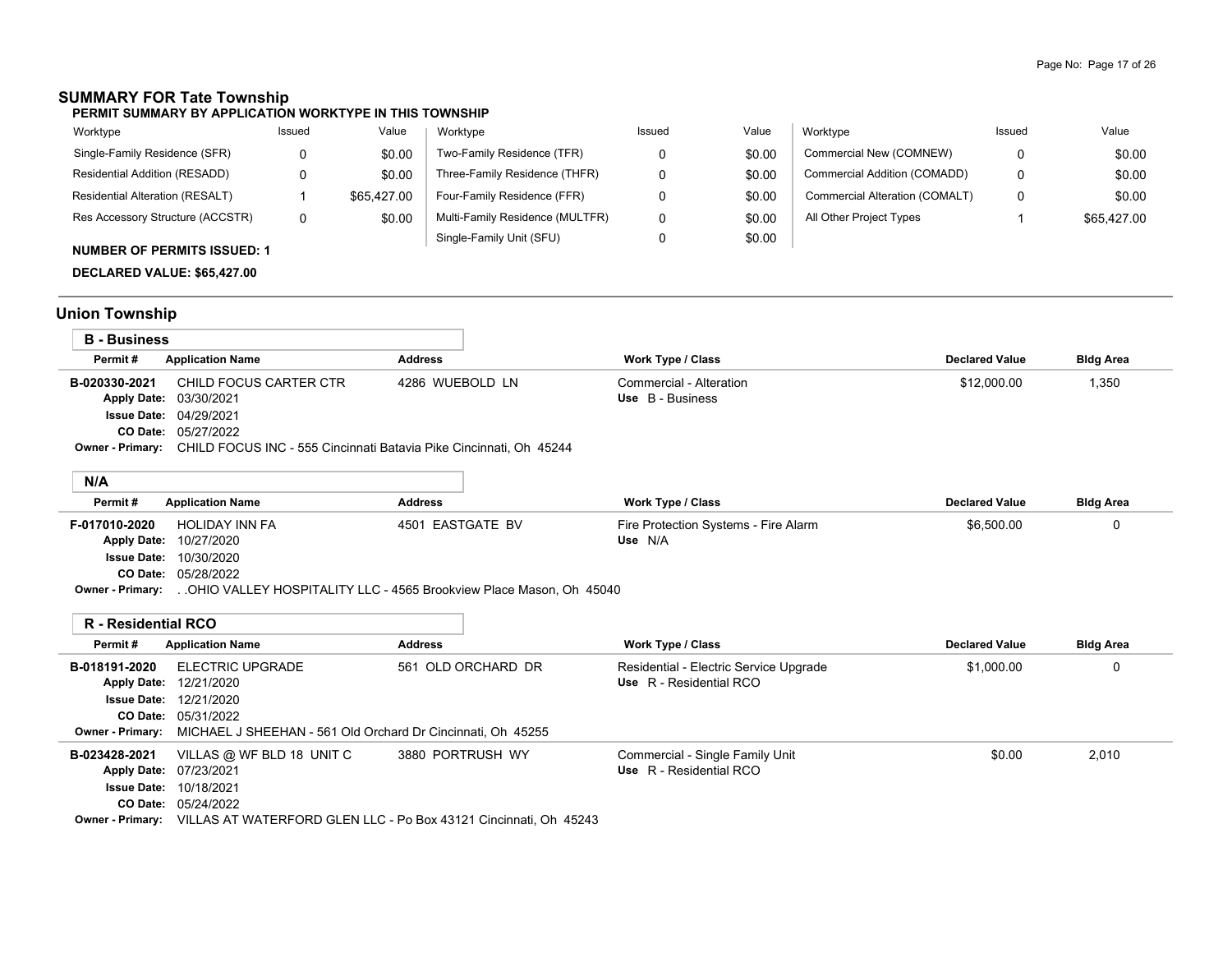**B-024274-2021** POOL INGROUND 4992 SESAME ST Residential - Alteration \$50,000.00 0 05/24/2022 **CO Date:** 08/23/2021 **Issue Date:** Apply Date: 08/23/2021 POOL INGROUND 4992 SESAME ST Residential - Alteration **Apply Date: Use** R - Residential RCO **Owner - Primary:** LAMBING STUART J & FAHRNBACH LAMBING WENDY - 4992 Sesame St Cincinnati, Oh 45244 B-024611-2021 MADDOX DEVELOPMENT 1251 TRACTION RD Residential - Single Family Residence \$175,000.00 3,428 05/23/2022 **CO Date:** 09/13/2021 **Issue Date:** 09/09/2021 **Apply Date: Use** R - Residential RCO **Owner - Primary:** DAVID & MINDY RIGG - 1251 Traction Rd Batavia, Oh 45103 **B-026806-2021** HVAC REPLACEMENT 1207 MEADOW KNOLL CT Residential - HVAC Replacement \$13,567.00 \$13,567.00 05/27/2022 **CO Date:** 12/02/2021 **Issue Date:** 12/02/2021 **Apply Date: Use** R - Residential RCO **Owner - Primary:** ROBIN S & FISCHBACH APRIL B NORBECK - 1207 Meadow Knoll Ct Batavia, Oh 45103 **B-028218-2022** \$14,800.00 0 SOLAR PANELS 4104 WOODMONT DR Residential - Solar Panels 05/26/2022 **CO Date:** 02/24/2022 **Issue Date:** Apply Date: 02/18/2022 **Apply Date: Use** R - Residential RCO **Owner - Primary:** DANIEL & SHALENA WILSON - 4104 Woodmont Dr Batavia, Oh 45103 **B-028984-2022** \$60,000.00 400 ROOF DECK, FP 5112 OAK BROOK DR Residential - Addition 05/31/2022 **CO Date:** 03/18/2022 **Issue Date:** Apply Date: 03/16/2022 **Apply Date: Use** R - Residential RCO **Owner - Primary:** LINDSEY BRIAN S & REBECCA H - 5112 Oak Brook Dr Cincinnati, Oh 45244 B-030709-2022 HVAC REPLACEMENT 4007 HAMBLEN DR Residential - HVAC Replacement \$10,000.00 \$10,000.00 0 05/23/2022 **CO Date:** 04/29/2022 **Issue Date:** Apply Date: 04/29/2022 **Apply Date: Use** R - Residential RCO **Owner - Primary:** HANNA MEIBERS & TRACE TAYLOR - 4007 Hamblen Dr Cincinnati, Oh 45255 **B-031064-2022** \$2,000.00 0 ELECTRIC REPAIR 517 HARRISON LN Residential - Electric Service Upgrade 05/26/2022 **CO Date:** 05/05/2022 **Issue Date:** Apply Date: 05/05/2022 **Apply Date: Use** R - Residential RCO **Owner - Primary:** DEREK GILBERT - 517 Harrison Ln Cincinnati, Oh 45244 **B-031184-2022** HVAC REPLACEMENT 737 FOX CREEK LN Residential - HVAC Replacement \$22,765.00 0 0 05/23/2022 **CO Date:** 05/09/2022 **Issue Date:** 05/09/2022 **Apply Date: Use** R - Residential RCO **Owner - Primary:** JAMES L & CONNIE L MICHAELIS - 737 Fox Creek Ln Cincinnati, Oh 45245 **B-031430-2022** HVAC REPLACEMENT 1297 MCGUFFEY LN Residential - HVAC Replacement \$9,800.00 \$9,800.00 0 05/24/2022 **CO Date:** 05/11/2022 **Issue Date:** Apply Date: 05/11/2022 **Apply Date: Use** R - Residential RCO **Owner - Primary:** DEREK W & DONNA L HART - 1297 Mcguffey Ln Batavia, Oh 45103

Page No: Page 18 of 26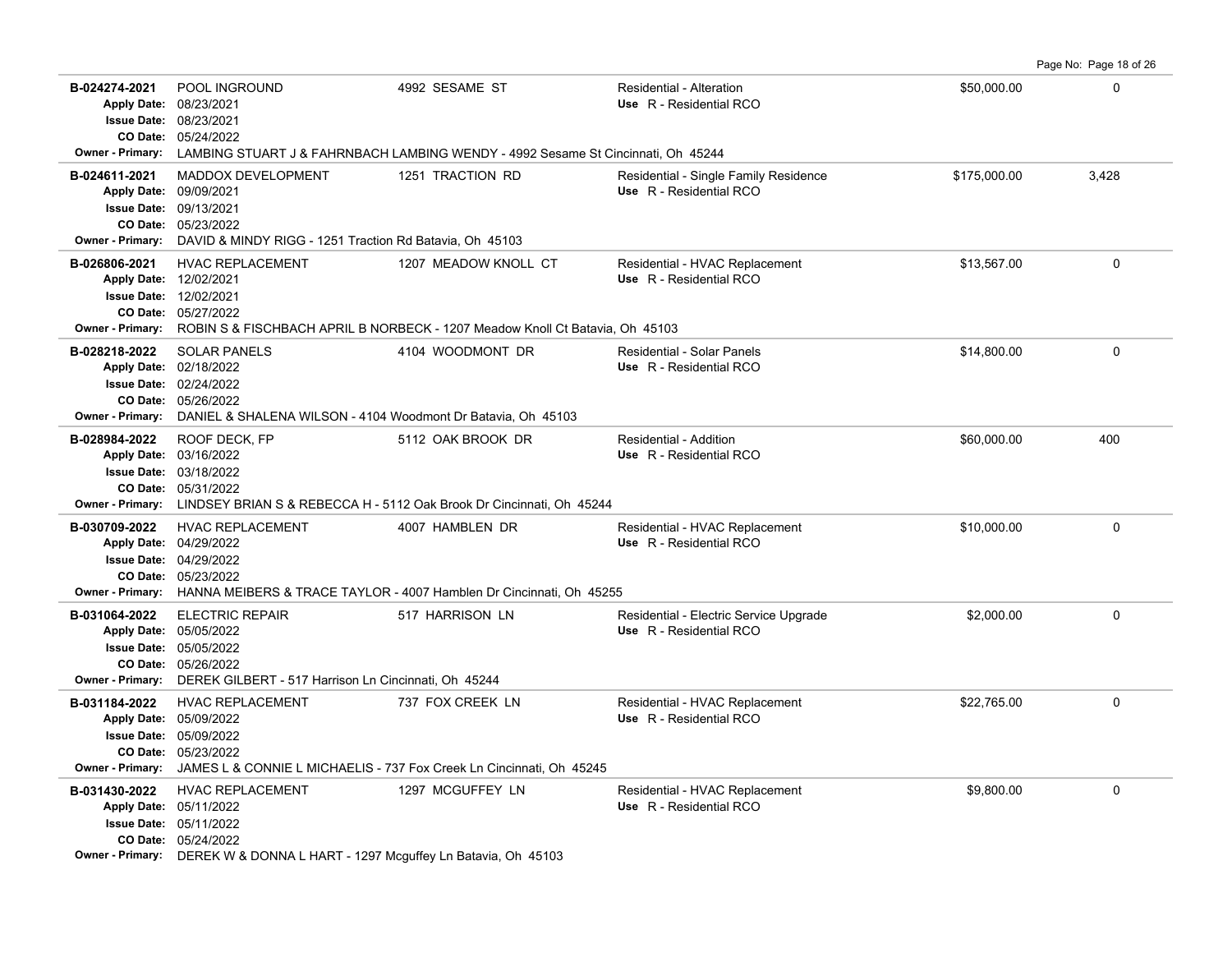|                                                                            |                                                                                                                                                                                                                            |                                                                                                           |                                                    |            | Page No: Page 19 of 26 |
|----------------------------------------------------------------------------|----------------------------------------------------------------------------------------------------------------------------------------------------------------------------------------------------------------------------|-----------------------------------------------------------------------------------------------------------|----------------------------------------------------|------------|------------------------|
| B-031453-2022                                                              | TIMBER TRLS ELEC APT 100<br>Apply Date: 05/12/2022<br><b>Issue Date: 05/20/2022</b><br>CO Date: 05/25/2022                                                                                                                 | 200 SOUTHERN TRCE                                                                                         | Commercial - Alteration<br>Use R - Residential RCO | \$1,075.00 | $\Omega$               |
| <b>Owner - Primary:</b>                                                    |                                                                                                                                                                                                                            | TIMBER TRAILS APARTMENTS LLC - 1360 E 9Th St, Ste 300 - Tax Dept Cleveland, Oh 44114                      |                                                    |            |                        |
| B-031454-2022<br><b>Owner - Primary:</b>                                   | TIMBER TRLS ELEC APT 101<br>Apply Date: 05/12/2022<br><b>Issue Date: 05/20/2022</b><br>CO Date: 05/25/2022<br>TIMBER TRAILS APARTMENTS LLC - 1360 E 9Th St, Ste 300 - Tax Dept Cleveland, Oh 44114                         | 200 SOUTHERN TRCE                                                                                         | Commercial - Alteration<br>Use R - Residential RCO | \$1,075.00 | $\Omega$               |
| B-031455-2022<br><b>Issue Date:</b><br>CO Date:<br><b>Owner - Primary:</b> | TIMBER TRLS ELEC APT 102<br>Apply Date: 05/12/2022<br>05/20/2022<br>05/25/2022                                                                                                                                             | 200 SOUTHERN TRCE<br>TIMBER TRAILS APARTMENTS LLC - 1360 E 9Th St, Ste 300 - Tax Dept Cleveland, Oh 44114 | Commercial - Alteration<br>Use R - Residential RCO | \$1,075.00 | 0                      |
| B-031456-2022<br><b>Owner - Primary:</b>                                   | TIMBER TRLS ELEC APT 103<br>Apply Date: 05/12/2022<br><b>Issue Date: 05/20/2022</b><br>CO Date: 05/25/2022<br>TIMBER TRAILS APARTMENTS LLC - 1360 E 9Th St, Ste 300 - Tax Dept Cleveland, Oh 44114                         | 200 SOUTHERN TRCE                                                                                         | Commercial - Alteration<br>Use R - Residential RCO | \$1,075.00 | $\Omega$               |
| B-031457-2022                                                              | TIMBER TRLS ELEC APT 104<br>Apply Date: 05/12/2022<br><b>Issue Date: 05/20/2022</b><br>CO Date: 05/25/2022<br><b>Owner - Primary:</b> TIMBER TRAILS APARTMENTS LLC - 1360 E 9Th St, Ste 300 - Tax Dept Cleveland, Oh 44114 | 200 SOUTHERN TRCE                                                                                         | Commercial - Alteration<br>Use R - Residential RCO | \$1,075.00 | $\mathbf 0$            |
| B-031458-2022<br>CO Date:                                                  | TIMBER TRLS ELEC APT 105<br>Apply Date: 05/12/2022<br><b>Issue Date: 05/20/2022</b><br>05/25/2022<br>Owner - Primary: TIMBER TRAILS APARTMENTS LLC - 1360 E 9Th St, Ste 300 - Tax Dept Cleveland, Oh 44114                 | 200 SOUTHERN TRCE                                                                                         | Commercial - Alteration<br>Use R - Residential RCO | \$1,075.00 | 0                      |
| B-031459-2022<br><b>Owner - Primary:</b>                                   | TIMBER TRLS ELEC APT 106<br>Apply Date: 05/12/2022<br><b>Issue Date: 05/20/2022</b><br>CO Date: 05/25/2022<br>TIMBER TRAILS APARTMENTS LLC - 1360 E 9Th St, Ste 300 - Tax Dept Cleveland, Oh 44114                         | 200 SOUTHERN TRCE                                                                                         | Commercial - Alteration<br>Use R - Residential RCO | \$1,075.00 | $\mathbf 0$            |
| B-031460-2022<br><b>Owner - Primary:</b>                                   | TIMBER TRLS ELEC APT 107<br>Apply Date: 05/12/2022<br><b>Issue Date: 05/20/2022</b><br>CO Date: 05/25/2022<br>TIMBER TRAILS APARTMENTS LLC - 1360 E 9Th St, Ste 300 - Tax Dept Cleveland, Oh 44114                         | 200 SOUTHERN TRCE                                                                                         | Commercial - Alteration<br>Use R - Residential RCO | \$1,075.00 | 0                      |
| B-031461-2022                                                              | TIMBER TRLS ELEC APT 112<br>Apply Date: 05/12/2022<br>Issue Date: 05/20/2022<br>CO Date: 05/25/2022<br>Owner - Primary: TIMBER TRAILS APARTMENTS LLC - 1360 E 9Th St, Ste 300 - Tax Dept Cleveland, Oh 44114               | 200 SOUTHERN TRCE                                                                                         | Commercial - Alteration<br>Use R - Residential RCO | \$1,075.00 | $\Omega$               |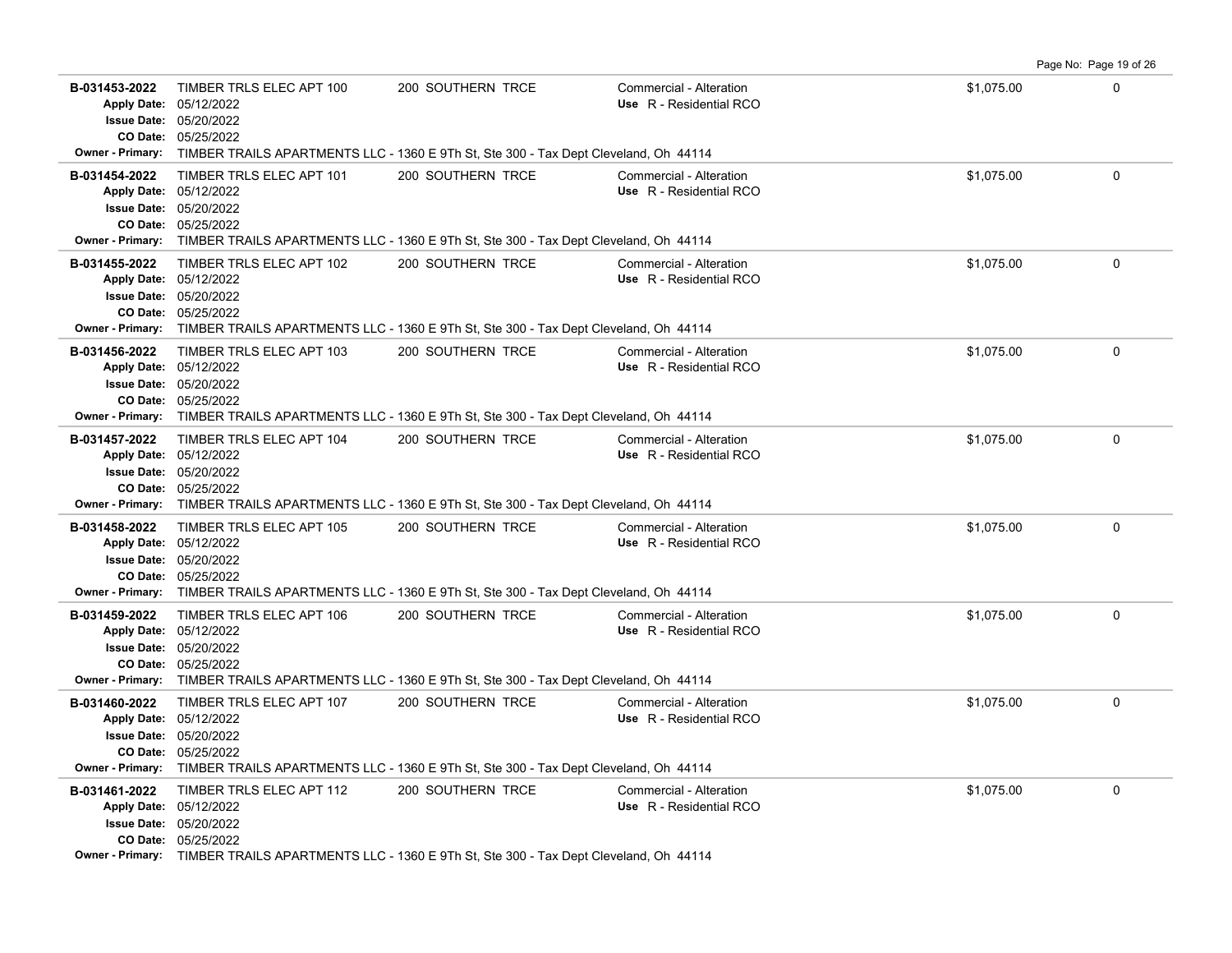| B-031462-2022<br>CO Date:<br><b>Owner - Primary:</b> | TIMBER TRLS ELEC APT 113<br>Apply Date: 05/12/2022<br><b>Issue Date: 05/20/2022</b><br>05/25/2022          | 200 SOUTHERN TRCE<br>TIMBER TRAILS APARTMENTS LLC - 1360 E 9Th St, Ste 300 - Tax Dept Cleveland, Oh 44114                         | Commercial - Alteration<br>Use R - Residential RCO | \$1,075.00 | $\Omega$    |
|------------------------------------------------------|------------------------------------------------------------------------------------------------------------|-----------------------------------------------------------------------------------------------------------------------------------|----------------------------------------------------|------------|-------------|
| B-031463-2022                                        | TIMBER TRLS ELEC APT 118<br>Apply Date: 05/12/2022<br><b>Issue Date: 05/20/2022</b><br>CO Date: 05/25/2022 | 200 SOUTHERN TRCE<br><b>Owner - Primary:</b> TIMBER TRAILS APARTMENTS LLC - 1360 E 9Th St, Ste 300 - Tax Dept Cleveland, Oh 44114 | Commercial - Alteration<br>Use R - Residential RCO | \$1,075.00 | 0           |
| B-031464-2022<br><b>Owner - Primary:</b>             | TIMBER TRLS ELEC APT 120<br>Apply Date: 05/12/2022<br><b>Issue Date: 05/20/2022</b><br>CO Date: 05/25/2022 | 200 SOUTHERN TRCE<br>TIMBER TRAILS APARTMENTS LLC - 1360 E 9Th St, Ste 300 - Tax Dept Cleveland, Oh 44114                         | Commercial - Alteration<br>Use R - Residential RCO | \$1,075.00 | 0           |
| B-031465-2022<br>CO Date:                            | TIMBER TRLS ELEC APT 121<br>Apply Date: 05/12/2022<br><b>Issue Date: 05/20/2022</b><br>05/25/2022          | 200 SOUTHERN TRCE<br><b>Owner - Primary:</b> TIMBER TRAILS APARTMENTS LLC - 1360 E 9Th St, Ste 300 - Tax Dept Cleveland, Oh 44114 | Commercial - Alteration<br>Use R - Residential RCO | \$1,075.00 | 0           |
| B-031466-2022<br><b>Owner - Primary:</b>             | TIMBER TRLS ELEC APT 122<br>Apply Date: 05/12/2022<br><b>Issue Date: 05/20/2022</b><br>CO Date: 05/25/2022 | 200 SOUTHERN TRCE<br>TIMBER TRAILS APARTMENTS LLC - 1360 E 9Th St, Ste 300 - Tax Dept Cleveland, Oh 44114                         | Commercial - Alteration<br>Use R - Residential RCO | \$1,075.00 | $\Omega$    |
| B-031467-2022<br><b>Owner - Primary:</b>             | TIMBER TRLS ELEC APT 123<br>Apply Date: 05/12/2022<br><b>Issue Date: 05/20/2022</b><br>CO Date: 05/25/2022 | 200 SOUTHERN TRCE<br>TIMBER TRAILS APARTMENTS LLC - 1360 E 9Th St, Ste 300 - Tax Dept Cleveland, Oh 44114                         | Commercial - Alteration<br>Use R - Residential RCO | \$1,075.00 | 0           |
| B-031468-2022                                        | TIMBER TRLS ELEC APT 124<br>Apply Date: 05/12/2022<br><b>Issue Date: 05/20/2022</b><br>CO Date: 05/25/2022 | 200 SOUTHERN TRCE<br>Owner - Primary: TIMBER TRAILS APARTMENTS LLC - 1360 E 9Th St, Ste 300 - Tax Dept Cleveland, Oh 44114        | Commercial - Alteration<br>Use R - Residential RCO | \$1,075.00 | $\mathbf 0$ |
| B-031469-2022                                        | TIMBER TRLS ELEC APT 125<br>Apply Date: 05/12/2022<br><b>Issue Date: 05/20/2022</b><br>CO Date: 05/25/2022 | 200 SOUTHERN TRCE<br>Owner - Primary: TIMBER TRAILS APARTMENTS LLC - 1360 E 9Th St, Ste 300 - Tax Dept Cleveland, Oh 44114        | Commercial - Alteration<br>Use R - Residential RCO | \$1,075.00 | $\pmb{0}$   |
| B-031470-2022                                        | TIMBER TRLS ELEC APT 126<br>Apply Date: 05/12/2022<br><b>Issue Date: 05/20/2022</b><br>CO Date: 05/25/2022 | 200 SOUTHERN TRCE<br><b>Owner - Primary:</b> TIMBER TRAILS APARTMENTS LLC - 1360 F 9Th St Ste 300 - Tax Dent Cleveland Oh 44114   | Commercial - Alteration<br>Use R - Residential RCO | \$1,075.00 | 0           |

Page No: Page 20 of 26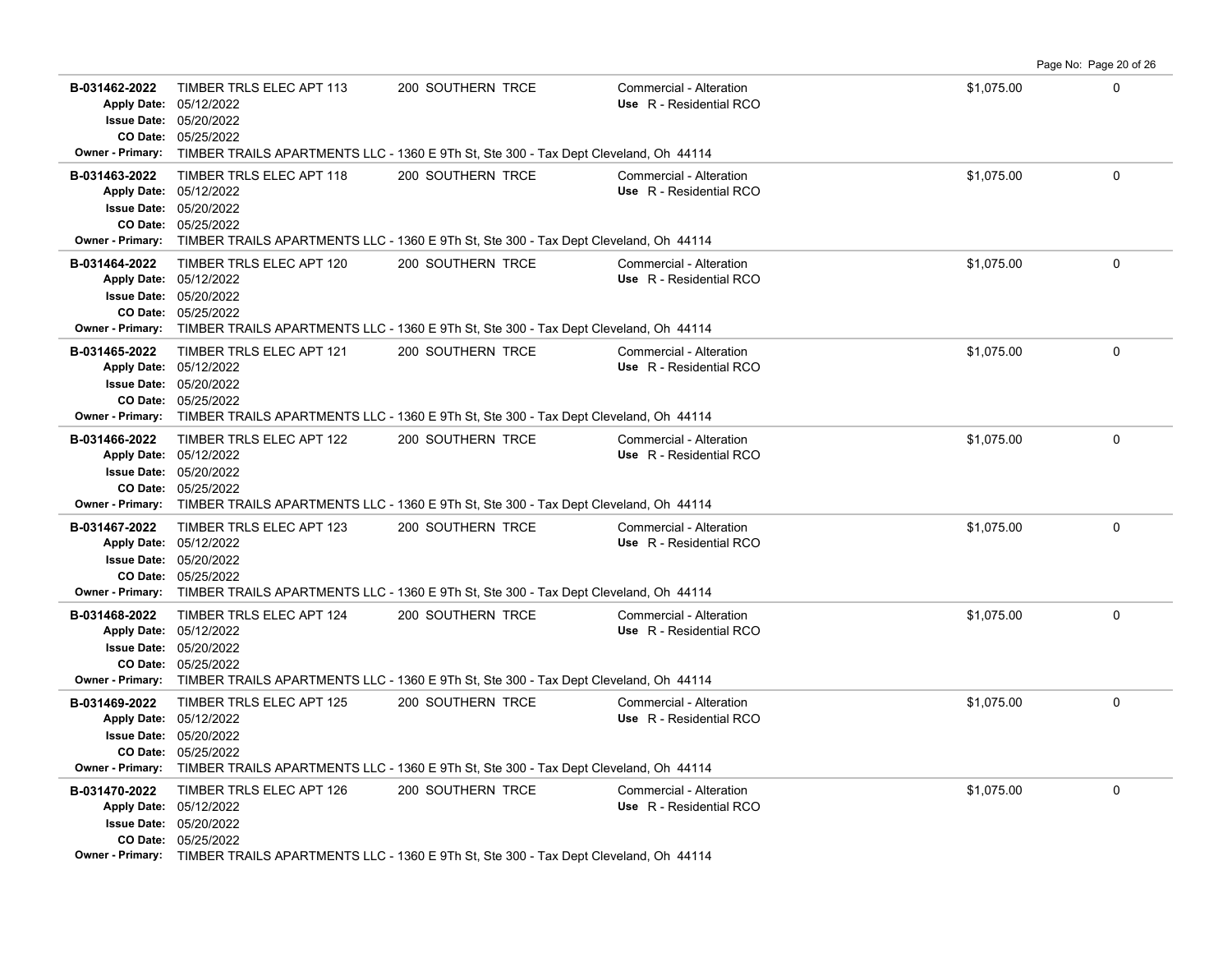|                                                      |                                                                                                            |                                                                                                                                   |                                                           |             | Page No: Page 21 of 26 |
|------------------------------------------------------|------------------------------------------------------------------------------------------------------------|-----------------------------------------------------------------------------------------------------------------------------------|-----------------------------------------------------------|-------------|------------------------|
| B-031471-2022<br><b>Owner - Primary:</b>             | TIMBER TRLS ELEC APT 127<br>Apply Date: 05/12/2022<br><b>Issue Date: 05/20/2022</b><br>CO Date: 05/25/2022 | 200 SOUTHERN TRCE                                                                                                                 | Commercial - Alteration<br>Use R - Residential RCO        | \$1,075.00  | $\Omega$               |
|                                                      |                                                                                                            | TIMBER TRAILS APARTMENTS LLC - 1360 E 9Th St, Ste 300 - Tax Dept Cleveland, Oh 44114                                              |                                                           |             |                        |
| B-031473-2022                                        | TIMBER TRLS ELEC APT 138<br>Apply Date: 05/12/2022<br><b>Issue Date: 05/20/2022</b><br>CO Date: 05/25/2022 | 200 SOUTHERN TRCE<br>Owner - Primary: TIMBER TRAILS APARTMENTS LLC - 1360 E 9Th St, Ste 300 - Tax Dept Cleveland, Oh 44114        | Commercial - Alteration<br>Use R - Residential RCO        | \$1,075.00  | $\Omega$               |
| B-031474-2022<br>CO Date:<br><b>Owner - Primary:</b> | TIMBER TRLS ELEC APT 144<br>Apply Date: 05/12/2022<br><b>Issue Date: 05/20/2022</b><br>05/25/2022          | 200 SOUTHERN TRCE<br>TIMBER TRAILS APARTMENTS LLC - 1360 E 9Th St, Ste 300 - Tax Dept Cleveland, Oh 44114                         | Commercial - Alteration<br>Use R - Residential RCO        | \$1,075.00  | $\Omega$               |
| B-031475-2022<br><b>Owner - Primary:</b>             | TIMBER TRLS ELEC APT 145<br>Apply Date: 05/12/2022<br><b>Issue Date: 05/20/2022</b><br>CO Date: 05/25/2022 | 200 SOUTHERN TRCE<br>TIMBER TRAILS APARTMENTS LLC - 1360 E 9Th St, Ste 300 - Tax Dept Cleveland, Oh 44114                         | Commercial - Alteration<br>Use R - Residential RCO        | \$1,075.00  | 0                      |
| B-031476-2022                                        | TIMBER TRLS ELEC APT 154<br>Apply Date: 05/12/2022<br><b>Issue Date: 05/20/2022</b><br>CO Date: 05/25/2022 | 200 SOUTHERN TRCE<br><b>Owner - Primary:</b> TIMBER TRAILS APARTMENTS LLC - 1360 E 9Th St, Ste 300 - Tax Dept Cleveland, Oh 44114 | Commercial - Alteration<br>Use R - Residential RCO        | \$1,075.00  | $\mathbf 0$            |
| B-031477-2022                                        | TIMBER TRLS ELEC APT 155<br>Apply Date: 05/12/2022<br><b>Issue Date: 05/20/2022</b><br>CO Date: 05/25/2022 | 200 SOUTHERN TRCE<br>Owner - Primary: TIMBER TRAILS APARTMENTS LLC - 1360 E 9Th St, Ste 300 - Tax Dept Cleveland, Oh 44114        | Commercial - Alteration<br>Use R - Residential RCO        | \$1,075.00  | 0                      |
| B-031478-2022                                        | TIMBER TRLS ELEC APT 156<br>Apply Date: 05/12/2022<br><b>Issue Date: 05/20/2022</b><br>CO Date: 05/25/2022 | 200 SOUTHERN TRCE<br>Owner - Primary: TIMBER TRAILS APARTMENTS LLC - 1360 E 9Th St, Ste 300 - Tax Dept Cleveland, Oh 44114        | Commercial - Alteration<br>Use R - Residential RCO        | \$1,075.00  | $\mathbf 0$            |
| B-031479-2022                                        | TIMBER TRLS ELEC APT 157<br>Apply Date: 05/12/2022<br><b>Issue Date: 05/20/2022</b><br>CO Date: 05/25/2022 | 200 SOUTHERN TRCE<br>Owner - Primary: TIMBER TRAILS APARTMENTS LLC - 1360 E 9Th St, Ste 300 - Tax Dept Cleveland, Oh 44114        | Commercial - Alteration<br>Use R - Residential RCO        | \$1,075.00  | 0                      |
| B-031688-2022                                        | <b>HVAC REPLACEMENT</b><br>Apply Date: 05/16/2022<br>Issue Date: 05/20/2022<br>CO Date: 05/27/2022         | 644 HOLIDAY DR<br>Owner - Primary: TOMMY L & HENIZE LILLY J DONLEY - 644 Holiday Dr Cincinnati, Oh 45245                          | Residential - HVAC Replacement<br>Use R - Residential RCO | \$12,658.00 | $\mathbf 0$            |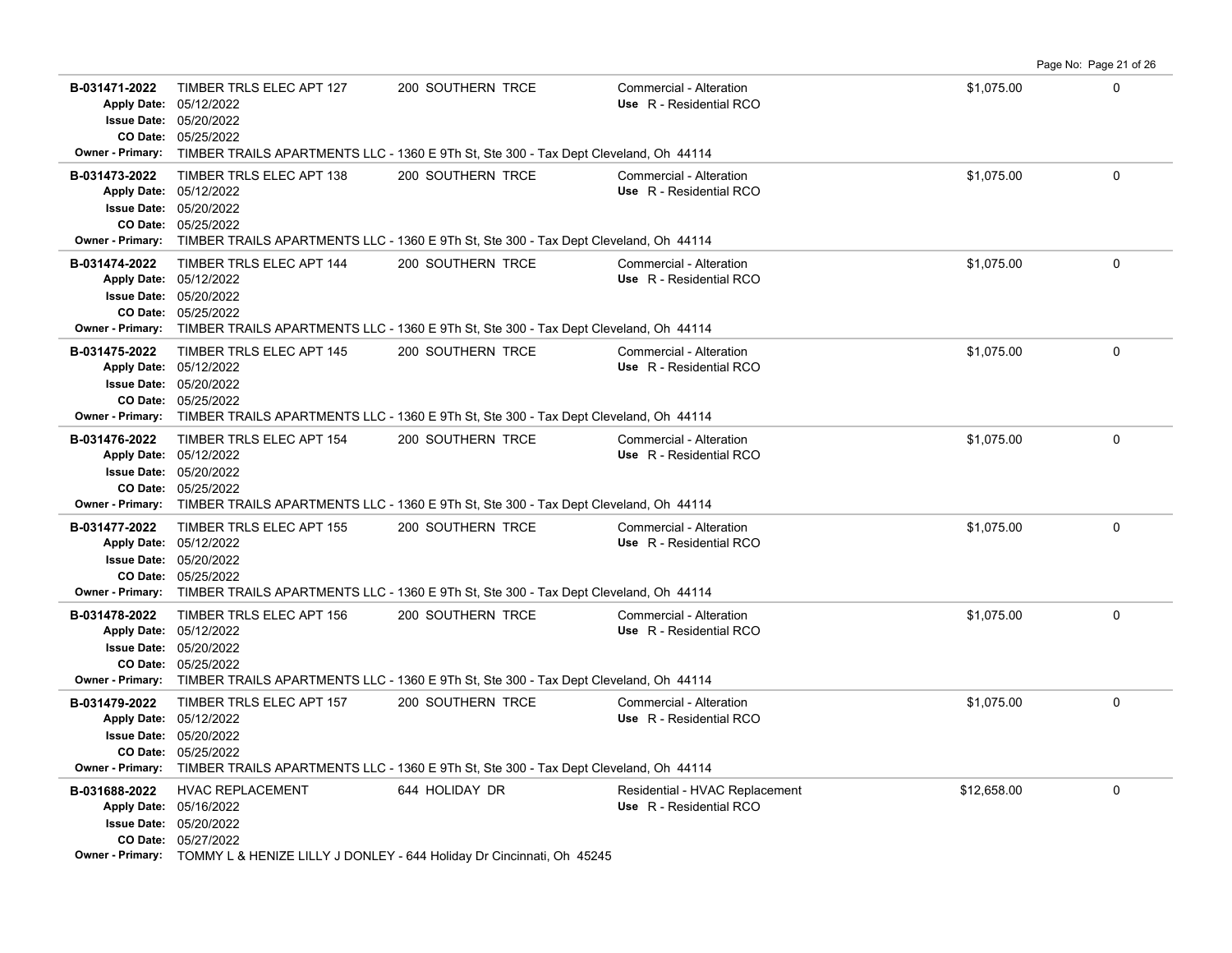|                                                                | R-3 - Residential: Multi-family, Congregate Care                                                                                                                                                                                |                                                                            |                                                                                         |                       |                  |
|----------------------------------------------------------------|---------------------------------------------------------------------------------------------------------------------------------------------------------------------------------------------------------------------------------|----------------------------------------------------------------------------|-----------------------------------------------------------------------------------------|-----------------------|------------------|
| Permit#                                                        | <b>Application Name</b>                                                                                                                                                                                                         | <b>Address</b>                                                             | Work Type / Class                                                                       | <b>Declared Value</b> | <b>Bldg Area</b> |
| B-016642-2020<br><b>Owner - Primary:</b>                       | SAVANNAH RIDGE BLDG UU UNIT 1 3939 REDPETAL LN<br>Apply Date: 10/13/2020<br><b>Issue Date: 10/13/2020</b><br>CO Date: 05/27/2022<br>SAVANNAH RIDGE FOUR LLC - 7007 E Pleasant Valley Rd Independence, Oh 44131                  |                                                                            | Commercial - Single Family Unit<br>Use R-3 - Residential; Multi-family, Congregate Care | \$0.00                | 1,814            |
| B-016643-2020<br><b>Owner - Primary:</b>                       | SAVANNAH RIDGE BLDG UU UNIT 2 3941 REDPETAL LN<br>Apply Date: 10/13/2020<br><b>Issue Date: 10/13/2020</b><br>CO Date: 05/27/2022                                                                                                | SAVANNAH RIDGE FOUR LLC - 7007 E Pleasant Valley Rd Independence, Oh 44131 | Commercial - Single Family Unit<br>Use R-3 - Residential; Multi-family, Congregate Care | \$0.00                | 1,814            |
| B-016644-2020<br><b>Owner - Primary:</b>                       | SAVANNAH RIDGE BLDG UU UNIT 3 3943 REDPETAL LN<br>Apply Date: 10/13/2020<br><b>Issue Date: 10/13/2020</b><br>CO Date: 05/27/2022<br>SAVANNAH RIDGE FOUR LLC - 7007 E Pleasant Valley Rd Independence, Oh 44131                  |                                                                            | Commercial - Single Family Unit<br>Use R-3 - Residential; Multi-family, Congregate Care | \$0.00                | 1,814            |
| B-016645-2020<br><b>Owner - Primary:</b>                       | SAVANNAH RIDGE BLDG UU UNIT 4 3945 REDPETAL LN<br>Apply Date: 10/13/2020<br><b>Issue Date: 10/13/2020</b><br>CO Date: 05/27/2022                                                                                                | SAVANNAH RIDGE FOUR LLC - 7007 E Pleasant Valley Rd Independence, Oh 44131 | Commercial - Single Family Unit<br>Use R-3 - Residential; Multi-family, Congregate Care | \$0.00                | 1,814            |
| B-016646-2020<br><b>Apply Date:</b><br><b>Owner - Primary:</b> | SAVANNAH RIDGE BLDG UU UNIT 5 3947 REDPETAL LN<br>10/13/2020<br><b>Issue Date: 10/13/2020</b><br>CO Date: 05/27/2022<br>SAVANNAH RIDGE FOUR LLC - 7007 E Pleasant Valley Rd Independence, Oh 44131                              |                                                                            | Commercial - Single Family Unit<br>Use R-3 - Residential; Multi-family, Congregate Care | \$0.00                | 1.814            |
| B-016647-2020                                                  | SAVANNAH RIDGE BLDG UU UNIT 6 3949 REDPETAL LN<br>Apply Date: 10/13/2020<br><b>Issue Date: 10/13/2020</b><br>CO Date: 05/27/2022<br>Owner - Primary: SAVANNAH RIDGE FOUR LLC - 7007 E Pleasant Valley Rd Independence, Oh 44131 |                                                                            | Commercial - Single Family Unit<br>Use R-3 - Residential; Multi-family, Congregate Care | \$0.00                | 1,814            |
|                                                                | S-1 - Storage: Moderate Hazard                                                                                                                                                                                                  |                                                                            |                                                                                         |                       |                  |
| Permit#                                                        | <b>Application Name</b>                                                                                                                                                                                                         | <b>Address</b>                                                             | Work Type / Class                                                                       | <b>Declared Value</b> | <b>Bldg Area</b> |
| B-028726-2022                                                  | <b>BRAKES 4 LESS</b><br>Apply Date: 03/09/2022<br><b>Issue Date: 04/18/2022</b><br>CO Date: 05/23/2022<br>Owner - Primary: SEAWAY REALTY CORP - 2540 Village Common Dr Erie, Pa 16506-7202                                      | 457 SR 125                                                                 | Commercial - Occupancy<br>Use S-1 - Storage; Moderate Hazard                            | \$0.00                | $\Omega$         |

| F-025945-2021          | SMYTH AUTO WRHS FS            | 4275 MOUNT CARMEL TOBASCO | Fire Protection Systems - Fire Sprinkler - Suppression | \$25,000.00 | 9,630 |
|------------------------|-------------------------------|---------------------------|--------------------------------------------------------|-------------|-------|
| Apply Date: 10/26/2021 |                               | $- -$                     | Use S-1 - Storage; Moderate Hazard                     |             |       |
|                        | <b>Issue Date: 12/08/2021</b> |                           |                                                        |             |       |

05/25/2022 **CO Date:**

**Owner - Primary:** UNLIMITED DEVELOPMENT PROPERTIES LLC - 4275 Mt Carmel Tobasco Rd Cincinnati, Oh 45244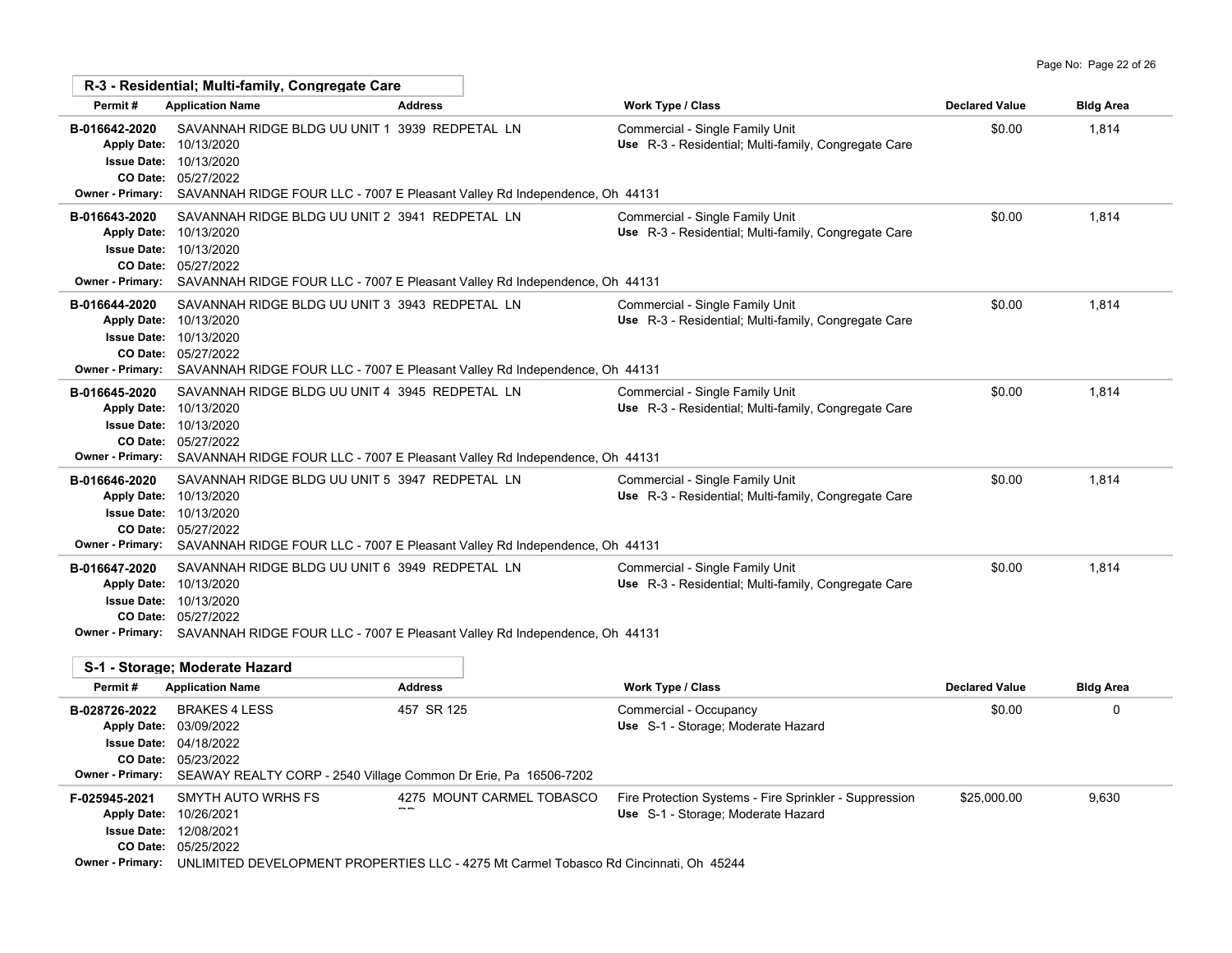|                                                                                                                                                    | <b>U - Utility &amp; Miscellaneous</b>                                                              |        |                |                                                                                                          |                                                          |                                 |                                |                       |                  |
|----------------------------------------------------------------------------------------------------------------------------------------------------|-----------------------------------------------------------------------------------------------------|--------|----------------|----------------------------------------------------------------------------------------------------------|----------------------------------------------------------|---------------------------------|--------------------------------|-----------------------|------------------|
| Permit#                                                                                                                                            | <b>Application Name</b>                                                                             |        | <b>Address</b> |                                                                                                          | <b>Work Type / Class</b>                                 |                                 |                                | <b>Declared Value</b> | <b>Bldg Area</b> |
| B-024830-2021<br>CO Date:<br><b>Owner - Primary:</b>                                                                                               | UT IMM CTR & FD MONU SIGN<br>Apply Date: 09/17/2021<br><b>Issue Date: 11/15/2021</b><br>05/24/2022  |        |                | 5149 BEECHWOOD RD<br>UNION TOWNSHIP BOARD OF TRUSTEES 4350 Aicholtz Road Cincinnati, Oh 45245            | Commercial - Sign                                        | Use U - Utility & Miscellaneous |                                | \$10,000.00           | 94               |
| B-025725-2021<br><b>Apply Date:</b><br>Owner - Primary: BATOH REALTY LLC - 44 Winfield Ave Harrison, Ny 10528<br><b>SUMMARY FOR Union Township</b> | <b>FERGUSON MONUMENT SIGN</b><br>10/18/2021<br><b>Issue Date: 11/17/2021</b><br>CO Date: 05/25/2022 |        |                | 4362 ELICK LN                                                                                            | Commercial - Sign                                        | Use U - Utility & Miscellaneous |                                | \$10,000.00           | 100              |
| PERMIT SUMMARY BY APPLICATION WORKTYPE IN THIS TOWNSHIP                                                                                            |                                                                                                     |        |                |                                                                                                          |                                                          |                                 |                                |                       |                  |
| Worktype                                                                                                                                           |                                                                                                     | Issued | Value          | Worktype                                                                                                 | Issued                                                   | Value                           | Worktype                       | Issued                | Value            |
| Single-Family Residence (SFR)                                                                                                                      |                                                                                                     | -1     | \$175,000.00   | Two-Family Residence (TFR)                                                                               | 0                                                        | \$0.00                          | Commercial New (COMNEW)        | $\Omega$              | \$0.00           |
| Residential Addition (RESADD)                                                                                                                      |                                                                                                     | 1      | \$60,000.00    | Three-Family Residence (THFR)                                                                            | 0                                                        | \$0.00                          | Commercial Addition (COMADD)   | $\Omega$              | \$0.00           |
| Residential Alteration (RESALT)                                                                                                                    |                                                                                                     | 9      | \$136,590.00   | Four-Family Residence (FFR)                                                                              | 0                                                        | \$0.00                          | Commercial Alteration (COMALT) | 28                    | \$39,950.00      |
| Res Accessory Structure (ACCSTR)                                                                                                                   |                                                                                                     | 0      | \$0.00         | Multi-Family Residence (MULTFR)                                                                          | 0                                                        | \$0.00                          | All Other Project Types        | 11                    | \$135,090.00     |
| <b>NUMBER OF PERMITS ISSUED: 50</b><br>DECLARED VALUE: \$463,040.00                                                                                |                                                                                                     |        |                | Single-Family Unit (SFU)                                                                                 | 7                                                        | \$0.00                          |                                |                       |                  |
| <b>Wayne Township</b>                                                                                                                              |                                                                                                     |        |                |                                                                                                          |                                                          |                                 |                                |                       |                  |
| <b>R</b> - Residential RCO                                                                                                                         |                                                                                                     |        |                |                                                                                                          |                                                          |                                 |                                |                       |                  |
| Permit#                                                                                                                                            | <b>Application Name</b>                                                                             |        | <b>Address</b> |                                                                                                          | <b>Work Type / Class</b>                                 |                                 |                                | <b>Declared Value</b> | <b>Bldg Area</b> |
| B-025712-2021<br><b>Apply Date:</b><br><b>Issue Date:</b><br>CO Date:<br><b>Owner - Primary:</b>                                                   | <b>SUNROOM</b><br>10/15/2021<br>10/18/2021<br>05/24/2022                                            |        |                | 5966 NEWTONSVILLE RD<br>DAROLL L & KELLY S REECE - 5966 Newtonsville Rd Po Box 90 Newtonsville, Oh 45158 | <b>Residential - Addition</b><br>Use R - Residential RCO |                                 |                                | \$12,000.00           | 312              |
| B-031642-2022                                                                                                                                      | <b>HVAC REPLACEMENT</b><br>Apply Date: 05/14/2022                                                   |        |                | 6254 SR 727                                                                                              | Use R - Residential RCO                                  | Residential - HVAC Replacement  |                                | \$10,607.00           | 0                |

05/23/2022 **CO Date: Owner - Primary:** ROBERT E SMITH - 6254 State Route 727 Goshen, Oh 45122

05/14/2022 **Issue Date:**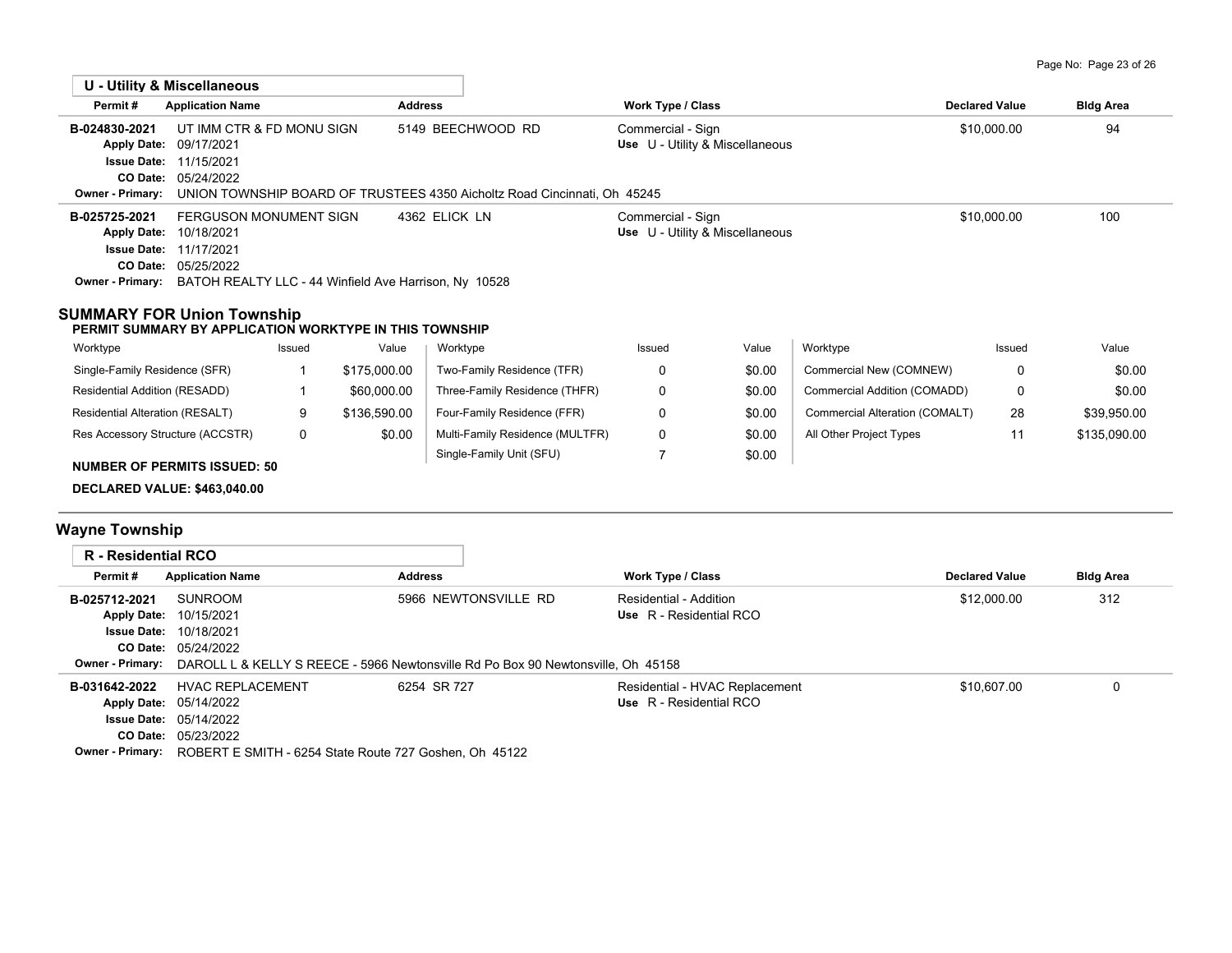# **SUMMARY FOR Wayne Township**

**PERMIT SUMMARY BY APPLICATION WORKTYPE IN THIS TOWNSHIP**

| Worktype                                                                                                                                                                                                                                                                                                                                                                                                               | Issued | Value       | Worktype                        | Issued | Value  | Worktype                       | Issued | Value       |
|------------------------------------------------------------------------------------------------------------------------------------------------------------------------------------------------------------------------------------------------------------------------------------------------------------------------------------------------------------------------------------------------------------------------|--------|-------------|---------------------------------|--------|--------|--------------------------------|--------|-------------|
| Single-Family Residence (SFR)                                                                                                                                                                                                                                                                                                                                                                                          |        | \$0.00      | Two-Family Residence (TFR)      |        | \$0.00 | Commercial New (COMNEW)        | 0      | \$0.00      |
| Residential Addition (RESADD)                                                                                                                                                                                                                                                                                                                                                                                          |        | \$12,000.00 | Three-Family Residence (THFR)   |        | \$0.00 | Commercial Addition (COMADD)   | 0      | \$0.00      |
| Residential Alteration (RESALT)                                                                                                                                                                                                                                                                                                                                                                                        |        | \$10,607.00 | Four-Family Residence (FFR)     |        | \$0.00 | Commercial Alteration (COMALT) | 0      | \$0.00      |
| Res Accessory Structure (ACCSTR)                                                                                                                                                                                                                                                                                                                                                                                       | 0      | \$0.00      | Multi-Family Residence (MULTFR) |        | \$0.00 | All Other Project Types        |        | \$10,607.00 |
| $\mathbf{A} \mathbf{B} \mathbf{A} \mathbf{B} \mathbf{A} \mathbf{B} \mathbf{A} \mathbf{B} \mathbf{A} \mathbf{A} \mathbf{A} \mathbf{A} \mathbf{A} \mathbf{A} \mathbf{A} \mathbf{A} \mathbf{A} \mathbf{A} \mathbf{A} \mathbf{A} \mathbf{A} \mathbf{A} \mathbf{A} \mathbf{A} \mathbf{A} \mathbf{A} \mathbf{A} \mathbf{A} \mathbf{A} \mathbf{A} \mathbf{A} \mathbf{A} \mathbf{A} \mathbf{A} \mathbf{A} \mathbf{A} \mathbf{$ |        |             | Single-Family Unit (SFU)        |        | \$0.00 |                                |        |             |

## **NUMBER OF PERMITS ISSUED: 2**

**DECLARED VALUE: \$22,607.00**

## **Williamsburg Township**

|               | S-2 - Storage; Low Hazard                                                               |                |                               |                       |                  |
|---------------|-----------------------------------------------------------------------------------------|----------------|-------------------------------|-----------------------|------------------|
| Permit#       | <b>Application Name</b>                                                                 | <b>Address</b> | <b>Work Type / Class</b>      | <b>Declared Value</b> | <b>Bldg Area</b> |
| B-024402-2021 | TENT GREEN ACRES                                                                        | 3002 AFTON DR  | Commercial - New Structure    | \$67.500.00           | 26,900           |
|               | Apply Date: 08/27/2021                                                                  |                | Use S-2 - Storage; Low Hazard |                       |                  |
|               | <b>Issue Date: 12/10/2021</b>                                                           |                |                               |                       |                  |
|               | <b>CO Date: 05/23/2022</b>                                                              |                |                               |                       |                  |
|               | Owner - Primary: NESTLE PURINA PETCARE COMPANY - 901 Checkerboard Sq St Louis, Mo 64164 |                |                               |                       |                  |

|                  | U - Utility & Miscellaneous   |                                                                                       |                                 |                       |                  |
|------------------|-------------------------------|---------------------------------------------------------------------------------------|---------------------------------|-----------------------|------------------|
| Permit#          | <b>Application Name</b>       | <b>Address</b>                                                                        | Work Type / Class               | <b>Declared Value</b> | <b>Bldg Area</b> |
| B-030961-2022    | TENT HEATHFIELDS              | 4211 MCKEEVER RD                                                                      | Commercial - Alteration         | \$1,000.00            |                  |
|                  | Apply Date: 05/04/2022        |                                                                                       | Use U - Utility & Miscellaneous |                       |                  |
|                  | <b>Issue Date: 05/04/2022</b> |                                                                                       |                                 |                       |                  |
|                  | <b>CO Date: 05/23/2022</b>    |                                                                                       |                                 |                       |                  |
| Owner - Primary: |                               | DANIEL WEBERHEATHFIELDS FARM PROPERTIES LCC - 4211 Mckeever Rd Williamsburg, Oh 45176 |                                 |                       |                  |

## **SUMMARY FOR Williamsburg Township**

#### **PERMIT SUMMARY BY APPLICATION WORKTYPE IN THIS TOWNSHIP**

| Worktype                           | Issued | Value  | Worktype                        | Issued | Value  | Worktype                       | Issued | Value       |
|------------------------------------|--------|--------|---------------------------------|--------|--------|--------------------------------|--------|-------------|
| Single-Family Residence (SFR)      |        | \$0.00 | Two-Family Residence (TFR)      |        | \$0.00 | Commercial New (COMNEW)        |        | \$67,500.00 |
| Residential Addition (RESADD)      | υ      | \$0.00 | Three-Family Residence (THFR)   |        | \$0.00 | Commercial Addition (COMADD)   |        | \$0.00      |
| Residential Alteration (RESALT)    | υ      | \$0.00 | Four-Family Residence (FFR)     |        | \$0.00 | Commercial Alteration (COMALT) |        | \$1,000.00  |
| Res Accessory Structure (ACCSTR)   | 0      | \$0.00 | Multi-Family Residence (MULTFR) |        | \$0.00 | All Other Project Types        |        | \$0.00      |
| <b>NUMBER OF PERMITS ISSUED: 2</b> |        |        | Single-Family Unit (SFU)        |        | \$0.00 |                                |        |             |

## **DECLARED VALUE: \$68,500.00**

## **Williamsburg Village**

#### **R - Residential RCO**

| Applicatio |
|------------|
|            |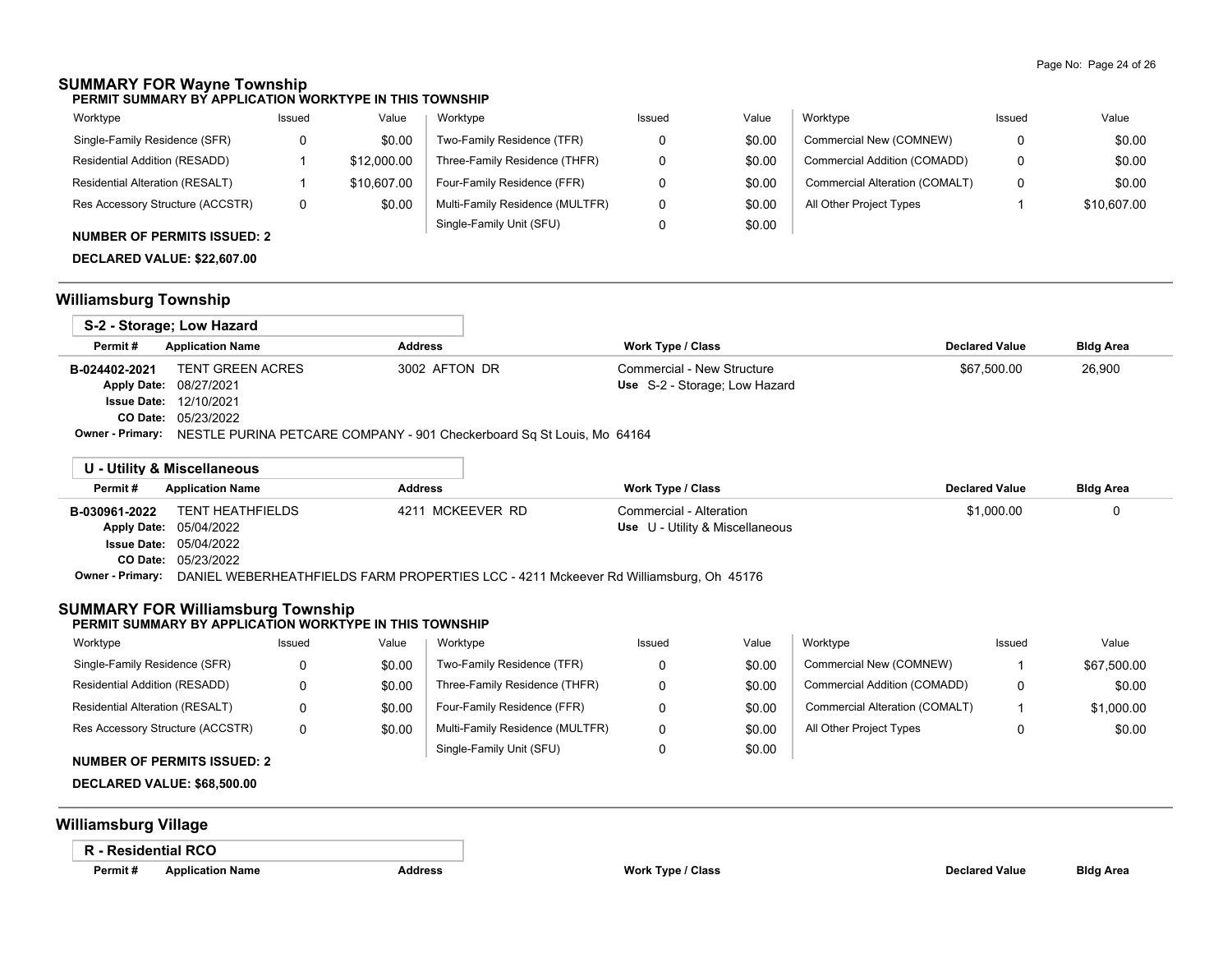Page No: Page 25 of 26

| <b>U - Utility &amp; Miscellaneous</b><br><b>Address</b><br><b>Declared Value</b><br>Permit#<br><b>Application Name</b><br>Work Type / Class<br>OLDE WB ELEC REPAIR<br>549 MAIN ST<br>Commercial - Alteration<br>\$400.00<br>B-029334-2022<br>Apply Date: 03/29/2022<br>Use U - Utility & Miscellaneous<br><b>Issue Date: 04/05/2022</b><br>CO Date: 05/27/2022<br><b>Owner - Primary:</b><br>WILLIAMSBURG BOARD OF EDUCATION - 145 W Main St Williamsburg, Oh 45176<br><b>SUMMARY FOR Williamsburg Village</b><br>PERMIT SUMMARY BY APPLICATION WORKTYPE IN THIS TOWNSHIP<br>Value<br>Worktype<br>Worktype<br>Issued<br>Value<br>Worktype<br>Issued<br>Issued<br>Single-Family Residence (SFR)<br>Two-Family Residence (TFR)<br>Commercial New (COMNEW)<br>0<br>\$0.00<br>0<br>\$0.00<br>0<br>\$0.00<br>Three-Family Residence (THFR)<br>Commercial Addition (COMADD)<br>Residential Addition (RESADD)<br>0<br>0<br>\$0.00<br>0<br>Residential Alteration (RESALT)<br>Commercial Alteration (COMALT)<br>$\mathbf{1}$<br>\$49,000.00<br>Four-Family Residence (FFR)<br>$\mathbf 0$<br>\$0.00<br>$\mathbf{1}$<br>Res Accessory Structure (ACCSTR)<br>Multi-Family Residence (MULTFR)<br>$\mathbf 0$<br>All Other Project Types<br>0<br>\$0.00<br>\$0.00<br>$\mathbf 0$<br>Single-Family Unit (SFU)<br>$\mathbf 0$<br>\$0.00<br><b>NUMBER OF PERMITS ISSUED: 2</b><br>DECLARED VALUE: \$49,400.00<br><b>Summary For CLERMONT COUNTY</b><br>PERMIT SUMMARY BY APPLICATION WORKTYPE IN THIS COUNTY<br>Worktype<br>Issued<br>Worktype<br>Issued<br>Value<br>Worktype<br>Issued<br>Value<br>Commercial New (COMNEW)<br>Single-Family Residence (SFR)<br>Two-Family Residence (TFR)<br>24<br>\$4,745,135.00<br>1<br>\$475,000.00<br>1<br>Three-Family Residence (THFR)<br>Commercial Addition (COMADD)<br>0<br>Residential Addition (RESADD)<br>8<br>\$303,400.00<br>0<br>\$0.00<br>\$744,810.45<br>Residential Alteration (RESALT)<br>48<br>Four-Family Residence (FFR)<br>Commercial Alteration (COMALT)<br>44<br>0<br>\$0.00<br>Multi-Family Residence (MULTFR)<br>All Other Project Types<br>Res Accessory Structure (ACCSTR)<br>$\overline{1}$<br>\$22,000.00<br>36<br>0<br>\$0.00 | <b>Apply Date:</b> | B-027940-2022<br>BLDG, ELEC, MECH<br>02/07/2022<br><b>Issue Date: 02/16/2022</b><br>CO Date: 05/25/2022<br>Owner - Primary:  VH RESTORES LLC - 6537 Cliff Ridge Ln Cincinnati, Oh 45213 |  | 366 N 3RD ST |                          | Residential - Alteration<br>Use R - Residential RCO |        |  | \$49,000.00 | 1,075            |  |
|----------------------------------------------------------------------------------------------------------------------------------------------------------------------------------------------------------------------------------------------------------------------------------------------------------------------------------------------------------------------------------------------------------------------------------------------------------------------------------------------------------------------------------------------------------------------------------------------------------------------------------------------------------------------------------------------------------------------------------------------------------------------------------------------------------------------------------------------------------------------------------------------------------------------------------------------------------------------------------------------------------------------------------------------------------------------------------------------------------------------------------------------------------------------------------------------------------------------------------------------------------------------------------------------------------------------------------------------------------------------------------------------------------------------------------------------------------------------------------------------------------------------------------------------------------------------------------------------------------------------------------------------------------------------------------------------------------------------------------------------------------------------------------------------------------------------------------------------------------------------------------------------------------------------------------------------------------------------------------------------------------------------------------------------------------------------------------------------------------------------------------------------------------------------------------|--------------------|-----------------------------------------------------------------------------------------------------------------------------------------------------------------------------------------|--|--------------|--------------------------|-----------------------------------------------------|--------|--|-------------|------------------|--|
|                                                                                                                                                                                                                                                                                                                                                                                                                                                                                                                                                                                                                                                                                                                                                                                                                                                                                                                                                                                                                                                                                                                                                                                                                                                                                                                                                                                                                                                                                                                                                                                                                                                                                                                                                                                                                                                                                                                                                                                                                                                                                                                                                                                  |                    |                                                                                                                                                                                         |  |              |                          |                                                     |        |  |             |                  |  |
|                                                                                                                                                                                                                                                                                                                                                                                                                                                                                                                                                                                                                                                                                                                                                                                                                                                                                                                                                                                                                                                                                                                                                                                                                                                                                                                                                                                                                                                                                                                                                                                                                                                                                                                                                                                                                                                                                                                                                                                                                                                                                                                                                                                  |                    |                                                                                                                                                                                         |  |              |                          |                                                     |        |  |             | <b>Bldg Area</b> |  |
|                                                                                                                                                                                                                                                                                                                                                                                                                                                                                                                                                                                                                                                                                                                                                                                                                                                                                                                                                                                                                                                                                                                                                                                                                                                                                                                                                                                                                                                                                                                                                                                                                                                                                                                                                                                                                                                                                                                                                                                                                                                                                                                                                                                  |                    |                                                                                                                                                                                         |  |              |                          |                                                     |        |  |             | 0                |  |
|                                                                                                                                                                                                                                                                                                                                                                                                                                                                                                                                                                                                                                                                                                                                                                                                                                                                                                                                                                                                                                                                                                                                                                                                                                                                                                                                                                                                                                                                                                                                                                                                                                                                                                                                                                                                                                                                                                                                                                                                                                                                                                                                                                                  |                    |                                                                                                                                                                                         |  |              |                          |                                                     |        |  |             |                  |  |
|                                                                                                                                                                                                                                                                                                                                                                                                                                                                                                                                                                                                                                                                                                                                                                                                                                                                                                                                                                                                                                                                                                                                                                                                                                                                                                                                                                                                                                                                                                                                                                                                                                                                                                                                                                                                                                                                                                                                                                                                                                                                                                                                                                                  |                    |                                                                                                                                                                                         |  |              |                          |                                                     |        |  |             | Value            |  |
|                                                                                                                                                                                                                                                                                                                                                                                                                                                                                                                                                                                                                                                                                                                                                                                                                                                                                                                                                                                                                                                                                                                                                                                                                                                                                                                                                                                                                                                                                                                                                                                                                                                                                                                                                                                                                                                                                                                                                                                                                                                                                                                                                                                  |                    |                                                                                                                                                                                         |  |              |                          |                                                     |        |  |             | \$0.00           |  |
|                                                                                                                                                                                                                                                                                                                                                                                                                                                                                                                                                                                                                                                                                                                                                                                                                                                                                                                                                                                                                                                                                                                                                                                                                                                                                                                                                                                                                                                                                                                                                                                                                                                                                                                                                                                                                                                                                                                                                                                                                                                                                                                                                                                  |                    |                                                                                                                                                                                         |  |              |                          |                                                     |        |  |             | \$0.00           |  |
|                                                                                                                                                                                                                                                                                                                                                                                                                                                                                                                                                                                                                                                                                                                                                                                                                                                                                                                                                                                                                                                                                                                                                                                                                                                                                                                                                                                                                                                                                                                                                                                                                                                                                                                                                                                                                                                                                                                                                                                                                                                                                                                                                                                  |                    |                                                                                                                                                                                         |  |              |                          |                                                     |        |  |             | \$400.00         |  |
|                                                                                                                                                                                                                                                                                                                                                                                                                                                                                                                                                                                                                                                                                                                                                                                                                                                                                                                                                                                                                                                                                                                                                                                                                                                                                                                                                                                                                                                                                                                                                                                                                                                                                                                                                                                                                                                                                                                                                                                                                                                                                                                                                                                  |                    |                                                                                                                                                                                         |  |              |                          |                                                     |        |  |             | \$0.00           |  |
|                                                                                                                                                                                                                                                                                                                                                                                                                                                                                                                                                                                                                                                                                                                                                                                                                                                                                                                                                                                                                                                                                                                                                                                                                                                                                                                                                                                                                                                                                                                                                                                                                                                                                                                                                                                                                                                                                                                                                                                                                                                                                                                                                                                  |                    |                                                                                                                                                                                         |  |              |                          |                                                     |        |  |             |                  |  |
|                                                                                                                                                                                                                                                                                                                                                                                                                                                                                                                                                                                                                                                                                                                                                                                                                                                                                                                                                                                                                                                                                                                                                                                                                                                                                                                                                                                                                                                                                                                                                                                                                                                                                                                                                                                                                                                                                                                                                                                                                                                                                                                                                                                  |                    |                                                                                                                                                                                         |  |              |                          |                                                     |        |  |             |                  |  |
|                                                                                                                                                                                                                                                                                                                                                                                                                                                                                                                                                                                                                                                                                                                                                                                                                                                                                                                                                                                                                                                                                                                                                                                                                                                                                                                                                                                                                                                                                                                                                                                                                                                                                                                                                                                                                                                                                                                                                                                                                                                                                                                                                                                  |                    |                                                                                                                                                                                         |  |              |                          |                                                     |        |  |             |                  |  |
|                                                                                                                                                                                                                                                                                                                                                                                                                                                                                                                                                                                                                                                                                                                                                                                                                                                                                                                                                                                                                                                                                                                                                                                                                                                                                                                                                                                                                                                                                                                                                                                                                                                                                                                                                                                                                                                                                                                                                                                                                                                                                                                                                                                  |                    |                                                                                                                                                                                         |  |              |                          |                                                     |        |  |             | Value            |  |
|                                                                                                                                                                                                                                                                                                                                                                                                                                                                                                                                                                                                                                                                                                                                                                                                                                                                                                                                                                                                                                                                                                                                                                                                                                                                                                                                                                                                                                                                                                                                                                                                                                                                                                                                                                                                                                                                                                                                                                                                                                                                                                                                                                                  |                    |                                                                                                                                                                                         |  |              |                          |                                                     |        |  |             | \$67,500.00      |  |
|                                                                                                                                                                                                                                                                                                                                                                                                                                                                                                                                                                                                                                                                                                                                                                                                                                                                                                                                                                                                                                                                                                                                                                                                                                                                                                                                                                                                                                                                                                                                                                                                                                                                                                                                                                                                                                                                                                                                                                                                                                                                                                                                                                                  |                    |                                                                                                                                                                                         |  |              |                          |                                                     |        |  |             | \$0.00           |  |
|                                                                                                                                                                                                                                                                                                                                                                                                                                                                                                                                                                                                                                                                                                                                                                                                                                                                                                                                                                                                                                                                                                                                                                                                                                                                                                                                                                                                                                                                                                                                                                                                                                                                                                                                                                                                                                                                                                                                                                                                                                                                                                                                                                                  |                    |                                                                                                                                                                                         |  |              |                          |                                                     |        |  |             | \$326,196.00     |  |
|                                                                                                                                                                                                                                                                                                                                                                                                                                                                                                                                                                                                                                                                                                                                                                                                                                                                                                                                                                                                                                                                                                                                                                                                                                                                                                                                                                                                                                                                                                                                                                                                                                                                                                                                                                                                                                                                                                                                                                                                                                                                                                                                                                                  |                    |                                                                                                                                                                                         |  |              |                          |                                                     |        |  |             | \$562,197.50     |  |
|                                                                                                                                                                                                                                                                                                                                                                                                                                                                                                                                                                                                                                                                                                                                                                                                                                                                                                                                                                                                                                                                                                                                                                                                                                                                                                                                                                                                                                                                                                                                                                                                                                                                                                                                                                                                                                                                                                                                                                                                                                                                                                                                                                                  |                    |                                                                                                                                                                                         |  |              | Single-Family Unit (SFU) | 9                                                   | \$0.00 |  |             |                  |  |
| <b>NUMBER OF PERMITS ISSUED: 142</b><br><b>DECLARED VALUE: \$6,747,541.45</b>                                                                                                                                                                                                                                                                                                                                                                                                                                                                                                                                                                                                                                                                                                                                                                                                                                                                                                                                                                                                                                                                                                                                                                                                                                                                                                                                                                                                                                                                                                                                                                                                                                                                                                                                                                                                                                                                                                                                                                                                                                                                                                    |                    |                                                                                                                                                                                         |  |              |                          |                                                     |        |  |             |                  |  |